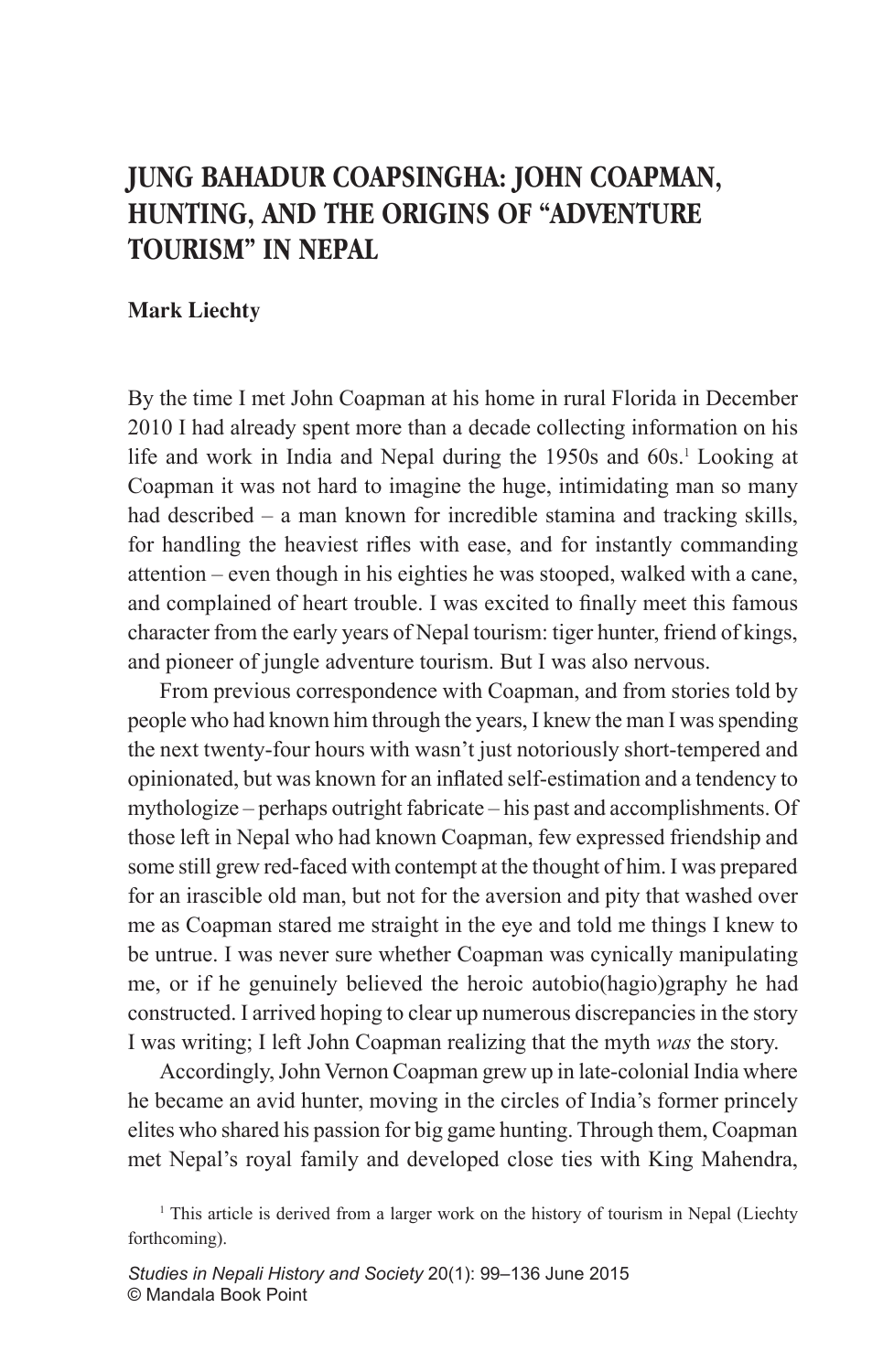another passionate hunter. For decades the two hunted together and Mahendra bestowed upon him the honorific title "Jung Bahadur Coapsingha" in recognition of Coapman's lion-like (*simha*) bravery (*bahādur*). In the late 1950s Mahendra also granted Coapman the right to hunt professionally in the Nepal Tarai, and in the early 1960s designated him the sole administrator of a vast tract of lowland jungle. Coapman was given exclusive proprietary rights over and hunting privileges within this concession in the Chitwan region, an area comprising thousands of square kilometers of some of the best tiger habitat in South Asia. From 1958 to 1963 Coapman led wealthy foreign clients on "big game safaris" in "his jungle," mainly in pursuit of tigers, the ultimate South Asian trophy animal. In the face of dwindling wildlife stocks, in 1963 Coapman abandoned professional hunting and implemented his vision for a new kind of jungle adventure. With wealthy backers, and the king's blessing, Coapman designed, built from scratch, and managed Tiger Tops, an exclusive jungle lodge that was, arguably, the first luxury ecoadventure tourism establishment in the world, and which today remains the standard for high-end tourism destinations in Nepal. Although Tiger Tops was an outstanding resort, its "fatal flaw" was its isolation and the low volume of tourists coming to Nepal in the late-1960s. By the early 1970s Tiger Tops was under pressure from creditors. In January 1972 Coapman's friend and benefactor King Mahendra died while hunting tigers with Coapman near Chitwan. A few months later Coapman left Nepal to set up two similar game resorts in Kenya. Tiger Tops was transferred into the hands of new owner/ managers, and John Coapman never again returned to Nepal.

This tale is as frustrating as it is fascinating. Coapman's role as visionary founder and early manager of Tiger Tops is unquestionable. But nearly every other detail in the above account – largely provided to me by Coapman himself – is virtually impossible to verify and openly questioned by detractors. Perhaps the only indisputable thing about John Coapman is that he left behind a trail of acrimony and controversy, a path littered with (what Coapman refers to as) "enemies." This article tells the story of John Coapman's pioneering role in a key sector of Nepal's tourism trade. My goal is not to try and separate "the man" from "the myth" but to consider Coapman's pursuit of himself *as myth.* 

Newly "opened" to the world in 1951, Nepal was a frontier from which some looked forward, eager to propel Nepal into the modern world, while others looked back to an exotic, romanticized past. For John Coapman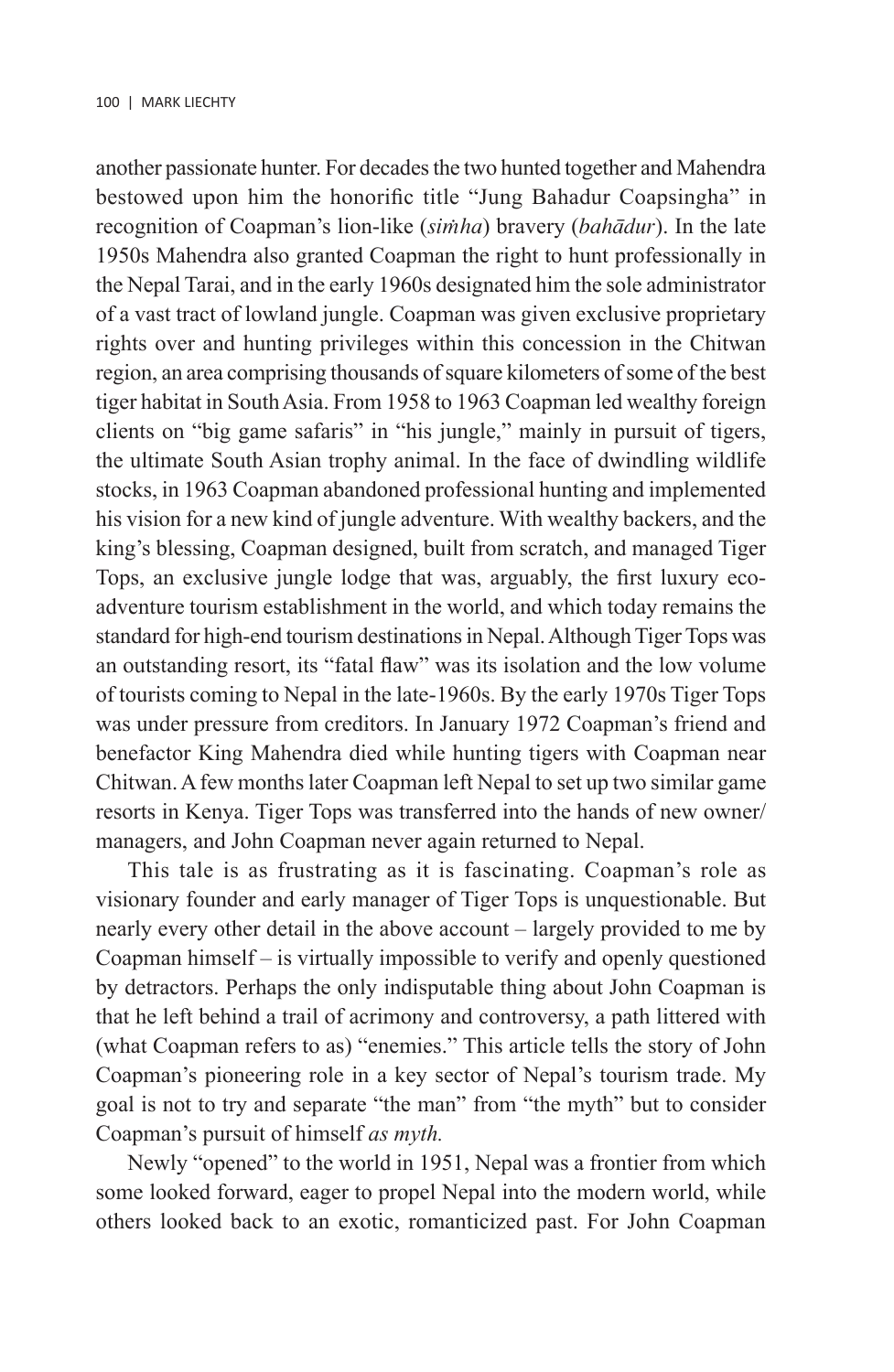Nepal after 1951 wasn't a promising "new Asian democracy" but perhaps the last remaining Indian Princely State. Like the British earlier, Coapman viewed Nepal as the feudal fiefdom of a ruling royal family, little different from those of the Indian maharajas he hobnobbed and hunted with. But after independence in 1947, princely India had been reduced to a shadow of its former glory. A self-described feudalist, Coapman saw Nepal as the last refuge of feudal statehood in South Asia, a place ruled by a manly native aristocracy, not yet overrun by impotent bureaucrats or, worse yet, the puffed-up, know-nothing, degree-holding foreign "experts" who challenged his authority. Coapman was attracted to Nepal for what he imagined it *still was* – not for what it *could be*.

Adopting the role of "White Hunter,"<sup>2</sup> Coapman embodied a potent colonial myth. Like Kipling's Kim, Coapman was that impossible, deeply alienated creature: the foreign native. Born of American parents, raised in India, and fluent in numerous Indian languages, Coapman (like Kim) promised his clients (the fantasy of) perfect access to all kinds of natives from the lowliest peasants to native elites. The White Hunter transformed the inscrutable and dangerous Orient into an adventure with trophies – a tiger rug or equally awesome photographs. For sale were fantasy adventures full of tigers, perfumed jungles, docile natives, whisky, hunting machismo, and the life-styles of Oriental rajas (Alter 2000: 50). Coapman produced himself as part of the mythic package that he sold.

While unique, the contradictions that John Coapman embodied are also broadly representative of the lived contradictions faced by a generation of people whose lives straddled the colonial/postcolonial eras. For students of modern Nepali history, following Coapman's life across this transition helps to explain the links between Nepal's fame as a hunting destination in the global Victorian imagination with Nepal's fame as an adventure/wildlife destination in the global tourist imagination today.

#### **Early Life**

Coapman's parents were American Presbyterian missionaries in colonial Punjab. Born in 1927,<sup>3</sup> he spent most of his early years in the Punjabi city

<sup>2</sup> The idea of the White Hunter – a crack shot foreign guide with deep local knowledge hired to lead hunting expeditions and protect clients – originated in British East Africa in the early 1900s (Cameron 1990: 158–172).

3 John Coapman passed away on 18 August 2013.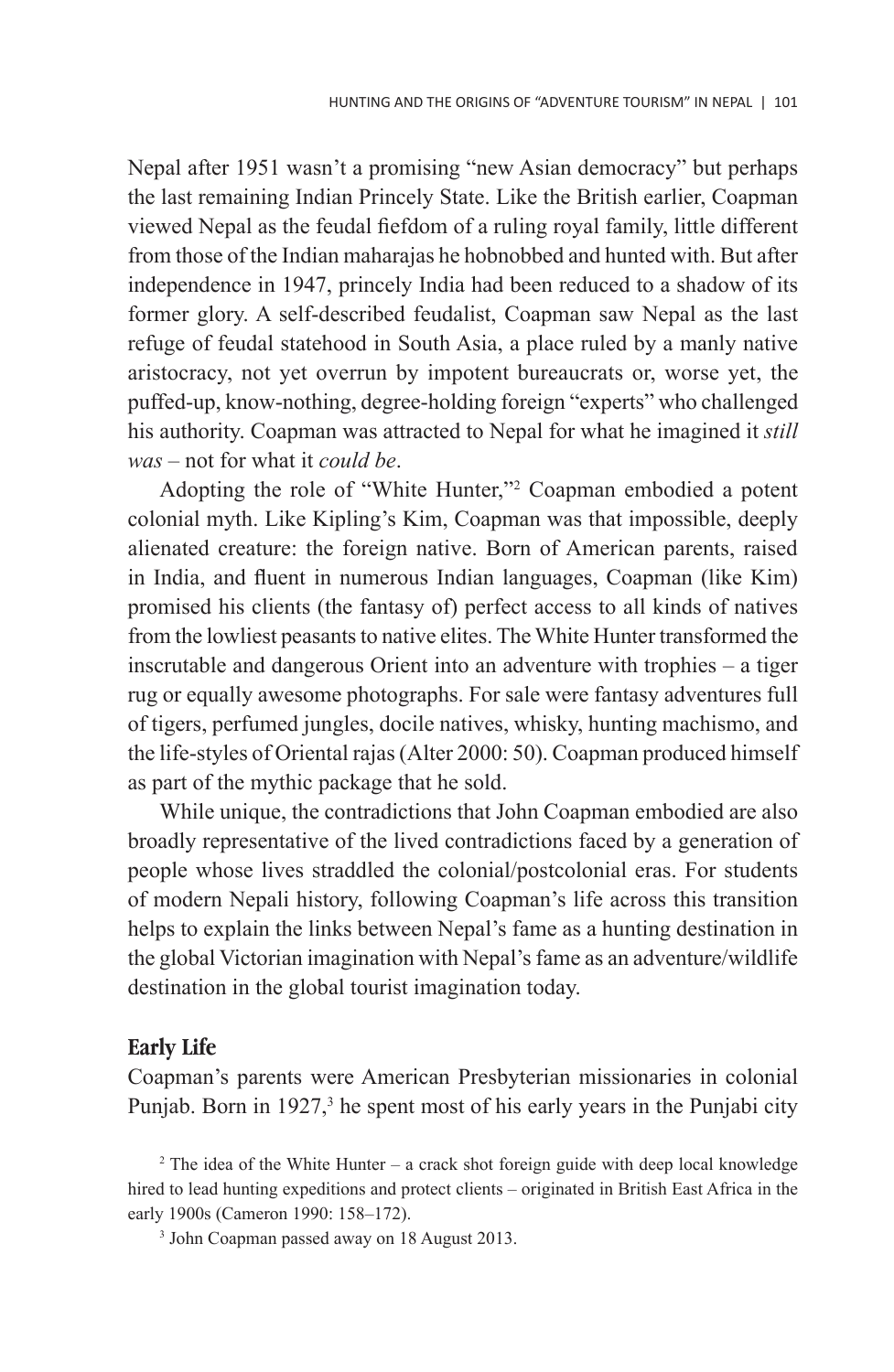of Ambala and Mussoorie, the British Indian "hill station" in the Himalayan foothills north of Delhi. At Mussoorie he attended Woodstock School. High above the heat of the plains, its buildings spread out across a forested mountain side, the Woodstock campus and community was where missionary families retreated, often for large parts of the year. Mussoorie, Woodstock, and the Tehri Garhwal hills became the home base that Coapman returned to nearly every year between 1929 and 1980.

Among Mussoorie's prime attractions for Coapman was hunting. The wooded mountain slopes stretching hundreds of kilometers to the east, west, and north were full of small game (deer, mountain goats) as well as more exotic animals like leopards and the occasional tiger. Hunting was a common pastime for Indian and expat staff at Woodstock and Coapman acquired his first gun, a 22-calibre rifle, at age six. Already bending rules, as a teenager Coapman registered several rifles with the colonial government, allowing him legally keep the guns with him at school while boarding, to the annoyance of school administrators.

Even in an environment where many men and boys hunted, John Coapman soon stood out. From an early age Coapman lived for hunting. As one family friend remembered,

Coapman was the fastest person at Woodstock by far. He would go hunting in the morning to Pepper Pot [a hill about ten kilometers away] and come back in time for school. This was known. He would get up at three or four in the morning, go out and shoot a *ghoral* [a small mountain antelope], and bring it back. All these stories....I mean, if you didn't *know* they were true....Well, they *are* true!4

His size helped: even as a boy Coapman was well on his way to being a truly enormous adult. In his prime he stood around six feet four inches (almost two meters), weighed over 300 pounds  $(> 136 \text{ kg})$ , had "hands the size of dinner plates," and was unusually strong. One fellow hunter recalled that for Coapman any gun was small, even the heavy big-game rifles that were difficult to hold in firing position, *especially* after scrambling up a mountainside or through a jungle. Others remember Coapman's phenomenal eyesight, able to spot the speck of a moving animal on a brown hillside hundreds of meters away. His vision, strength, and countless hours of practice

<sup>4</sup> Unless accompanied by a citation to a published or unpublished textual source, all quoted material in this article is taken from recorded interviews conducted by the author.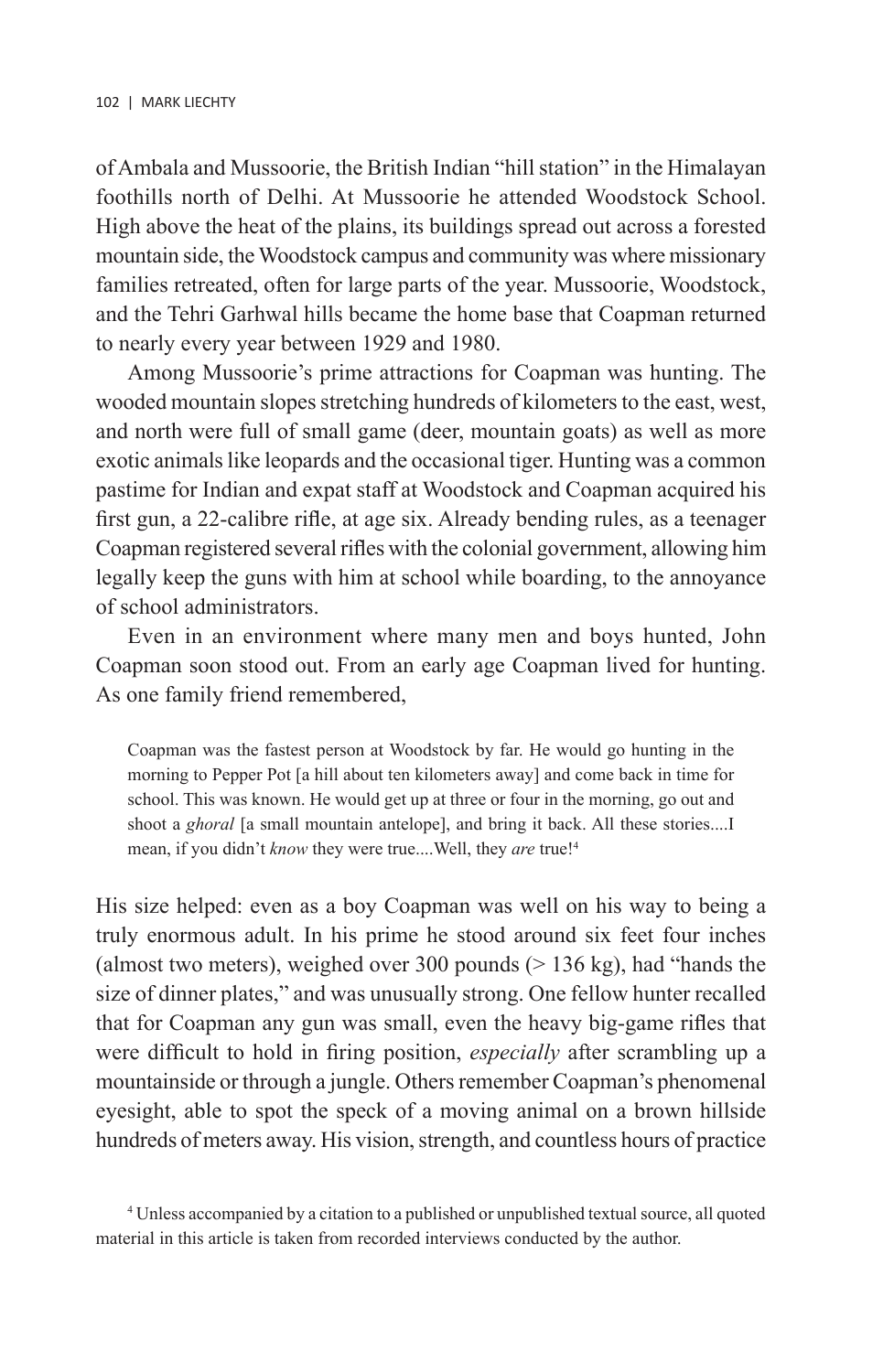meant Coapman shot with amazing accuracy. Later in life even those with nothing positive to say about him were in awe of Coapman's marksmanship.

Coapman's obsession with hunting meant that he spent almost as much of his boyhood in the countryside among Indians as in school with his fellow foreigners. His closest friend was a Garhwali hill man named Dil Das.<sup>5</sup> About the same age, they grew up hunting together and remained close friends and hunting companions for forty-five years. Roaming the hills with Dil Das and other Garhwalis Coapman picked up local dialects but also local lore and superstitions surrounding hunting, including making offerings to local spirits related to animals and hunting. Friends remember Coapman as a thoroughly hybrid individual: a complex mixture of American and Indian yet never fully one or the other.

After graduating from Woodstock School in 1946, Coapman went to college in the US but didn't last long before returning to India. Through family connections with the owner of Coca-Cola (who supported Presbyterian mission work), Coapman got his first job in the early 1950s with a Coke distributor in Karachi and later Coca-Cola itself when they established operations on the subcontinent. It's not clear what Coapman's work entailed, but his later claim to have been "CEO of Coca-Cola India" seems unlikely, given this letter from the Coca-Cola Corporation,

We were not particularly satisfied with Mr. Coapman's performances in India and Pakistan....We personally found him to be a most charming individual and a good talker. However, he continually displayed an immaturity which resulted in a failure to perform as well as was considered necessary....[E]fforts to improve his value to our company were unsuccessful. (Gresham and Gresham 1992: 37)

Hunting contributed to the failure of Coapman's first job, and first marriage. Coapman's Garhwali hunting companion Dil Das recalled how, during his Coke years, Coapman spent every available free moment hunting across north India. One Christmas, rather than spending the holidays with his wife and children, as his wife requested, Coapman went hunting with his buddies. Dil Das implies that repeated episodes like this ended Coapman's marriage (Alter 2000: 82) and Coke must have felt equally jilted.

<sup>&</sup>lt;sup>5</sup> Joseph Alter, who also grew up at Woodstock, has written a biography of Dil Das in which his relationship with Coapman figures prominently. See Alter 2000.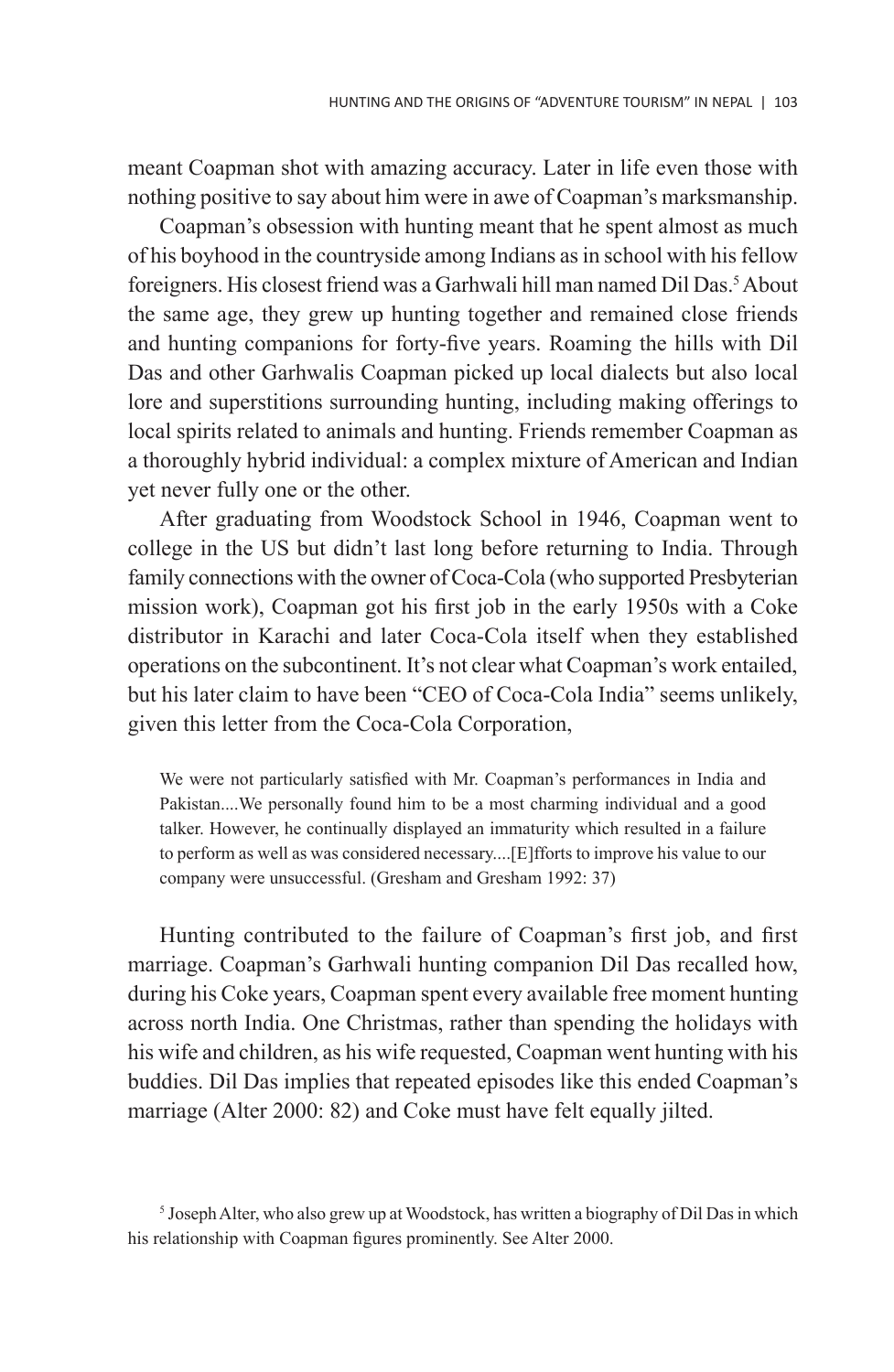Around this time Coapman began seriously contemplating a professional hunting career. Demand for experienced hunting guides was on the rise and few could match Coapman's skills, cultural fluency, and ability to bridge East and West. But Coapman's transition was gradual. Fired by Coke, in 1958 he took a job with the Kellogg Development Corporation of Cleveland, Ohio, but with an interesting twist. His contract allowed him to work for the US firm six months a year, leaving him the other half year to hunt with clients in South Asia. It's not clear when Coapman first worked as a paid hunting guide but in 1958 it became his official part-time business.

One measure of Coapman's seriousness as a hunter is that in his early twenties he became an early adopter of American-made, custom-built, highpowered Weatherby rifles (Gresham and Gresham 1992: 36). Compared with other rifles, a Weatherby shot smaller bullets traveling at much greater velocity. Some hunters feared that smaller slugs wouldn't kill large game, but Coapman and others soon showed that a Weatherby rifle – extremely accurate at very long distances – could deliver a well-placed shot that would bring down just about anything. Coapman corresponded with Roy Weatherby and, when he began his professional guide service, Roy Weatherby referred potential clients.

Coapman's guide business began taking off but his job with Kellogg was less successful. According to the owner of the Kellogg Development Corporation,

John wasn't like an average employee. Your first impression of him is fine, but he is very young and immature in many ways. He seems to have dreams of grandeur, and just can't come down to earth and face reality in the business world....We just couldn't get any effort out of John. He feels he already knows everything and he won't take instructions. (Gresham and Gresham 1992: 37)<sup>6</sup>

Fortunately Coapman was able to quit his Kellogg job (before being fired) to take up what must have seemed like a dream job as sales manager at the Weatherby Company headquarters in southern California in August 1961.

6 This passage, and the one above from Coca-Cola, is from a biography of Roy Weatherby (Gresham and Gresham 1992). I am treating these as excerpts from actual documents acquired by Weatherby who claims to have written directly to Coapman's former employers when he began to doubt Coapman's employment claims. Not having seen the actual letters, these texts need to be treated cautiously. On the other hand, people who knew Coapman well acknowledge that the accounts ring true.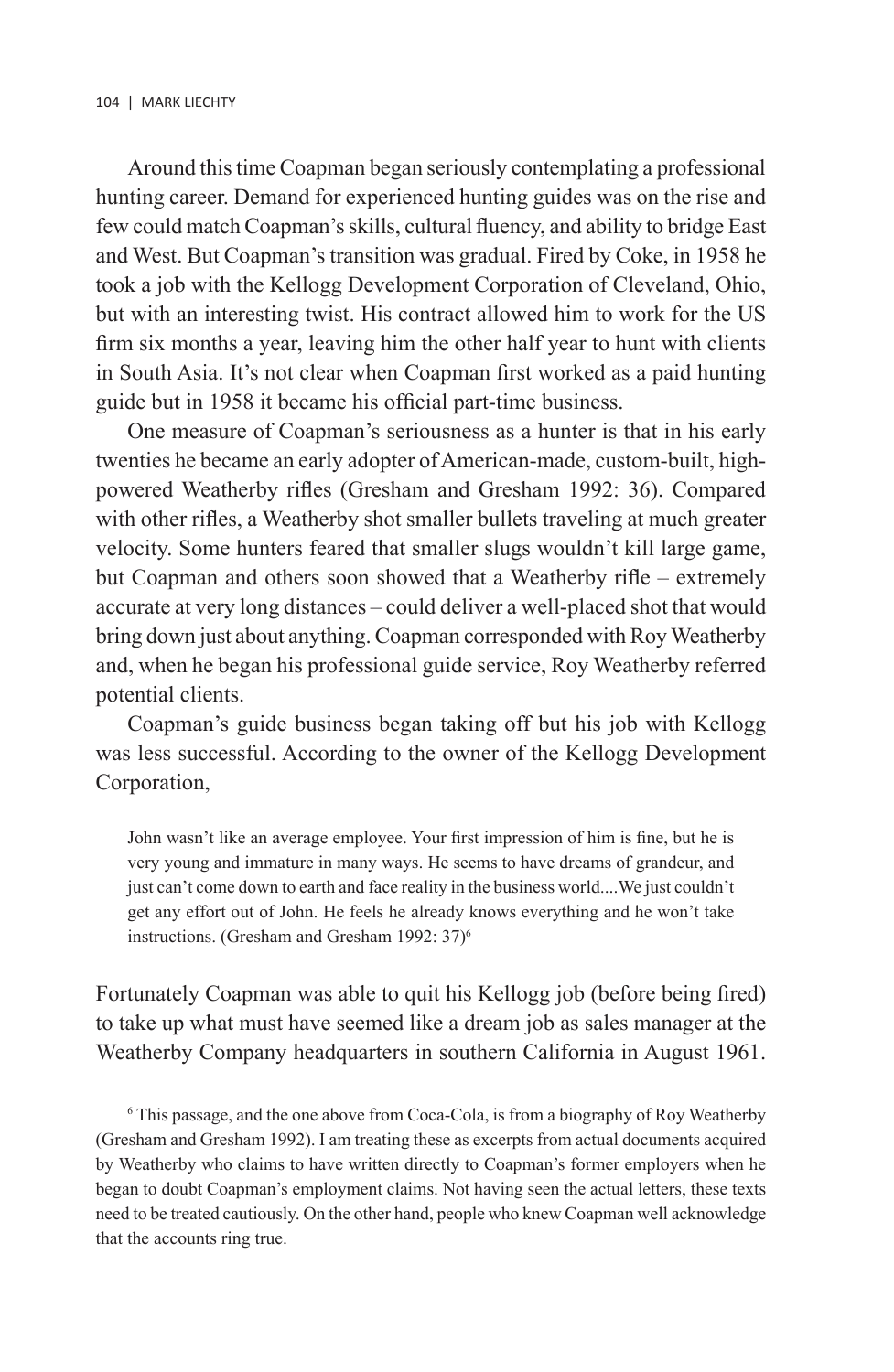Again, Coapman negotiated a contract that allowed him to spend part of every year in South Asia pursuing his career as a professional hunter and guide.

Coapman owed his Weatherby job to Herb Klein. A Wisconsin native who made a fortune in the Wyoming oil fields (Klein 1953: ix), Klein became a virtually fulltime big-game hunter and by the 1950s was one of the most famous sportsmen in the US, regularly featured in magazines like *Field and Stream, Outdoor Life,* and *Sports Afield*. By 1971 *Sports Illustrated* had christened Klein "the dean of all big-game hunters in the world today" (Kraft 1971). Combining business and leisure, in the 1940s Klein invested heavily in the struggling Weatherby rifle business, becoming half owner of the firm. It was Roy Weatherby who recommended Coapman when Klein wanted to add the Marco Polo sheep to his trophy collection.7 Fluent in Urdu and with ties to the Mir of Hunza, Coapman was one of few Westerners capable of taking clients into the rugged mountains of northern Pakistan where the rare sheep were found. In late 1959 Coapman took Klein into the Pamirs (Klein 1960), and in January 1961 he led Klein on a tiger hunt in Nepal (Klein 1963). Klein praised Coapman's skills at night hunting calling him "the best I have worked with in my life" (1963: 78). Coapman made such a good impression that Klein, with Roy Weatherby's consent, hired Coapman. A big, charismatic professional hunter devoted to Weatherby products – who could be a better salesman than John Coapman?

According to Weatherby, within weeks he knew there were big problems. He found Coapman "headstrong and argumentative" and virtually impossible to work with. Coapman got into "heated arguments" and was insistent on his own views and plans (Gresham and Gresham 1992: 37–38). Klein favored giving Coapman the benefit of the doubt but less than four months into the job – with Klein in Africa on safari – Weatherby terminated Coapman's contract,<sup>8</sup> leading as well to a falling-out between Weatherby and Klein. Citing differences in management styles, in 1962 Weatherby respectfully asked Klein to sell his shares of the company to another investor, which he did at a substantial profit. Managing to retain Klein as a patron, Coapman returned to South Asia to begin his fulltime hunting career.

7 In 1964 *Sports Afield* ranked the Marco Polo sheep "the No. 1 trophy of all time" (Delano 1964: 83).

8 In a 2010 interview Coapman had little to say about the Weatherby episode aside from that Klein had hired him to "run Weatherby" and "get it straightened out" when it was struggling. He told me that he was able to do this in a year and then left.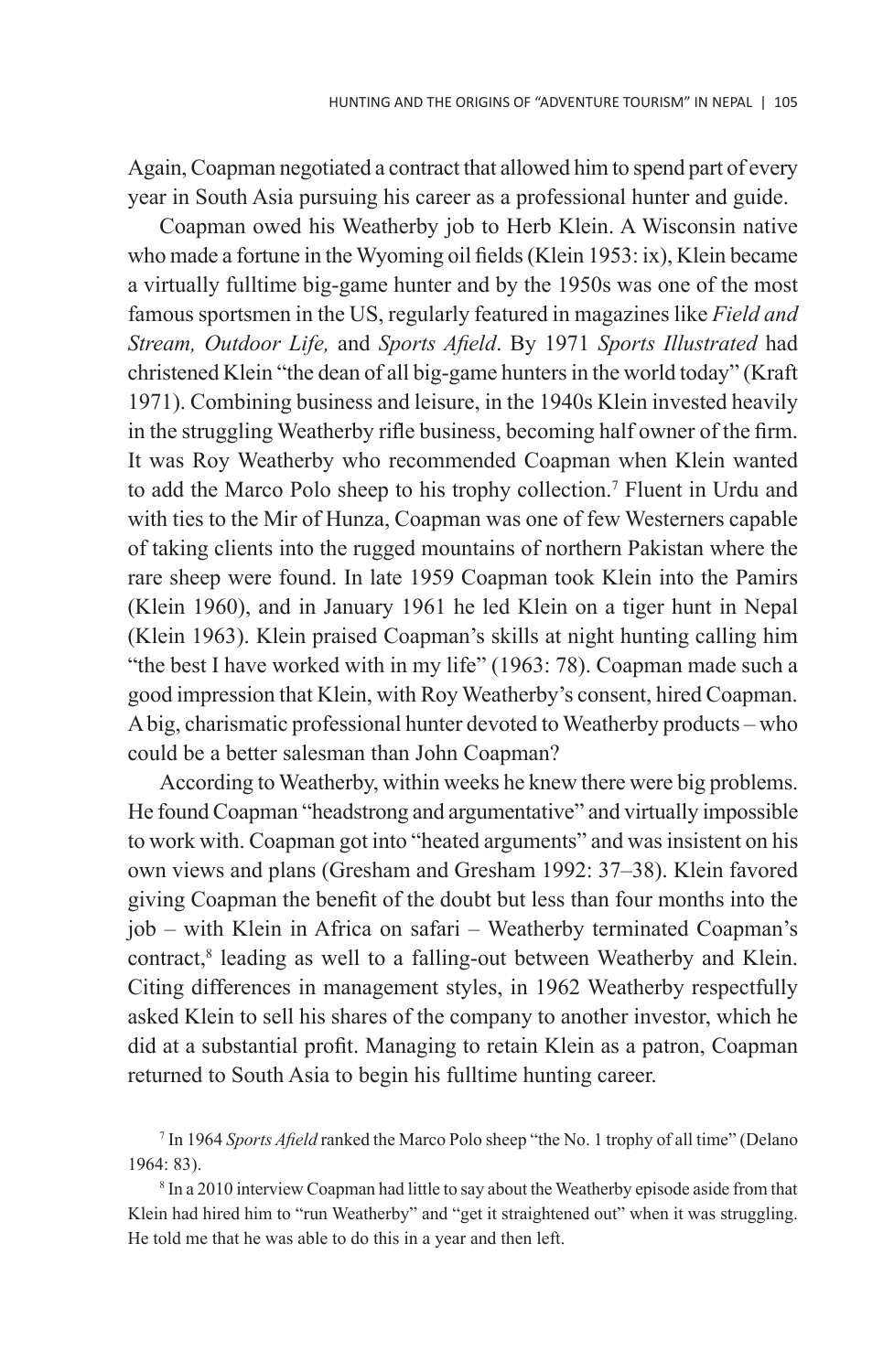## **The History of Big-game Hunting in South Asia**

To understand Coapman's career as a professional hunter and guide, it is necessary to look briefly at the emergence of big-game hunting – in South Asia and elsewhere – especially as it pertains to Nepal.

 From the days of lion-spearing Assyrian kings onward, killing big, scary animals has been a part of elite culture, often tied to claims of heroic (even godly) powers and authority (Allsen 2006). Yet it is arguably British colonial culture that took this elite obsession to an extreme, turning big game hunting into a cult-like form of symbolic mastery, masculinity, and conspicuous consumption (Collingham 2001: 124). But hunting in colonial South Asia often depended on the cooperation of the Indian "native aristocracy." Having annexed all of the prime, taxable agricultural land in India for themselves, the British left large tracts of marginal jungle lands as Native States ruled by closely controlled (and obsequiously loyal) Rajas and Nawabs. These Princely States, along with government controlled forest tracts along the southern flanks of the Himalayas, were the subcontinent's prime hunting zones. By the late nineteenth century it was standard practice for Indian princes to bond with their colonial overlords in elaborate hunting parties. These often resulted in almost unbelievable slaughter as when Viceroy Lord Linlithgow, on a visit to the Maharaja of Bikaner, shot 4,000 grouse before lunch (Jaleel 2001[1997]: 182). But, as Allen points out, "It would be wrong to think of these as sporting occasions: they were an essential part of the rituals of the state, necessary displays of power by princes made largely impotent by the Pax Britanica" (1977: 93).

Among the "princes" made impotent by British paramountcy were the Ranas of Nepal who, as a means of defending their tenuous sovereignty vis-à-vis the British, took the ritual of organized hunting to unprecedented extremes. With game stocks dwindling elsewhere, Nepal's Tarai lowlands acquired almost mythical status among British hunting elites, especially for its tigers. One of the most coveted invitations was from the Rana Prime Minister to attend one his elaborate winter hunting camps. From the 1870s onward invitee lists read like a who's-who of British colonial officialdom and royalty including viceroys and kings. From Jung Bahadur onwards it was customary for Rana Prime Ministers to spend the "*mãnpacàs*," or fifty coldest days from early December through late January hunting in the Tarai (Adhikari 2001: 157) – thereby avoiding the cold of Kathmandu while enjoying the best weather in the lowlands when malarial mosquitoes were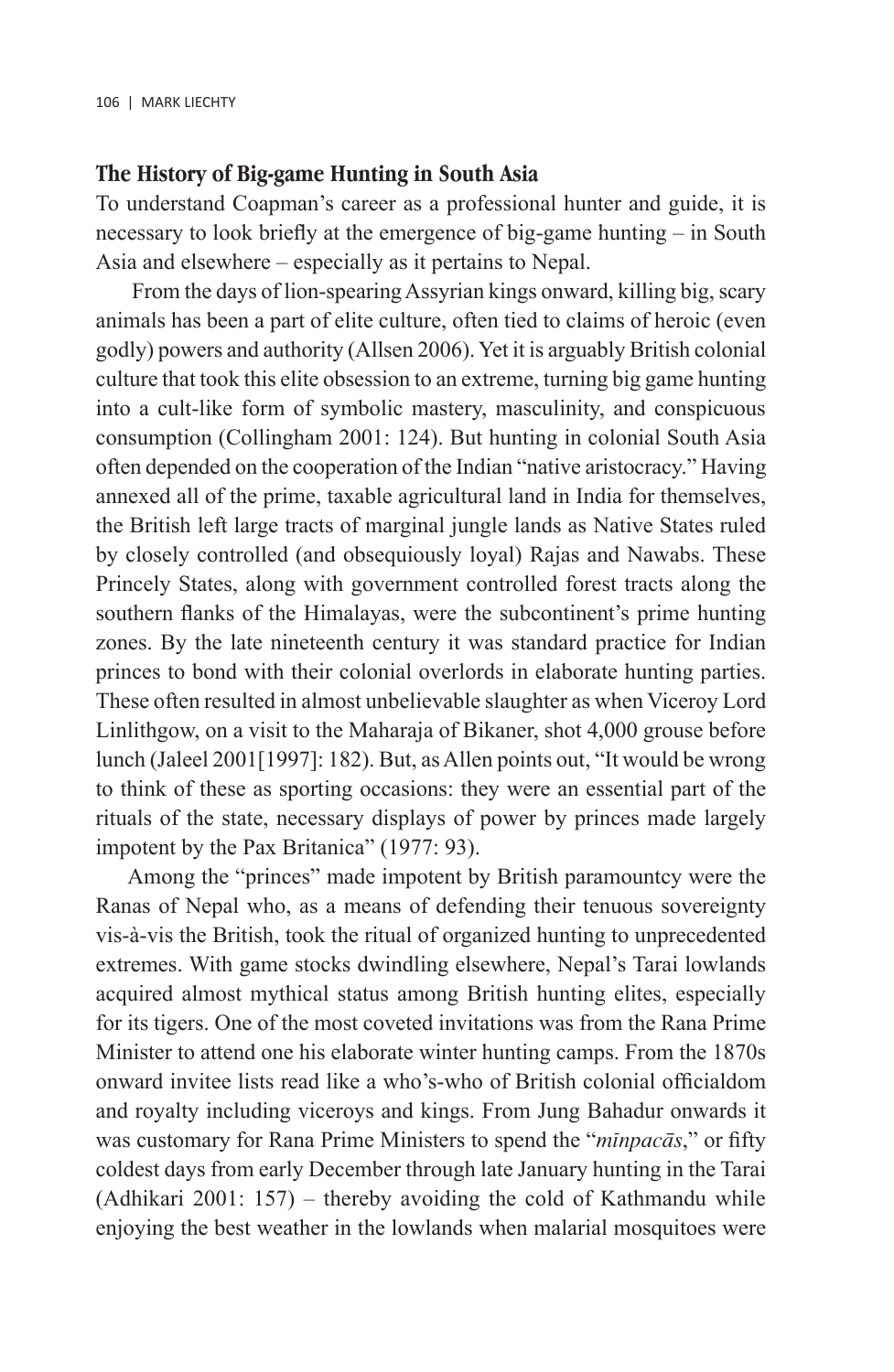inactive. More than just social occasions, hunting parties with British guests allowed Nepalis to accomplish diplomatic objectives (Cox 2010) without needing to allow ritually contaminating foreigners into the Kathmandu Valley (Liechty 1997).

Jung Bahadur Rana was the first to organize large-scale hunting parties, spending thirty-one seasons in the Tarai and dispatching over 550 tigers (Smythies 1942: 38). He is also credited with inventing the "Nepal Ring Method" using hundreds of people and elephants to encircle game.<sup>9</sup> After luring tigers into a designated area with staked buffalo calves, vast strings of 300 or more elephants would set off to form a ring around several square miles. On command, elephant drivers would direct their animals inward, driving game into a smaller and smaller area. On their own elephants, the shooting party would then proceed into the "ring," attempting to flush and shoot tigers. Frequently several, even up to six, tigers would be trapped in one ring.10 "The danger and heart-bursting excitement may continue for hours, until a succession of well-placed shots finally brings the thrill and nerve-tension to an end" (Smythies 1942: 42, cf. Morden 1929).

Interestingly, Jung Bahadur's invention of the ring method in Nepal parallels a similar shift from hunting to "shooting" that was occurring at the same time among elites in Europe. The origins of "shooting" or, more specifically "driven shooting," dates to "about the 1860s." "Previously gentlemen had walked through woods and shot pheasants as they flew away. Now it was the estate workers who did the walking, driving the pheasants towards the gentlemen who stood the other end" (Ruffer 1977: 11). Many British elites transformed their rural estates into shooting venues, raising thousands of game birds and employing hundreds of beaters. At the "big shoots" invited "big shots" could wreak unprecedented carnage. Lord Ripon<sup>11</sup> held the record of twenty-eight pheasants shot in one minute (Ruffer 1977: 46). He kept detailed tallies of his daily and yearly bag according to which,

9 Using elephants may have been new but the ring method, using large numbers of people, dates back to at least the Mongol era (Prawdin 2006[1940]: 184–185) and was also used in Ming China (Dryer 2007: 151).

<sup>10</sup> Juddha SJB Rana further perfected the ring method by having bearers erect "walls" of cloth hung on poles and stretched around the inner ring. The walls fooled most animals into thinking they were trapped allowing the elephants to go off and constrict another ring while the raja was shooting in the first. In this way Juddha could enjoy six or seven rings per day (Smythies 1942: 44).

<sup>11</sup> The  $2<sup>nd</sup>$  Marquess of Ripon, son of the  $1<sup>st</sup>$  Marquess, Viceroy of India in the 1870s.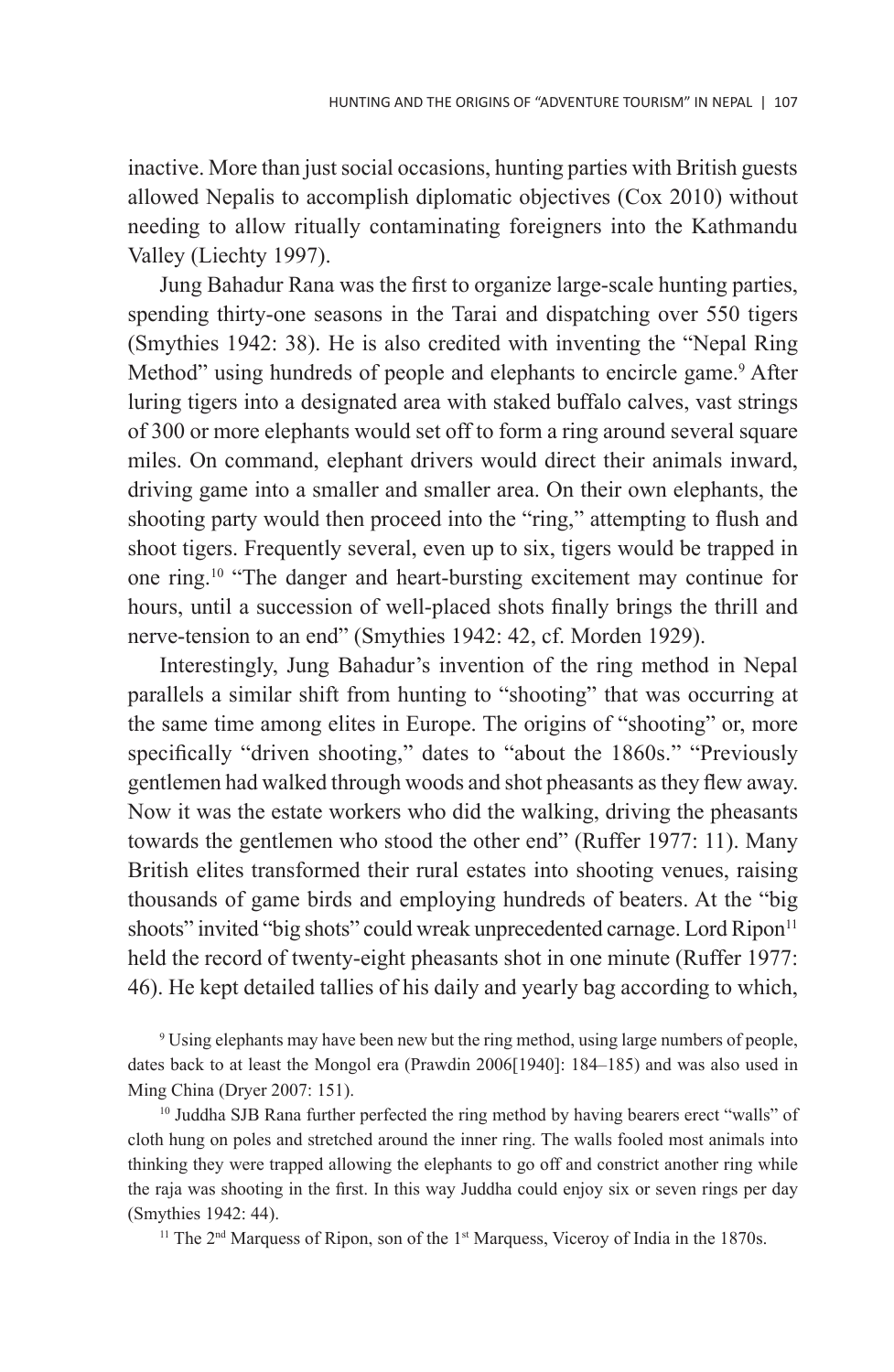between 1867 and 1923, he killed 556,813 animals (including nine tigers and two rhinos shot in Nepal while a guest of the Ranas) [Ruffer 1977: 135].

The one person most associated with the shift from hunting to "shooting" was Prince, later King, Edward VII (1841–1910) who "had neither the shape nor the temperament for the hunting field" (Ruffer 1977: 11). During the long reign of his mother, Queen Victoria, Edward was largely excluded from political power but came to personify the fashionable, leisured elite. Edward was a passionate (if not highly talented) shooter and "it was natural that society should exert itself in pursuits which its champion made fashionable."

"His personal tastes, and in particular his love of shooting, became the tastes of his smarter and richer subjects" (Ruffer 1977: 11, 19). Whether Jung Bahadur's "ring method" was inspired by the craze for "driven shooting" in Britain (or vice-versa) is impossible to say but what is clear is the growing world-wide connection between elite privilege and the massive, expensive, labor intensive spectacles of "organized shooting." For elites, "The organized shoot was ideal – its pleasures were admirably exclusive and wonderfully extravagant" (Ruffer1977: 11).

In the late nineteenth and early twentieth centuries no one put on a bigger "big shoot" or offered a more spectacular hunting "bag" than the Ranas of Nepal. In 1876 Jung Bahadur hosted Prince Edward and in 1890 Bir SJB Rana hosted crown prince Albert Victor. In 1911 Chandra SJB Rana hosted George V who, after his Imperial Coronation Durbar in Delhi, departed posthaste to Nepal for the biggest "big shoot" ever. Chandra constructed a huge luxury tent city for the king and his entourage (excluding Queen Mary, left to mull in Agra) and assembled a record herd of 645 elephants to ring game. In ten days the king alone shot twenty-one tigers, eight rhinos, and innumerable other animals, all from the back of his elephant (Fortescue 1912: 201).Visits by royalty and other dignitaries continued apace for the coming decades (see, e.g., Ellison 1925), each occasioning widespread press coverage making Nepal perhaps the most sought-after hunting destination in the world. In the early 1940s one British official penned what is practically a hymn to Nepal's famed Chitwan jungles:

Chitawan! the famous big game reserve of Nepal and one of the most beautiful places in the world. Chitawan! an area of mystery and romance, known by repute to many white men, but seen by so few. Chitawan! a name synonymous (to those who know) with the acme of big game shooting, reserved for the sport of the Maharaja and his distinguished guests, an Emperor, a Prince, a Viceroy. (Smythies 1942: 80)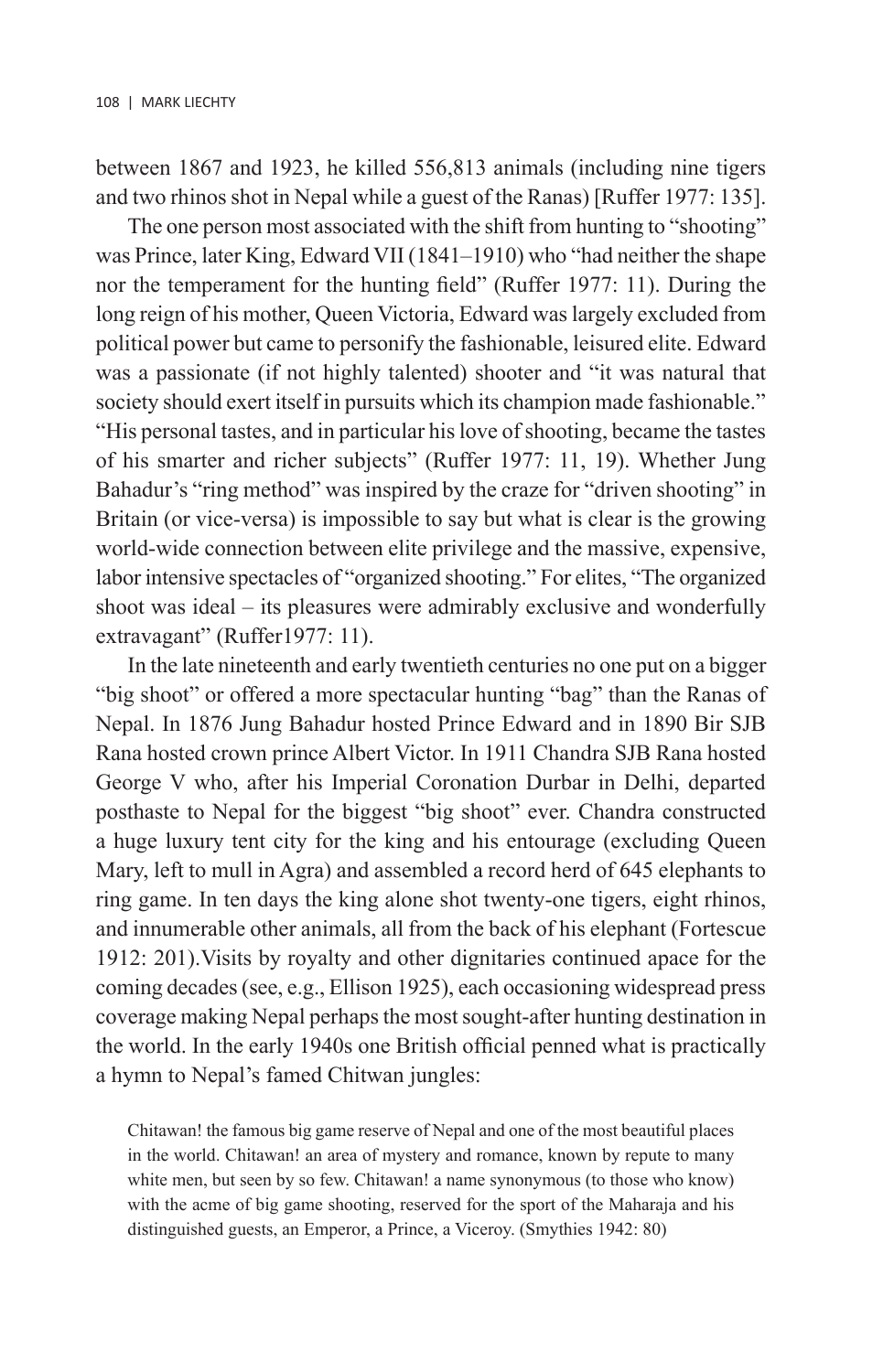Less than two decades later Chitwan was to become John Coapman's exclusive hunting preserve.

By the time that Evelyn Arthur Smythies wrote his book on big game hunting in Nepal – with assistance and encouragement from Juddha SJB  $Rana<sup>12</sup> - it must have been clear to the Ranas that British power on the$ subcontinent was waning and their own political future was in jeopardy. With the Tarai long having served as a kind of interface between Nepali elites and world powers, it is interesting to consider how the Ranas thought about the role of big game diplomacy in a changing world. With their noses testing the shifting political winds, there is some indication that by the 1940s the Ranas were already considering opening the Tarai to a new global elite, namely, rich Americans. Already in the 1920s the Ranas had started making money off of Nepal's wildlife13 but by the 1930s the seeds of the idea that hunting itself could be a money maker for Nepali elites seem to have been planted.

Even more intriguing is the link between Prime Minister Juddha SJB Rana and American "White Hunter" Charles Cottar. Having moved to British East Africa in 1910 to pursue his passion for big game hunting, in 1919 Cottar established "Cottar's Safari Service." It was so successful that he began leading hunts elsewhere, including Nepal. There, according to Herne, "His friend the Maharajah of Nepal even made his palace available to the Cottars and their clients for tiger shoots" (1999: 108). Herne cites unpublished Cottar family documents but I was able to confirm the gist of his claims in a personal communication with Calvin Cottar, Charles' great-grandson and current owner of Cottar's Safari Service in Kenya. According to Calvin, "Charles and probably more so Mike his son (my grandfather) was involved

<sup>12</sup> Smythies was for thirty years a British colonial forestry officer in the United Provinces (now Uttar Pradesh) in northern India bordering Nepal. He eventually rose to the post of Chief Conservator of Forests, U.P., and was also appointed Forest Advisor to the Nepal Government in which capacity he had contact with, among others, the Rana Prime Minister Juddha SJB Rana. Juddha gave Smythies a copy of his illustrated hunting diaries (translated into English by none other than Pandit Lakshmi Prasad Devkota!) which became the basis for Smythies' 1942 book on "big game shooting in Nepal."

<sup>13</sup> The first instance that I am aware of in which Nepali elites turned Nepali wildlife into cash was in 1922 when American animal buyer Frank Buck negotiated with Kaisar SJB Rana to purchase two live Asian rhinos for American zoos. The price – 35,000 rupees or 12,600 dollars – was substantial in its day (Buck 1930: 55). Buck also reported that the Ranas sold large amounts of rhino horn to "a Chinaman who traveled all the way from Canton to purchase them at Rs. 2,000 per mon (80 pounds) for medicinal uses" (Buck 1930: text on plate opposite p. 57).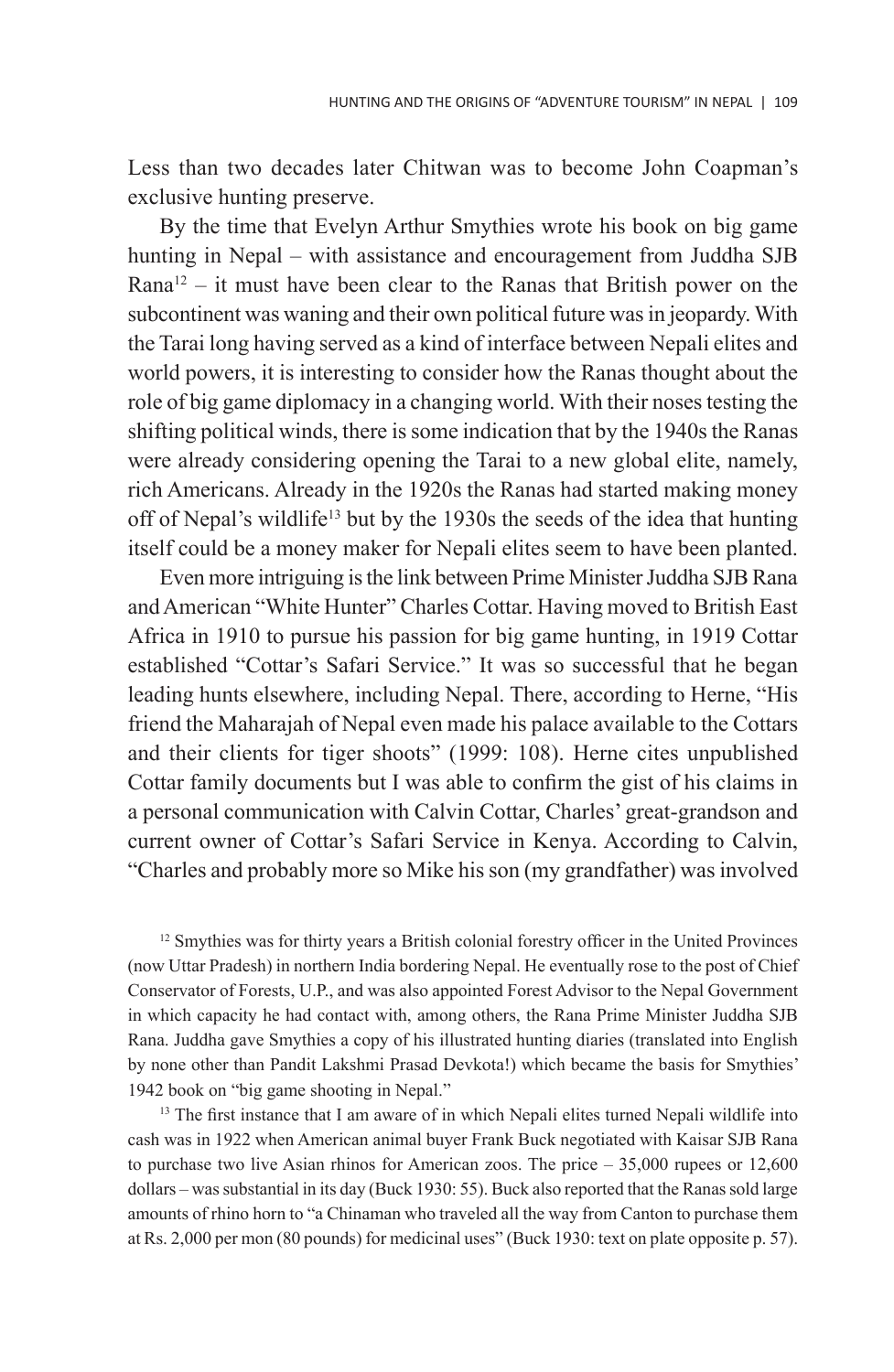in safaris in the early '30s in Nepal with Woolworth Donaghue and Babe White as clients amongst others. We have lots of old cine 35 mm film of the trip."<sup>14</sup> Not only does this make Charles Cottar the first "White Hunter" to operate in Nepal, it also suggests that Juddha SJB Rana had already opened the Nepal Tarai to rich Americans for commercial hunting in the 1930s.<sup>15</sup>

One final fragment of related information can be found in a *Time* magazine article on the Joseph Satterthwaite mission to Kathmandu in 1947 during which formal diplomatic relations were established between Nepal and the United States. The article ends with a discussion of miscellaneous ideas raised by the Rana government for possible cooperation with the US. Along with technical aid, the Ranas "also talked about a project for a highclass tourist trade for tiger hunting" (Time 1947: 38).<sup>16</sup> Building on their experiences with Charles Cottar (and possibly others), it is clear that the Ranas had a good sense of the money-earning potential of tiger hunting, especially when it came to rich Americans. The nexus between tourism, tigers, and rich Americans was well-established in the minds of Nepali elites in the decades before John Coapman finally brought them together with the establishment of Tiger Tops in the 1960s.

# **Out of Africa**

To understand the post-WW II, American-led boom in big game hunting we need to take a brief detour back to Africa. That the first White Hunter in Nepal (Charles Cottar) was American and had arrived via Africa is no coincidence. But how did rich Americans get involved in African hunting? If Europeans traditionally associated hunting with elite privilege, in the United States before 1900 hunting was typically related to ideas of rugged frontier independence or to outright poverty. This started changing around the turn of the twentieth century as the US began succeeding the British as global hegemon. Theodore Roosevelt (1858–1919) was arguably the first US president to embrace America's imperial destiny. From his flamboyant

14 Personal communication, 11 November 2010.

<sup>15</sup> Charles Cottar's safaris in Nepal must have occurred before 1940, the year in which he died, gored by an African rhino (Herne 1999: 108).

<sup>16</sup> In his own public account of the mission, Satterthwaite mentions that big game hunting was a topic of discussion with the Ranas, describing it as Nepal's "national sport" (1947: 38). The Ranas showed the American delegates paintings depicting daring hunting exploits, and even films taken on the Tarai, but Satterthwaite does not explicitly mention having discussed hunting tourism.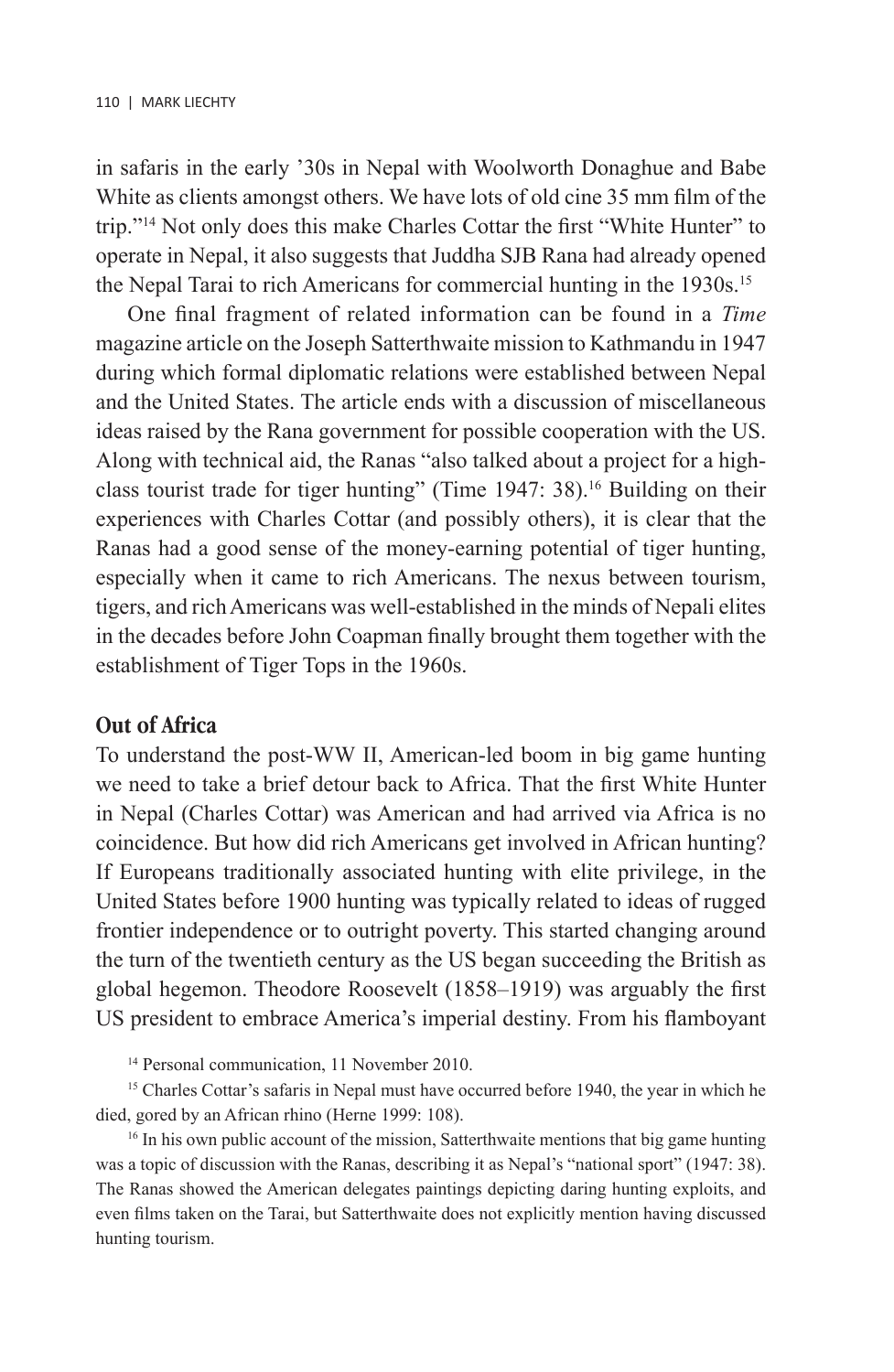role in the US occupation of Cuba, to presiding over the brutal conquest of the Philippines, to annexing and building the Panama Canal, to "big stick" diplomacy and the "Great White Fleet," Roosevelt enthusiastically took up the "white man's burden"17 with all its colonial, paternalistic overtones.

One aspect of the imperial burden that Roosevelt embraced was the British elite pastime of big game hunting. Following in the footsteps of British royalty already hunting in Africa, Roosevelt, after leaving the presidency in March 1909, set out on an enormous safari to British East Africa. Though not the first American to hunt in Africa, Roosevelt's widely publicized shooting of elephants, rhinos, lions, and leopards captured the public's imagination and fed American fantasies of colonial machismo. Inspired by Roosevelt, in 1910 Charles Cottar went to Africa to hunt and soon made a career out of leading fabulously rich American tycoons and movie stars in search of big game. A young Ernest Hemingway pored over Roosevelt's 1910 safari memoir, *African Game Trails*, entranced by stories of close encounters with "the most dangerous of the world's big game" (Roosevelt 1937[1910]: 7).<sup>18</sup> During his own much-publicized safari in 1934, Hemingway intentionally hired the same White Hunter that had guided Roosevelt (Ondaatje 2004: 23), and was aware of walking in the footsteps of British royalty (Hemingway 1963[1935]: 142). If Roosevelt's safari "persuaded many wealthy sportsmen from around the world to try their hand at big-game hunting" (Ondaatje 2004: 45), Hemingway's African safari (and the books, short stories, and Hollywood film adaptations that came from it) fixed an image of African hunting machismo in the American popular imagination.

In particular Hemingway's nonfictional account of his safari, *Green Hills of Africa*, had a huge impact on western "sporting culture," laying a blueprint for American fantasies of manly adventure and quasi-colonial mastery: the white Bwanas and their sage White Hunter, engaged in manly

<sup>17</sup> In fact Rudyard Kipling gave his famous poem ("The White Man's Burden") the subtitle "The United States and the Philippine Islands" explicitly linking US and British imperialism in a shared noble cause.

<sup>18</sup> Roosevelt describes British East Africa as "a region in which nature, both as regards wild man and wild beast, ...does not differ materially from what it was in Europe in the late Pleistocene" (1937[1910]: 3). The exceptions are the British people he meets, "whether dashing army officers or capable civilians," who he says he felt he already knew "for they might have walked out of the pages of Kipling" (1937[1910]: 5, 6). He has nothing but admiration for the British and German colonials he encounters and there is not the faintest hint of any critique of colonial rule.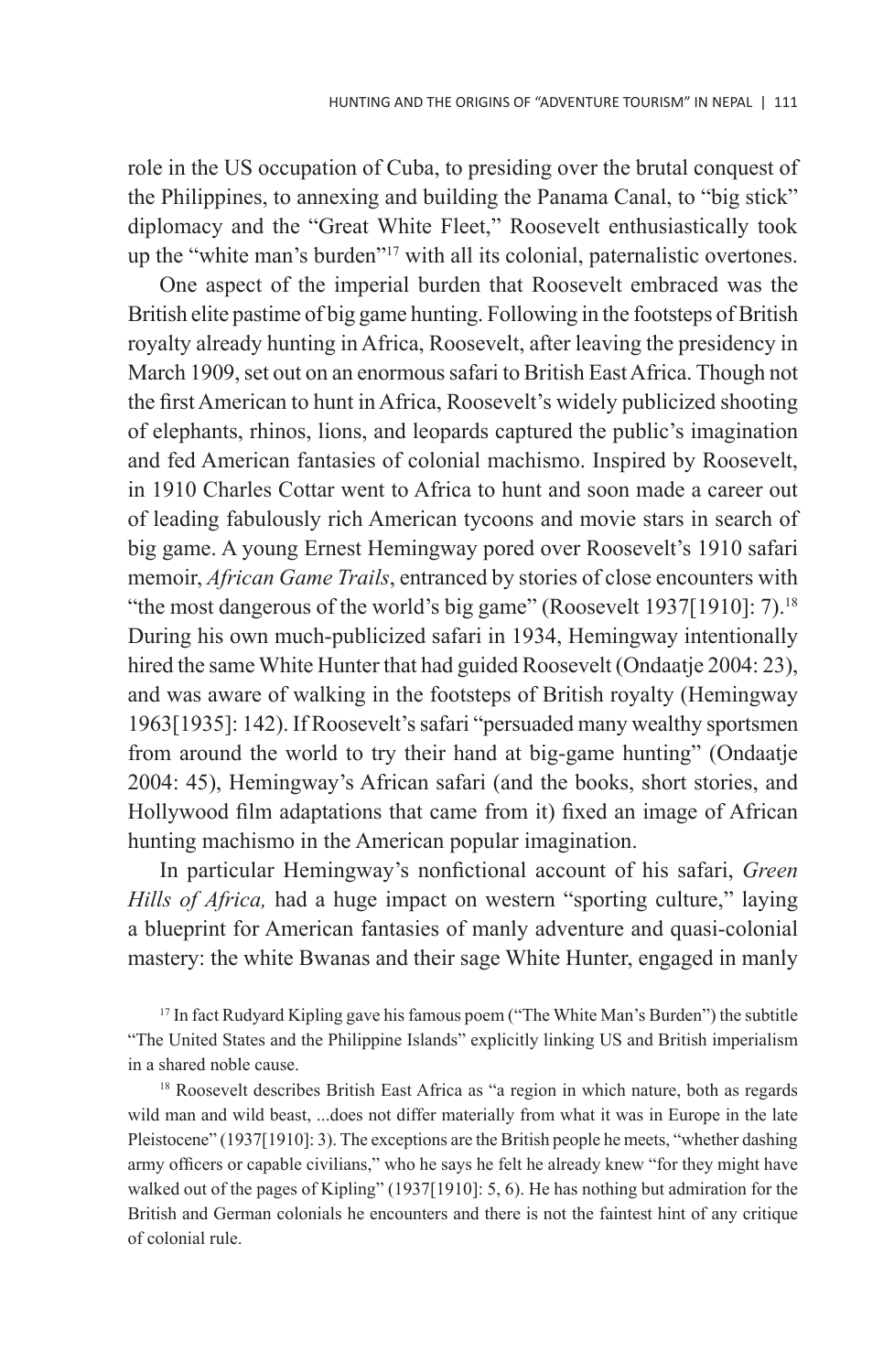competition, tossing back whisky in the cool of their tented camps, eagerly served by throngs of admiring natives. This mythic colonial lifestyle came to be associated with elite guided hunting, which John Coapman sought to personify and to market to eager clients.

Yet what colonialism made possible, decolonization began putting an end to. With the loss of India – Britain's "Jewel in the Crown" – to independence in 1947, other gems soon fell, including British East African colonies where violent anti-foreign, anti-colonial movements such as the Mau Mau Rebellion made an African safari a much less pleasant prospect for rich Americans. It is in this context that Nepal, newly opened but still a more-or-less feudal state with a quasi-colonial ethos, began attracting the attention of hunting elites in search of an authentic mythical experience.

# **John Coapman and Professional Hunting in Nepal**

By the time Coapman registered his firm "Royal Nepal Shikar" in Kathmandu in 1958 he was already leading clients in India and Pakistan. But Britain's departure from India also ended laws that had kept weapons out of most Indian's hands, reserved big game hunting for elites, and protected wildlife habitat (Byrne 2001: 81). Independent India was more interested in feeding people than in saving wild animals and after 1947 Indians set up hunting firms that advertised in US magazines promising "Tiger Guaranteed" or "No Tiger, No Fee" (Jaleel 2001[1997]: 183). With wildlife stocks rapidly dwindling in India, Nepal was seen as the last South Asian region with relatively intact jungle ecosystems and big game hunting potential. Already famous in big game hunting circles, the Tarai region's reputation continued to grow once Nepal opened to foreigners. For the diehard trophy bagger in search of a tiger skin, Coapman provided a valuable service and access to an otherwise inaccessible place.

Nepal tourism began slowly in the early 1950s but from the start big game hunting was promoted. The earliest guide book mentions hunting as a "noteworthy" activity (Poudyal 1955: 2). Han Suyin's (albeit fictionalized) account of the events surrounding King Mahendra's coronation in 1956 mentions wealthy Americans who had come for Tarai safaris (Han 1973[1958]: 143). A 1960 Royal Nepal Academy tourist pamphlet describes particular fauna as being "of great attraction to hunters" (RNA 1960: 12). The most enthusiastic pitch for Nepal hunting tourism is in a 1959 guide book: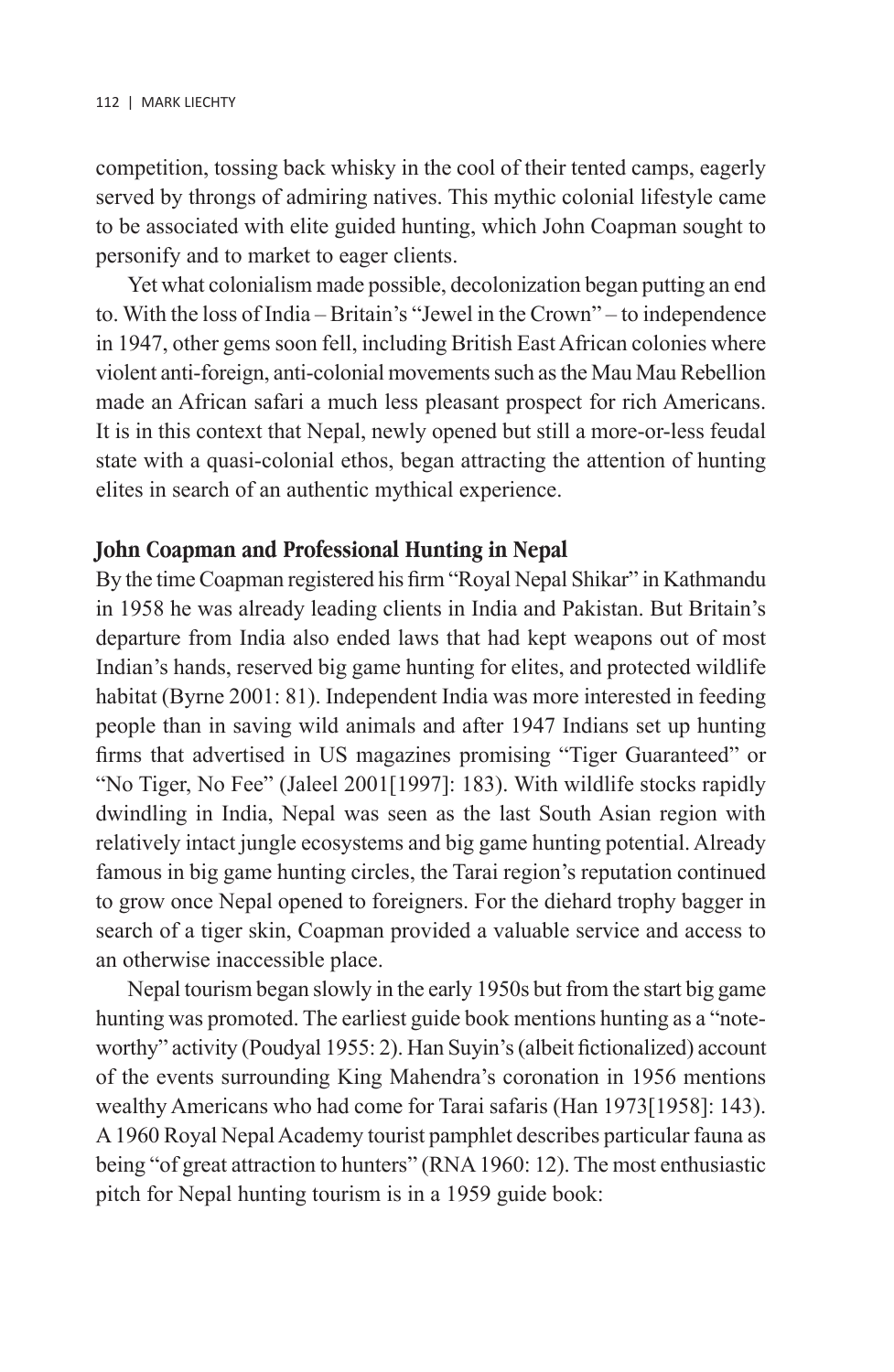Nepal affords a variety of wild animals in the annals of big game that are unique in the world of shikar trophies, and can rightly claim to be the best hunting grounds of the universe. It has, perhaps, the most celebrated reserves, for herein distinguished guests from all over the world have partaken of the privileges. Even today, this traditional sport is continued with the same zeal and pomp as in the years of yore. (Elliott 1959: 108)

John Coapman claimed he was the first foreigner to register a hunting business in Nepal but in fact that distinction goes to Peter Byrne, another self-described White Hunter. Irish by birth, Byrne served with the British Royal Air Force in South East Asia during WW II. Following the war he joined a tea company in northern Bengal where he worked from 1948 to 1953. Relatively unencumbered with work Byrne spent much of his time walking the hills, honing his hunting skills, and eventually contemplating a career as a professional hunting guide. On weekends the company flew their tea to Calcutta and it was there that Byrne met Nepal's Prince Basundhara, brother of King (then Crown Prince) Mahendra. "I met him in a bar in Calcutta," said Byrne, "in the Casanova Bar in the Grand Hotel. When I was a planter we'd fly down for weekends. All the tea gardens shipped from Calcutta. So that's how I met Basundhara. The Grand Hotel – we all stayed there."<sup>19</sup>

Byrne and Basundhara hit it off and when the prince learned of Byrne's hunting dreams, he offered to help get him licensed for hunting in Nepal. In the spring of 1953 Byrne *walked* from Darjeeling to Kathmandu (2001: 147) where he met with Basundhara.

So Basundhara, he needed someone to write a permit. But of course there was no Department of Wildlife. So he sent for the Foreign Secretary. The Foreign Secretary came to his house and we sat down and we told him what we wanted. Basundhara told him [the Secretary], "Write something down for Peter and get it stamped and signed." So the document I have, which is framed at home, is written by the Foreign Secretary, to allow me to hunt for ten years and to be renewed after ten years. So that's the permit I got! It's like the king sitting down with you and writing you a letter.

<sup>19</sup> In his book Byrne (2001: 138-145) describes his first meeting with Basundhara in more fascinating detail. There he tells of coming to the aid of a small, dapper, unknown South Asian gentleman who was being picked on by a drunken European bully at the Casanova Bar. After punching the drunk, knocking him out, and having him dragged off by hotel security, Byrne introduced himself to the stranger only to learn that he was a Nepali prince! Indebted to Byrne, Basundhara invited him to visit him in Nepal, and offered his assistance.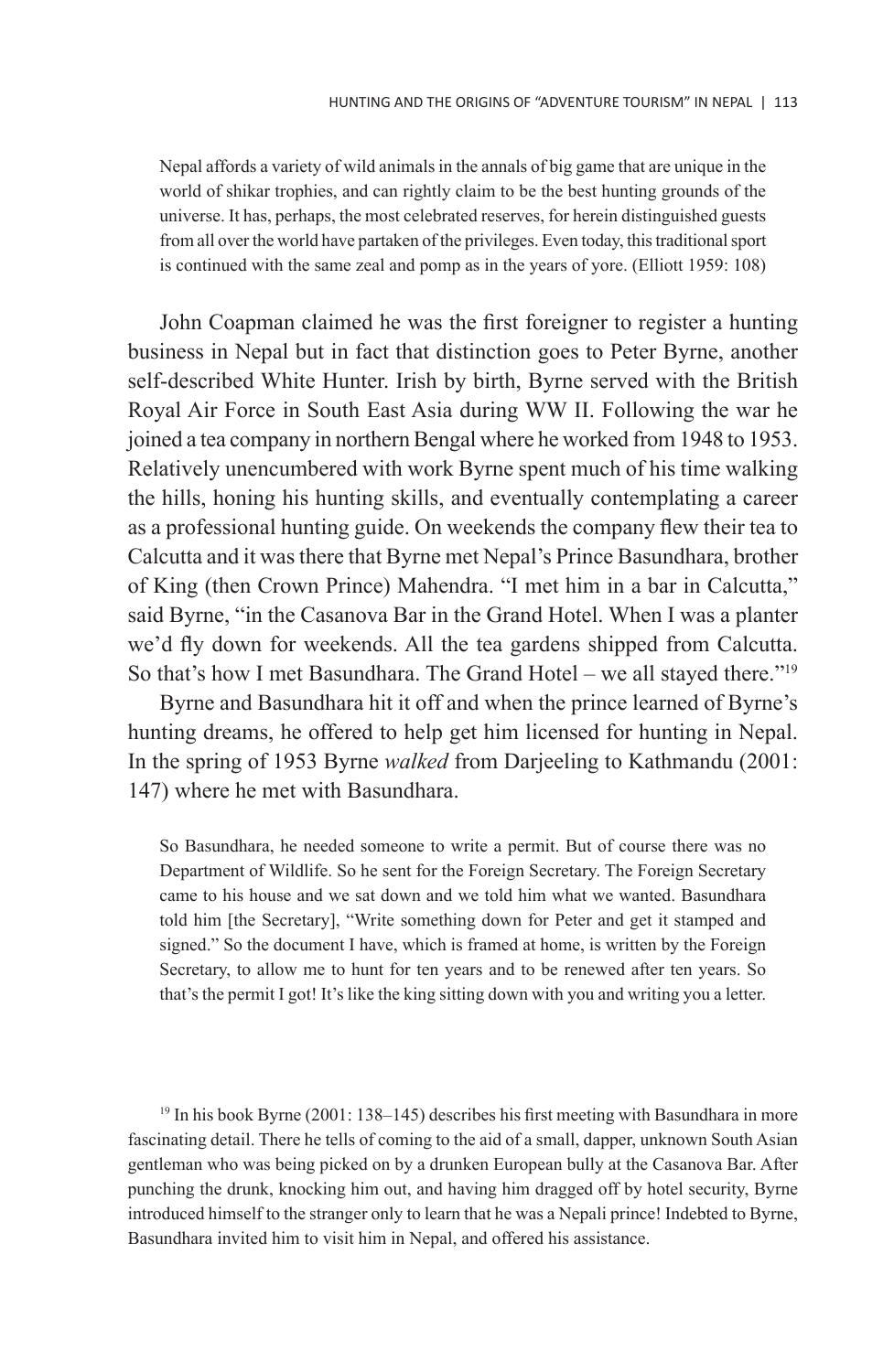#### 114 | MARK LIECHTY

There was no department at that time. There was barely a government. Now it's not as simple as it used to be.20

Along with the permit Byrne received a Tarai hunting concession located in the farthest reaches of western Nepal (2001: 145). Because the area, known as *øuklà Phƒñà* (or the White Grass Plains) was closer to Delhi than Kathmandu, Byrne operated his business from the Indian capital only ten hours away by road. Starting with advertisements in US magazines like *Field and Stream* and *Outdoor Life* (Byrne 2001: 157), Byrne built up a clientele comprised of "mostly rich Americans: Californians and Texans."

Although it now seems stranger than fiction, in 1957 Byrne met Tom Slick, the eccentric Texas millionaire with an obsession for "cryptozoology" (Coleman 1989). On Tenzing Norgay's recommendation, Slick hired Byrne and his brother to hunt for the Abominable Snowman or "yeti" in the high country of the eastern Nepal. "So we spent three years, coming down at Christmas time, staying in hotels, whooping it up for a week, and going back." With no luck in the Himalayas, by 1960 Slick's attention had shifted to hairy hominids closer to home. On his annual visit to Kathmandu Byrne got a cable from Slick asking him to come to the American northwest to search for "Bigfoot." That project lasted for eighteen months until 1962 when Slick was killed in a plane wreck and his heirs pulled the plug on his eccentric projects, according to Byrne, "literally overnight."<sup>21</sup>

Because Byrne's hunting business had been on hold for five years after 1957, he was unaware of Coapman's entry onto the scene in Nepal. The two first met by coincidence during Coapman's brief stint at the Weatherby headquarters in southern California where Byrne went to visit Herb Klein in 1961. After a pleasant lunch, Klein told Byrne, "I'd like you to meet one of my managers."

So Klein left and Coapman and I sat down and had some coffee together and we talked, or at least *he* talked. And he told me that that he was a hunter in Nepal. He said he had been hunting there many years and he said that his specialty was man-eating tigers. Whenever there was a man-eater, the king sent specially for him. He had permission

<sup>20</sup> Given that ministries did not exist when Byrne received his documentation, Coapman's claim to have registered the "first professional hunting company via official Government of Nepal Ministries of Forest and Industries" may be true.

21 Byrne's relationship with Slick is documented in Coleman (1989) and Byrne (1975) documents his adventures with "bigfoot."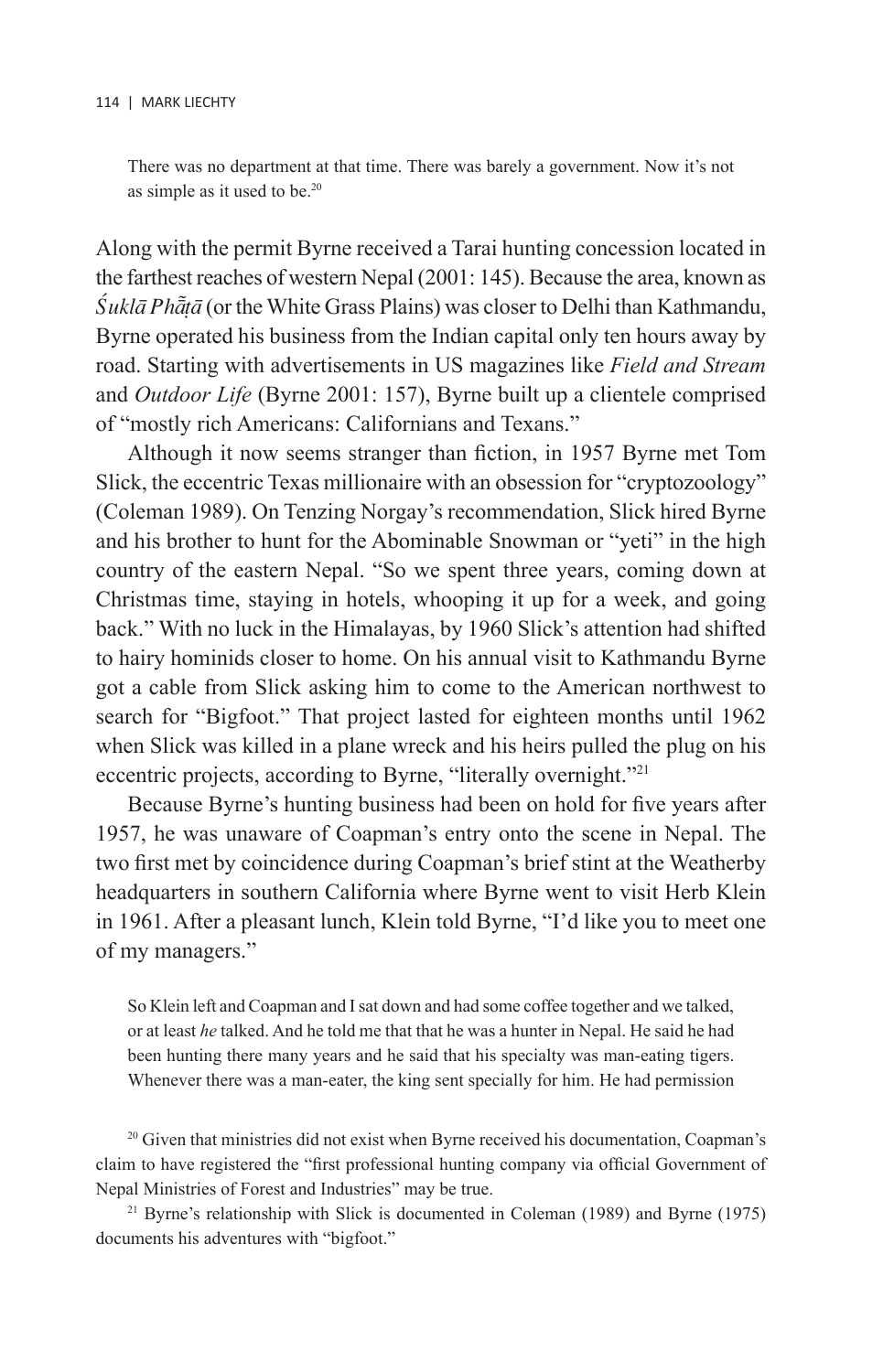from Herb Klein to leave the factory at any time and go to Nepal and hunt a man-eater. I asked how many he had shot to this date, and he said, "Oh, seven or eight" – as if you wouldn't remember how many. So he went on and on and on about his association with the king and his many safaris, western Nepal, eastern Nepal. And then time came and we were standing up and he asked, "So what do you do?" and I said, "Well, I'm a pro hunter in Nepal – 15 years." He looked at me. And then he walked away. And I made a terrible enemy of him because I bluffed him. And he came out here [to Kathmandu] and he bad-mouthed me back and forth all over the place. And a lot of people quickly saw through him. He's a phony, a complete phony.

When I told him something of Coapman's version of the story, Byrne insisted "Coapman never had a license here, no. Coapman was a complete fraud. He never had a license. I don't think he ever hunted."

Perhaps what rankled Coapman's acquaintances more than anything were his claims to intimacy with Nepal's royal family, especially with King Mahendra. Coapman claimed he gained entrée through Indian princely families related to Nepal's royals by marriage. Jim Edwards, who would go on to play a major role at Tiger Tops, spoke contemptuously about Coapman's ties with the palace. In an interview, Edwards told me,

You'd be sitting having a cup of tea at the Royal [Hotel in Kathmandu] and Coapman would drive up and the first thing he'd say is, "Oh, I've just had tea with the king, I don't need any." Things like that, all the time. Several times the king wasn't even in the country and Coapman would have had dinner with him.

Edwards was a young English adventurer when he arrived in Kathmandu in May 1962 having driven overland from Europe. In Kathmandu he met Charles McDougal, an American anthropologist with a passion for tiger hunting. Combining their skills – McDougal as hunter and naturalist, Edwards as publicist and manager – the two registered a professional hunting business ("Nepal Wildlife Adventure") with the Nepali government in 1963. Unlike Peter Byrne, who dismissed any and all of Coapman's claims, Edwards acknowledged that Coapman had a reputation for being an excellent hunter and was making good money guiding wealthy clients. But as for Coapman's claims of being close to the king, that was "bullshit."

Coapman's ties to Mahendra are virtually impossible to verify but I pressed both Byrne and Edwards to explain how, if Coapman *did not* have a strong relationship with Mahendra, he managed in 1963 to acquire rights to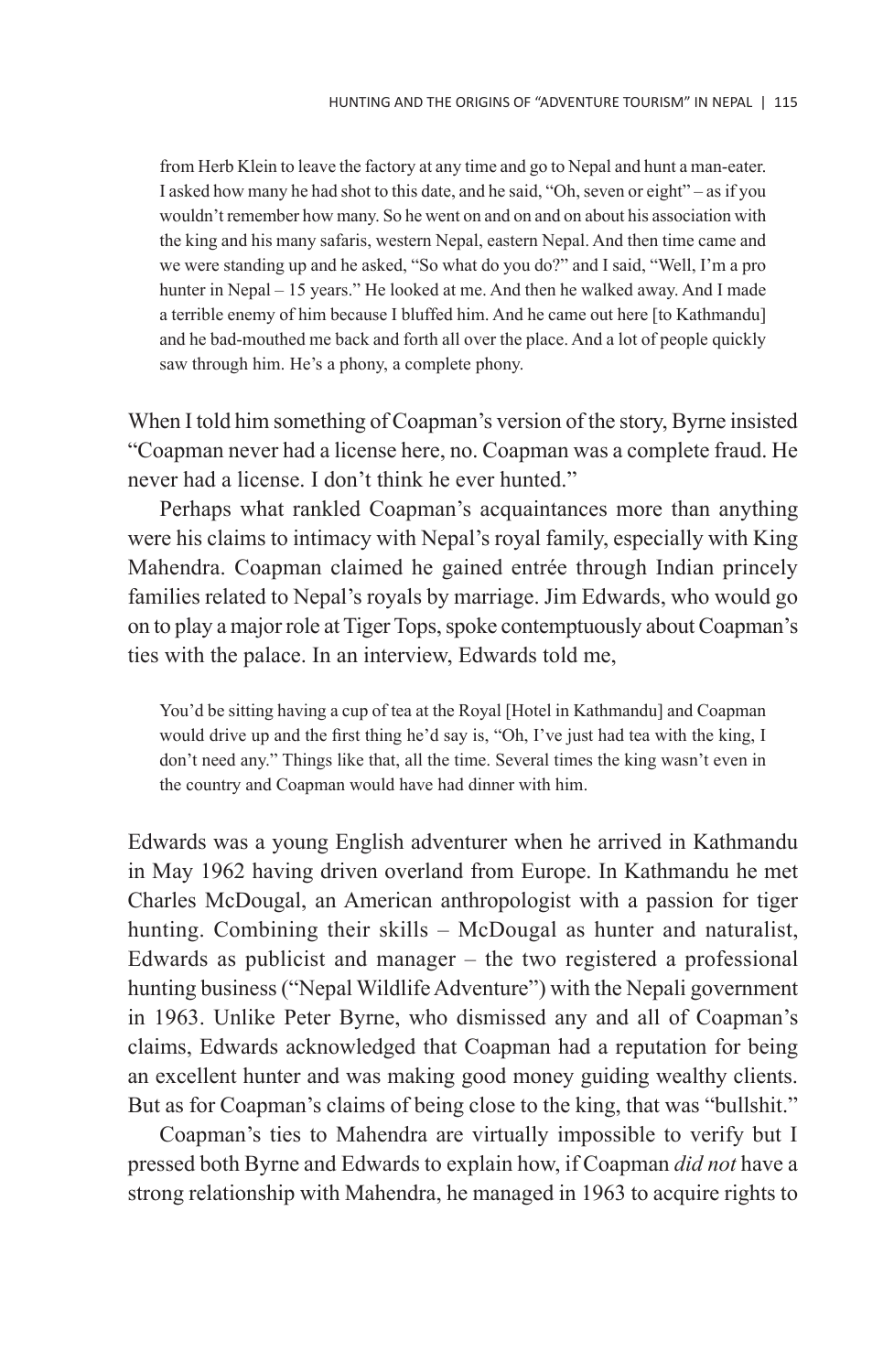# the famous Chitwan hunting tracts that were controlled by the royal family. All Peter Byrne could say was that Coapman blustered his way into it.

He was a talker. He was a hell of a talker. He was a man who exuded enormous confidence. He was very big. He had people jumping all over the place, but it was all lies. Oh, he could talk to people. He had a great presence.

# Jim Edwards, too, finally conceded that Coapman must have had ties to Mahendra.

Look, in the long run, Mark, if he was a friend of King Mahendra, great. Why not? I mean he could have been. I mean I'm sure that Coapman met him a couple of times....I don't know how he first got permission to do these things in Nepal. So it might have been from Mahendra. I mean, I wouldn't know how he got permission. But to be fair, I wouldn't be a bit surprised. I mean he couldn't just walk into the king's house [and demand such a thing].

Certainly Coapman and Mahendra shared a love of hunting and likely formed a relationship on this basis. Mahendra was big game trophy collector and may have hired Coapman even before 1958: many South Asian elites did, from the Raja of Kotah to Pakistani Prime Minister Zulfikar Ali Bhutto (Alter 2000: 82). Mahendra hired other professional guides: he hunted lions in Africa (Kraft 1965) and grizzly and polar bears in Alaska<sup>22</sup> (Hutchins 2007: 14). Carrying on the Rana tradition, Mahendra mounted massive cool-weather hunting parties in the Tarai, one of which was written up in great detail in *Sports Illustrated* (Kraft 1965). On an official visit to the US in 1960 Mahendra went out of his way to visit southern California so he could tour the Weatherby rifle company's headquarters. A photo taken at the Weatherby factory shows the usually ultra-morose Mahendra holding a Weatherby rifle with the closest thing to a smile on his lips that I have ever seen captured on film (Gresham and Gresham 1992: 62). Even a photo-op with Elvis Presley didn't elicit his pleasure the way talking guns with Roy Weatherby did.23 Was Coapman responsible for Mahendra's fascination with Weatherby rifles? Was it mere coincidence that Weatherby hired Coapman

<sup>22</sup> A massive polar bear rug (dotted with moth-balls) still dominates the grand reception hall of Kathmandu's former royal palace, now a public museum. There are also dozens of other aging big game trophies on display.

<sup>23</sup> See the photo of Elvis and Mahendra on the Wikipedia entry for "Mahendra of Nepal." Available at https://en.wikipedia.org/wiki/Mahendra\_of\_Nepal; accessed 12 June 2015.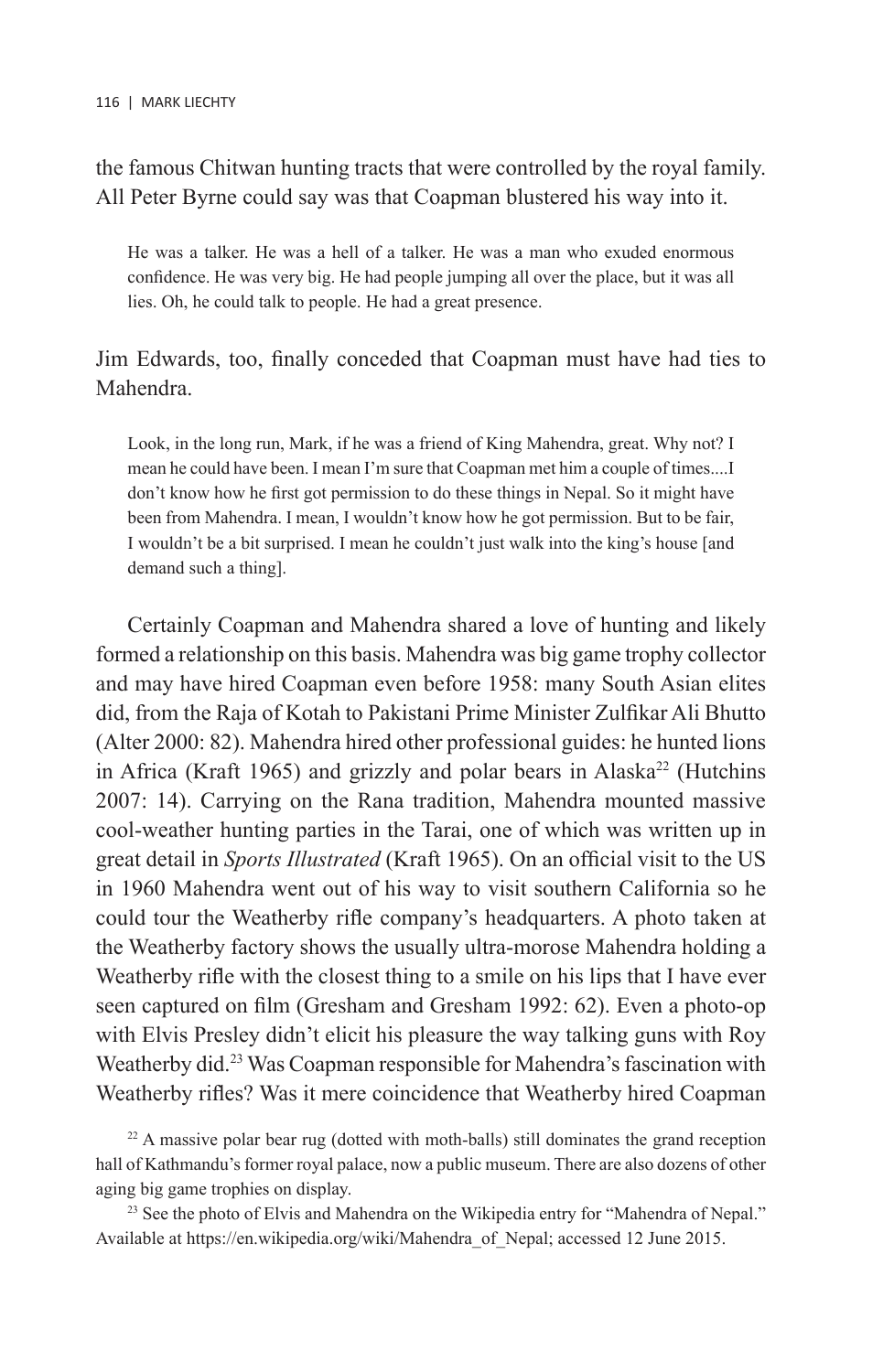within a year after the king's visit? Only one thing is certain: I failed to find mention of Coapman in any reference about Mahendra and hunting.

# **Founding Tiger Tops**

Tiger hunting in Nepal wasn't officially banned until after Mahendra's death in 1972, but already by the early 1960s signs of big game hunting's demise were evident. Perhaps most telling was an incident that occurred during Queen Elizabeth and Prince Philip's official state visit to Nepal in February 1961 when Mahendra mounted the last of the lavish Tarai hunting parties in their honor. With a century of royal precedent to live up to, Prince Philip was in a quandary. As a prominent member of several UK-based wildlife conservation organizations explicitly opposed to sport hunting, he could neither turn down Mahendra's invitation, nor be seen killing endangered animals. As Peissel reports, "Newspapers in England openly attacked the royal party for participating in a shoot that not only was cruel and outmoded but that also taxed the budget of a small, underdeveloped country" (1972[1966]: 257–258). Briton's royals flew to Chitwan, using a nearby airstrip specially constructed for them. But on the morning of the big shoot, Prince Philip arrived at breakfast sporting a large bandage on his trigger finger, the result of a mysterious accident the night before (Peissel 1972[1966]: 258)! While Mahendra hunted, Elizabeth shot photos and Philip happily convalesced while enjoying a tour of the area on elephant back.

As the era of environmental consciousness began to dawn, the days of big game trophy hunting were numbered. In fact some of the first to exchange guns for cameras were hunters themselves, because they clearly understood what rising human populations and habitat loss meant for the viability of wildlife stocks. Already in the 1930s famed British Indian "man-eater" hunter Jim Corbett had given up sport hunting for photography.<sup>24</sup> "The taking of a good photograph gives far more pleasure to the sportsman than the acquisition of a trophy," said Corbett (1991[1944]: 236). When Corbett

24 In the 1930s Corbett co-founded and regularly contributed to a magazine called *Indian Wild Life* in which he published pro-conservationist appeals (Booth 1991[1986]: 181) and he was one of the leading forces behind passage of the 1935 "Wildlife Protection Act" in India. In the later years of the Raj the British established a huge national park named for Corbett in the Himalayan foothills below Nainital where he had lived and hunted. The fact that this park is one of the few institutions that still retains its colonial name is testimony to the respect that Indians too have for Corbett and his work.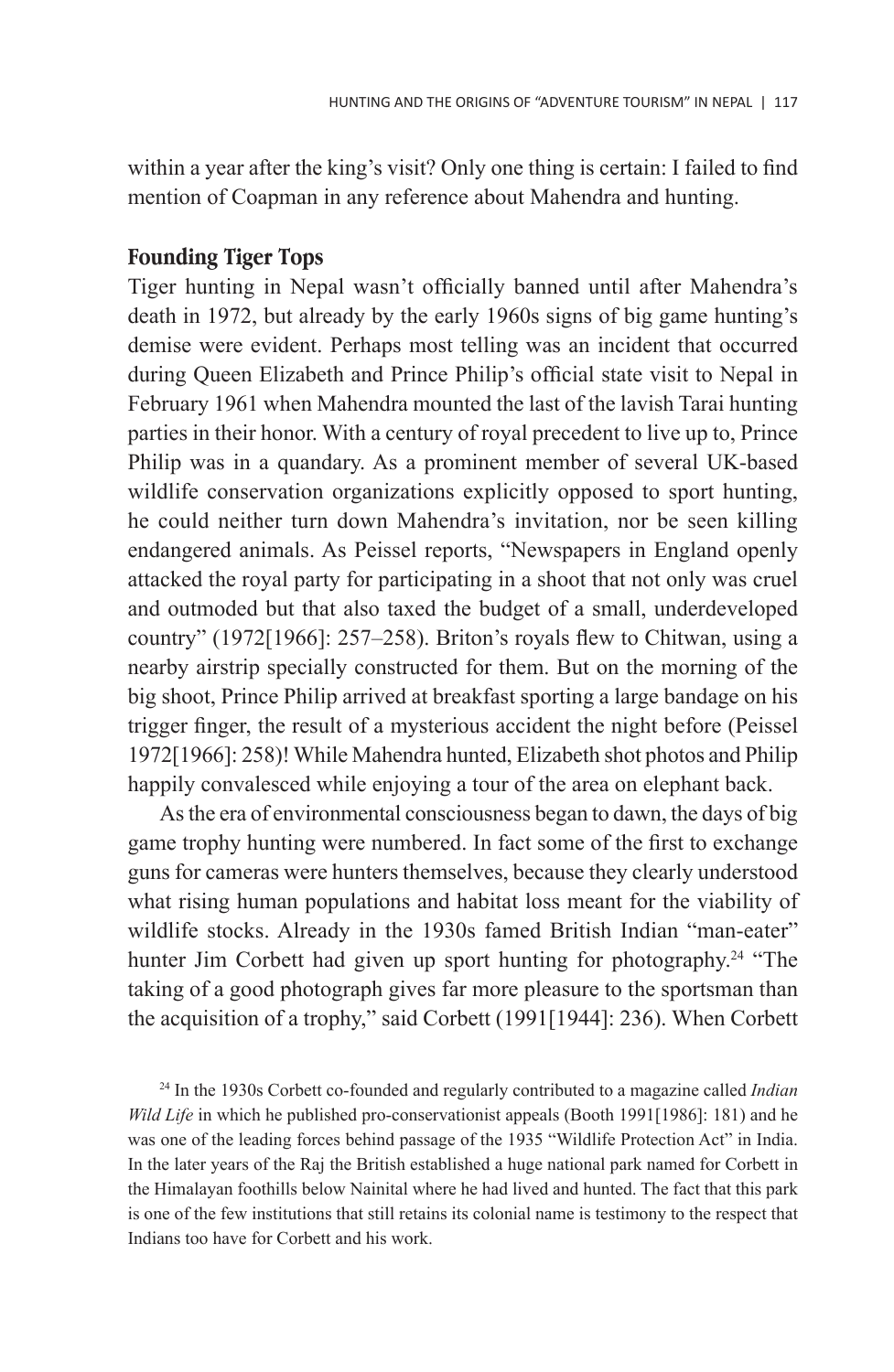moved to British held Kenya in 1947 he set up Tree Tops – a game-*viewing* lodge, not a hunting business.

Even so, the allure of big game hunting was still strong, especially for *nouveau riche* Americans who, eager to inherit the colonial pleasures of the erstwhile British, continued to shoot trophies in Africa. Hemingway made a second well-publicized safari in 1953, and movie star William Holden (1918–1981) went on safari and fell in love with the Kenyan highlands. With the help of American oil billionaire Ray Ryan (1904–1977), in 1959 Holden purchased a huge old colonial estate and established the Mount Kenya Safari Club (MKSC). Now a fancy resort, the MKSC was originally an exclusive club and (according to its website) a "Mecca for the international jet set" with a member list that read "like a Who's Who of royalty, aristocracy, and the rich and famous" including Ernest Hemingway, Bing Crosby, Conrad Hilton, and Winston Churchill.<sup>25</sup>

Two names notably absent from MKSC's member roles were Herb Klein (the oilman hunter connected to Weatherby rifles) and his hunting companion Toddy Lee Wynne. Leading members of the Houston-based "Shikar Safari Club" Klein and Wynne had applied for membership only to be turned down because, according to Jim Edwards, "there were too many Texans." Still stinging from this humiliation, in 1960 Klein met Coapman and before long ideas for a club/resort in Asia starting circulating. By the fall of 1961 (after Weatherby fired Coapman) Klein, Wynne, and Coapman were in Kathmandu wining and dining with the royals.

Toddy Lee Wynne (1896–1982) epitomized the vulgar but shrewd ultrarich Texas oilman. Owner of American Liberty Oil Company, he lived in a vast pastel-pink mansion in Dallas, was a co-owner of the Dallas Cowboys football team, and vacationed on his private island in the Gulf of Mexico. Already rich from oil, he amassed further fortunes in real estate, as a suburban developer in Texas and overseas. A 20 June 1960 *Time* magazine article describes how Wynne and a partner spent 2.48 million dollars (a fortune at that time) for a piece of prime real estate in Hong Kong's financial district, where they erected a twenty-five-story Hilton luxury hotel (Time 1960). That hotel and another in Bali were phenomenally profitable, earning Wynne a reputation as a savvy maverick investor. In comparison, the project Wynne dreamed up with Herb Klein and John Coapman in Nepal must have seemed

<sup>25</sup> Available at www.africantravel.com/tours/details/mount-kenya-safari-club/Kenya/; accessed 12 June 2015.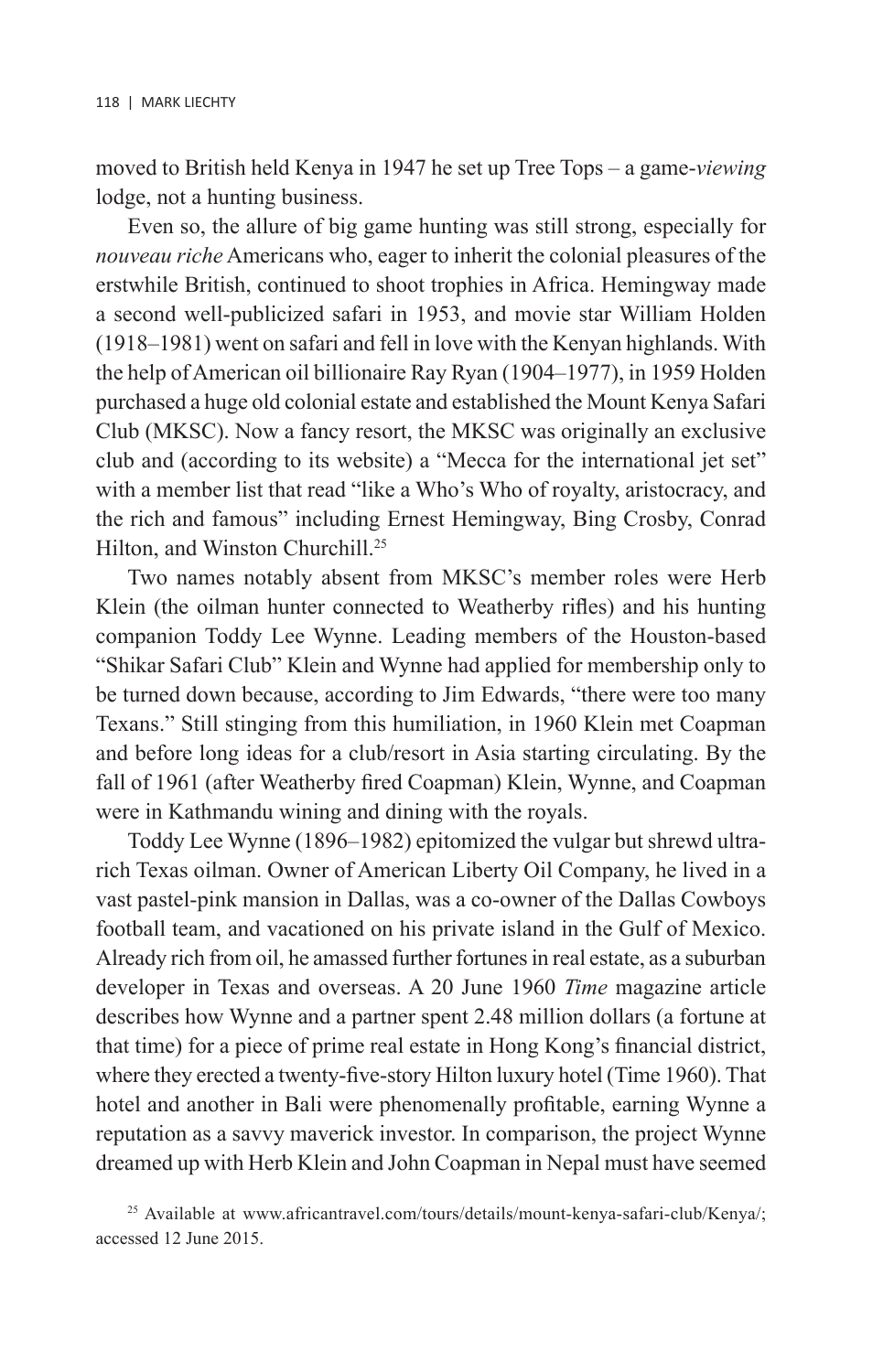like a minor amusement. Klein and Wynne agreed to put up 100,000 dollars and make Coapman managing director of the proposed jungle lodge.<sup>26</sup>

Tiger Tops represents a convergence of dreams. Coapman showed me a sketch of the main buildings he said he had drawn some years before the resort was built. It was probably an image like this that stoked Klein and Wynne's fantasies of having their own (more or less) personal hunting resort on the Tarai, sour-grapes compensation for membership in the African club. What's more, Coapman was realizing that it was time to get out of hunting. Much of his professional hunting was in India where, in the early 1960s, the government had begun enforcing wildlife protection laws, making it increasingly difficult for people like Coapman to operate.

I stopped hunting professionally in 1963 because big game hunting in Asia was coming to a close, not because of serious hunters, but because of poachers, population explosion, destruction of mountain and jungle forests by human pressure, and forest cutting. I knew tourism and photography were the only possible future for me. I also preferred the wild animals over my clients who were mainly poor hunters.<sup>27</sup>

Coapman was also clearly inspired by Jim Corbett who had already shifted to low-impact wildlife tourism a decade earlier. "When I came up with the name Tigertops [sic] I was thinking Tree Tops for Kenya and Tigertops for Nepal," said Coapman.<sup>28</sup> Though not well-known today, in the 1950s and  $60s$  Corbett's Tree Tops was famous<sup>29</sup> and the link between the two names

<sup>26</sup> Less clear is the actual ownership of the new business. According to Coapman, Klein and Wynne were fifty percent shareholders and he held the other fifty percent. But according to Jim Edwards, who claimed to have seen the original documents, Coapman's ownership of half the company's shares was made contingent upon his repaying the original 100,000 dollar investment back to Klein and Wynne, something he never accomplished.

- 27 Personal correspondence, 15 July 2004.
- 28 Personal correspondence, 21 April 2008.

<sup>29</sup> In February 1952 Tree Tops scored a massive public relations coup when then Princess Elizabeth and Prince Philip of Britain visited the resort that consisted of guest rooms built on high stilts overlooking a jungle water hole where game congregated to drink at dusk and dawn. While the couple were in the "tree tops" on the night of February 5<sup>th</sup>, Elizabeth's father King George VI died, leaving Elizabeth the defacto queen. Corbett, who had spent the night outside his guests' door with a gun, joked that, "For the first time in the history of the world a young girl climbed into a tree one day a Princess and...climbed down from the tree the next day a Queen" (Booth 1991[1986]: 249)! Already in the news because of the royal visit, news of Tree Tops spread round the world because of this incident.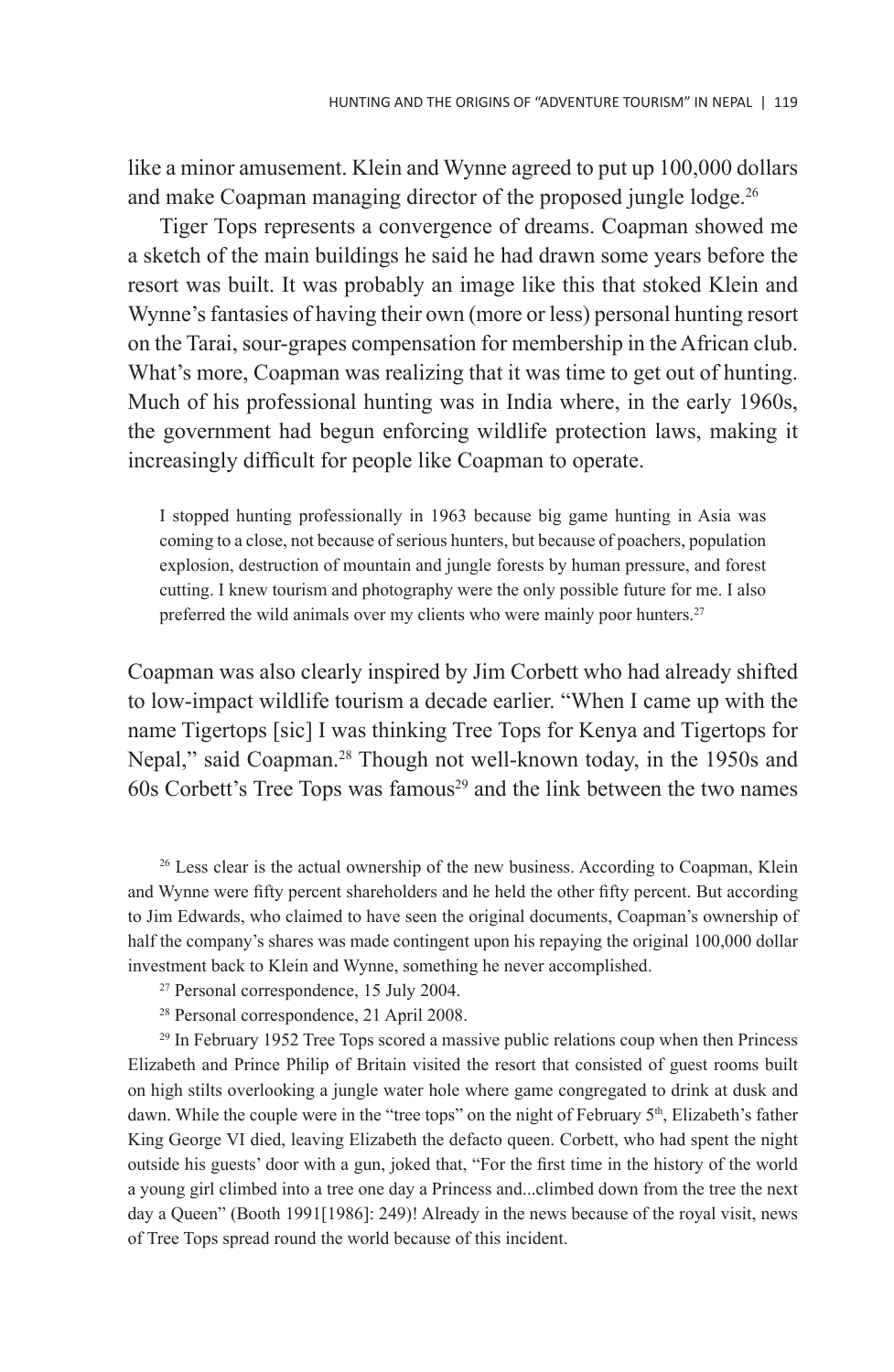was clearly understood at the time (e.g., see Simpson 1976[1967]: 97) and a savvy decision.

By the time Jim Edwards arrived in Kathmandu in May 1962 Coapman was talking up his new ideas.

Boris introduced me to him and he [Coapman] was telling about some grandiose scheme where he was going to take over the whole of Nepal's wildlife for the government, and the king was his best friend. Complete bullshit. He was going to take the whole of Nepal's wildlife and turn it into Africa – like with wildlife lodges and that kind of thing, safari parks. He was going to be asked by the government to manage them. And when I heard that I was quite pleased. It didn't bother me. On the contrary I was glad someone had the guts to even try it because Nepal wasn't easy in those days. It wasn't easy to get things done unless you were actually royal, or had royal contacts, which we *all* did. Coapman knew everybody in town. I knew everybody in town. Boris knew everybody in town. So it wasn't a secret that you knew people. You either knew people or you didn't. Frankly, you either knew people or you didn't exist.

What's important to note here is the Africa connection. Coapman envisioned a system of safari parks and wildlife lodges similar to those established in Kenya and Tanzania even prior to their independence in the early 1960s. The formal incorporation of Tiger Tops in 1963 suggests that the Nepali government, and likely Mahendra himself,<sup>30</sup> also embraced to some degree Coapman's Africa-inspired vision of non-hunting tourism. Coapman registered Tiger Tops in Dallas and also with the Nepali government making Tiger Tops the first foreign firm ever registered in Nepal, a fact confirmed by others.

Coapman built Tiger Tops with what one later employee called an "African feel." Not only were the first buildings erected on tall stilts (as at Tree Tops, and for client safety, Coapman explained) but some were designed in a "rondoval" style, the round, conical-roofed style of house or hut now popular in resorts world-wide but with origins in Africa. Perhaps inspired by Boris' Yak & Yeti Bar at the Royal Hotel (see Liechty 2010), Coapman also installed a large circular fireplace in the main dining/lounge building. Most important though was the location, on a north-facing bank above one of the numerous channels of the always shifting Rapti River. Photos taken looking north from the main lodge in the 1960s show the blue Rapti River in the

<sup>30</sup> Mahendra continued to hunt tigers for the rest of his life but by 1970 even he was considering a total hunting ban (Gammon 1970).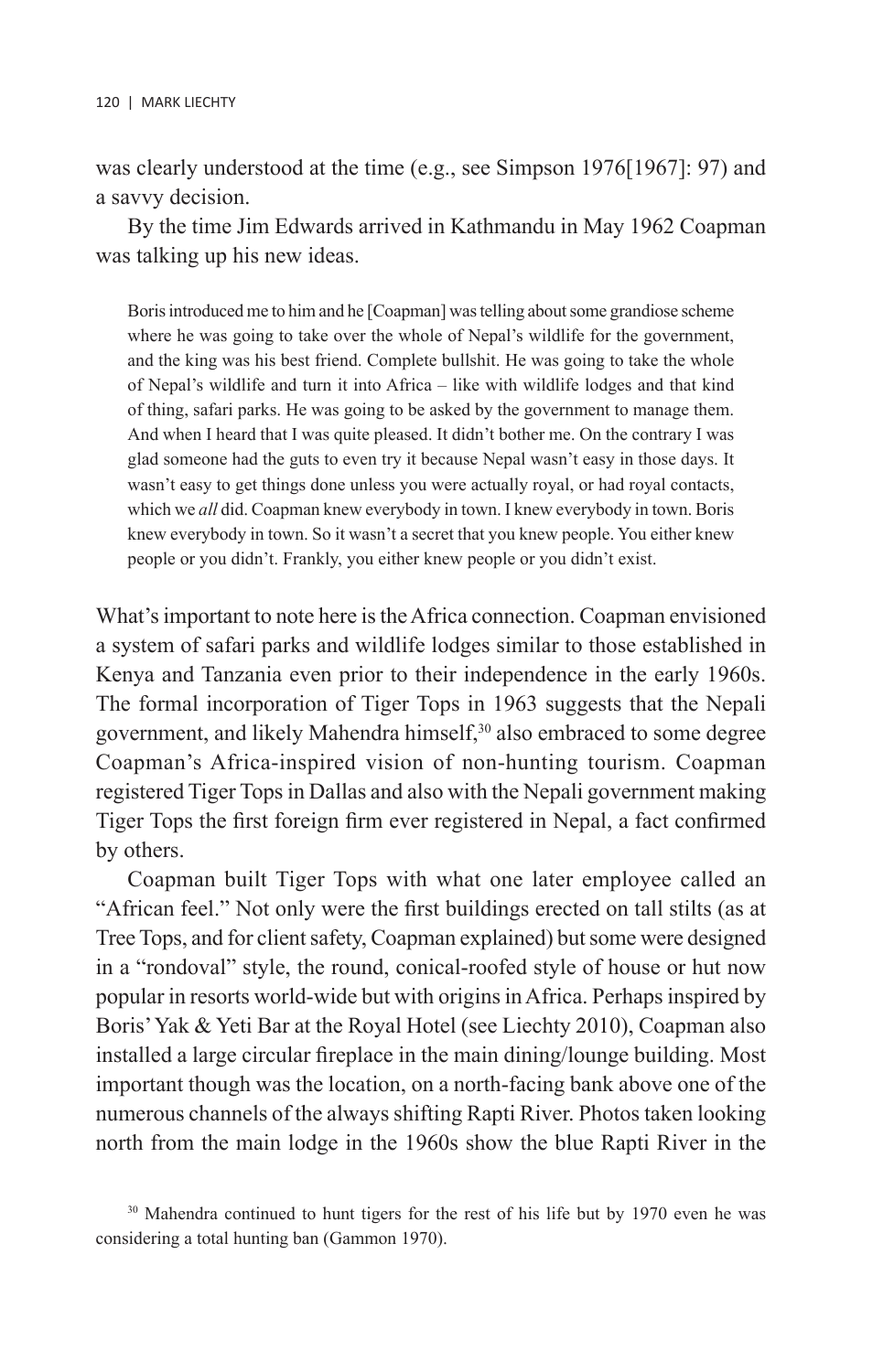foreground, green jungle stretching toward dark foothills, and the stunning white peaks of the Annapurna massif spanning the horizon, under a clear blue sky. Even Coapman's detractors describe this as "brilliant." Using carpenters and pit sawyers from Bihar and stone masons from Kathmandu, Coapman built Tiger Tops using entirely local materials. The lodge opened with just four guest rooms in 1964. Visitors arrived by plane, using the landing strip that had been constructed for Queen Elizabeth's Tarai adventure a few years earlier (Kunwar 2002: 83). There they were met by elephants that carried them through the jungle to the lodge.<sup>31</sup>

A key part of the agreement with Mahendra was the Chitwan area concession that the government made available to Coapman. But the *size* of that concession, and the *nature* of Coapman's control over it, is unclear. According to Coapman, "I was given tour, construction, and control rights for all the jungle south of the Rapti River, west to the Narianyi [sic] River and south to the Nepal-Bihar border and east some 20 miles up the Rapti River – a very vast area." $32$  Indeed this is a vast area (thousands of square kilometers), much larger than the current Chitwan National Park (932 sq kms) for which the Tiger Tops concession served as the basis. Jim Edwards claimed that Coapman was only authorized to operate within a five-mile radius of the Tiger Tops lodge. According to Edwards, when he and MacDougal led clients on hunts in the Chitwan area, Coapman "sent his men to cut our baits free when we were baiting for tiger. Coapman was that kind of a man – an all or nothing egotist. He considered it encroachment on 'his territory' which of course it wasn't."

Also controversial were some of Coapman's management decisions. One was the use of what is now called "prescribed fire," the seasonal burning-off of dead grasses and fallen timber to promote more vigorous fresh growth and better grazing for animals, and to reduce the likelihood of really destructive wildfires that occur when combustible materials accumulate. Prescribed fire is now a standard management procedure in many ecosystems around the world but in the early 1960s it was controversial. Coapman also banned the use of DDT across his concession, "thus making USAID and UN mad at me." Because endemic malaria stood in the way of opening up the Tarai to more intensive agricultural development, in 1954 the US began an aggressive

<sup>&</sup>lt;sup>31</sup> As one observer noted, Tiger Tops had "the only airport in the world where the passengers are met by elephants" (McDonald 2005: 116).

<sup>32</sup> Personal correspondence, 15 July 2004.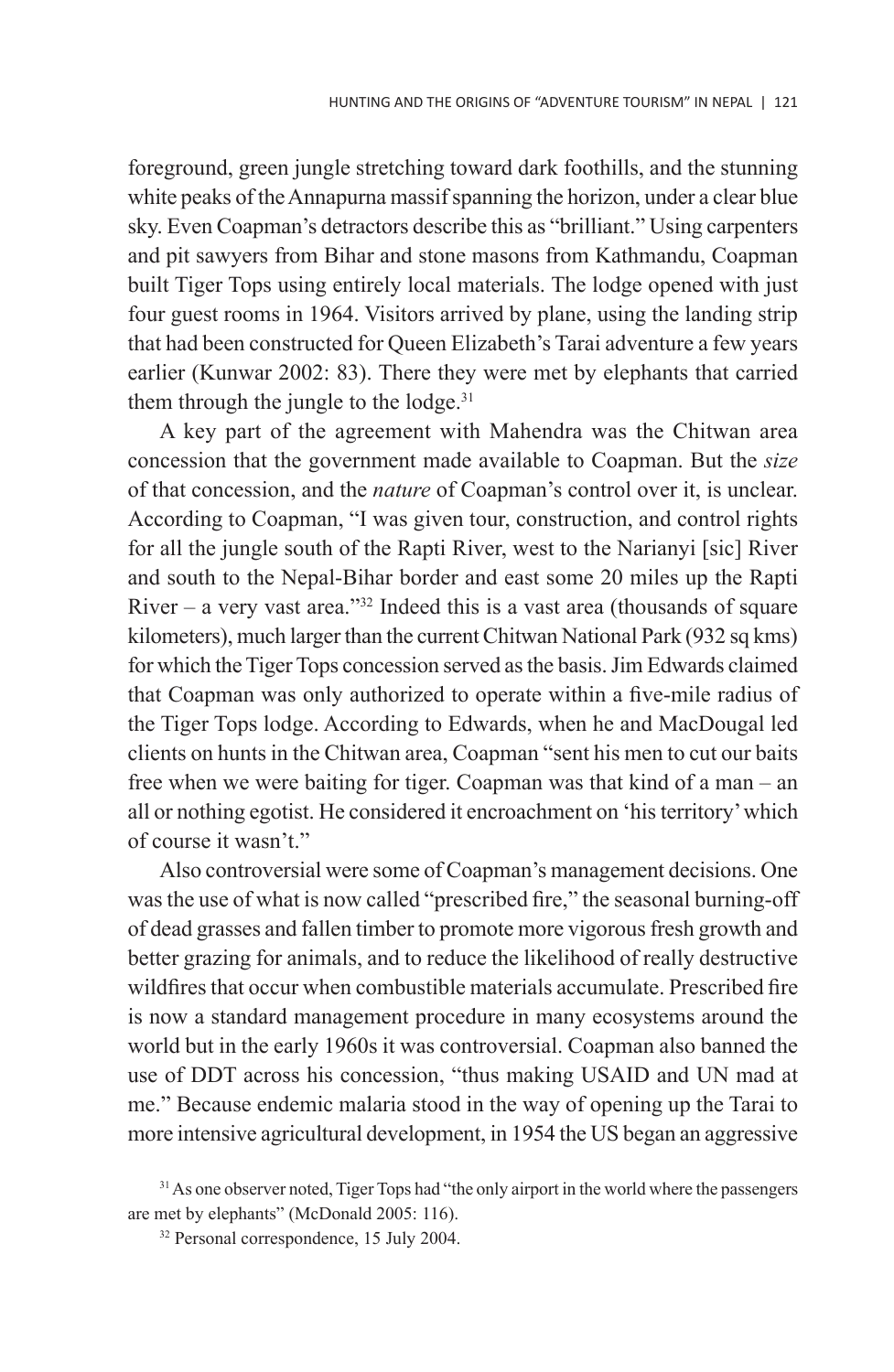mosquito eradication program, applying (more or less indiscriminately) tons and tons of DDT. By 1962 the disease was effectively suppressed (Mihaly 2002[1965]: 42, 152) but Coapman was ahead of his time in sensing the broader environmental damage that DDT was causing. Enlisting Mahendra's aid, Coapman managed to get the Chitwan area exempted from further DDT applications. Perhaps most controversial was Coapman's drive for "157,000 Nepalese hill tribe squatters to be moved out of my jungle area." According to Coapman, Henry Stebbins, the US Ambassador to Nepal, came personally to Tiger Tops to beg not to have these people evicted. "I assured him all was well and nothing bad would happen and America would not be blamed for this forced exit," writes Coapman, adding that it was Mahendra who gave the orders while also opening up other lands for these settlers.<sup>33</sup> Coapman argues that with people in the area it would have been impossible to control poaching, wildlife would have disappeared, and there would have been nothing left from which to create the eventual Chitwan National Park.

By early 1966 there were eight guest rooms and business was at a volume where Coapman decided to hire someone in Kathmandu to handle reservations and inquiries. Curiously, Coapman chose Elizabeth Hawley, an American expat who worked as a *Time-Life* and Reuters correspondent (McDonald 2005). Known for her prickly demeanor, short fuse, and low tolerance for BS, conflict between Hawley and Coapman was inevitable. Nevertheless, Hawley became the face of the operation in Kathmandu. In the late 1960s one visiting reporter called her "the *eminence grise* of the Tiger Tops Hotel" (Bernstein 1970: 8).

#### **Coapman at Tiger Tops**

"I tell you, John sahib has done many things, but nothing to compare with Tiger Tops." Dil Das (in Alter 2000: 76)

Tiger Tops truly was John Coapman's crowning achievement. Using local craftsman, he literally materialized the luxury wildlife resort out of the trees and stones of the forest. But if Coapman could bring big ideas to life, he had trouble sustaining them. Memories of Coapman tend to the extremes: depending on how you knew him, he was either a "visionary" and dynamic entrepreneur or a hopeless manager of finances and human resources. As one acquaintance succinctly put it, "Coapman was a man you either loved

<sup>33</sup> Personal correspondence, 15 July 2004.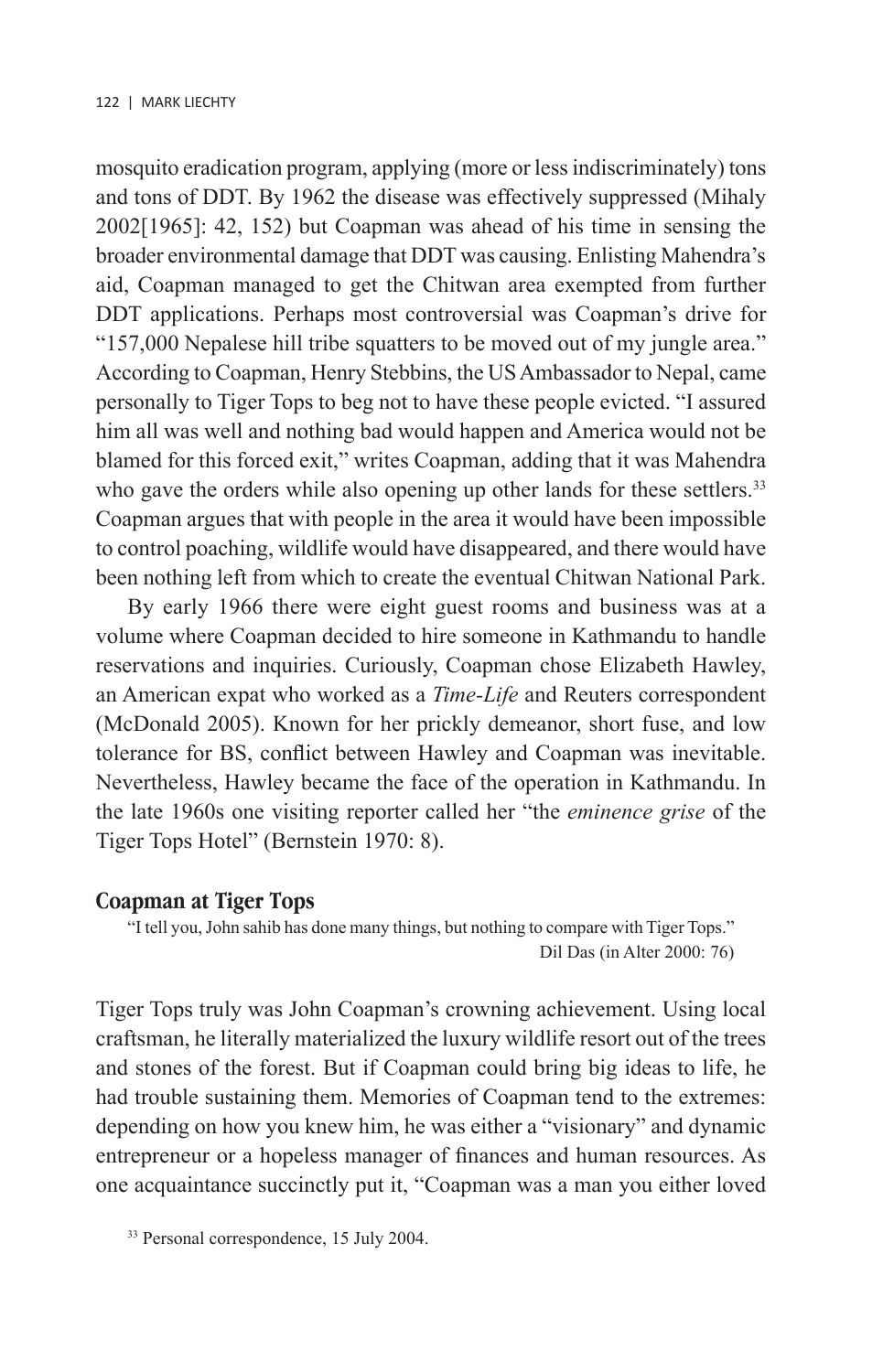or hated, generally." Similarly, in our correspondence, Coapman seemed to divide a lifetime of acquaintances into two groups: "friends" and "enemies."

Perhaps Coapman's black-and-white worldview was the secret to both his success and failure. He cultivated a larger-than-life persona of almost mythic proportions. One person who knew him in Kathmandu in the 1950s and 60s recalled, "He was a very charismatic character. When he walked in a room he filled the room, literally and figuratively." As former employers, friends, and detractors all observed, Coapman was a big talker. He had "a reputation for speaking his mind in four-letter words." In a group, "There was no one to match his ability to tell a story or carry a conversation. When Coapman spoke...everyone listened, both because they were drawn in by the power of his narrative and because he would not tolerate distractions, interruptions, or criticism" (Alter 2000: 51, 52). Another long-time Kathmandu expat recalled, "We used to call him The Rhino, because he was *very*, you know...[narrows eyes, snorts aggressively, swings head side to side – laughter]. You didn't want him to come at you with his head lowered!" Coapman wanted not just respect from those he met, but a kind of admiration, even reverential awe. In relatively brief relationships with hunting clients or visitors to Tiger Tops, Coapman often found a receptive audience. But in more sustained dealings, few people put up with his posturing for long.

Certainly the patron/client dynamic facilitated Coapman's performance as an awe-inspiring White Hunter. A rich foreigner walking the jungle trails with him *wanted* to believe Coapman's stories, not only to get his money's worth out of the adventure, but because Coapman seemed to be the main thing standing between the client and mortal danger. The role Coapman wanted to play (brave and knowledgeable guide/leader) actually required a subordinate, and in the liminal world of the jungle many were willing to pay for the privilege, and thrill, of literally walking in Coapman's shadow.

Indeed, Coapman went to some lengths to construct the Tarai surrounding Tiger Tops as a danger zone and himself as protector. Whereas Corbett had put Tree Tops on stilts because of hippos in the nearby watering hole, Coapman's decision to do so was apparently for effect. Hippos are responsible for more unprovoked human deaths than any other large African animal but Nepal has nothing that would attack a person in a building (leopards may be an exception, but would drag one from a tree house as easily as from the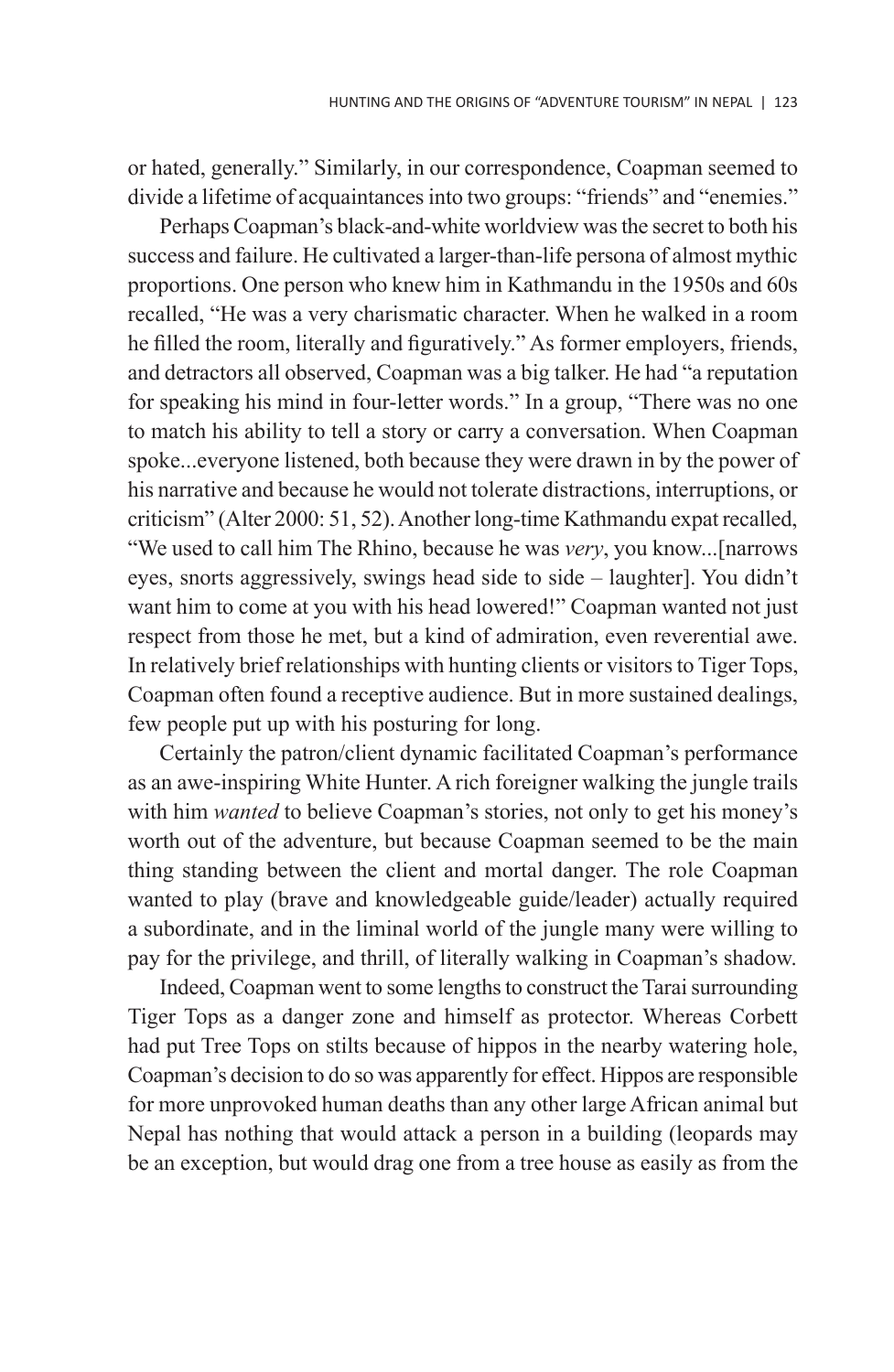ground).34 Said one person, Coapman "would go around with a rifle slung over his shoulder all the time and all the other men carried huge sticks to fend off marauding wildlife and it was all sort of, gung-ho, and sort of *Jungle Book* stuff. He had it [Tiger Tops] as a kind of ego trip, John Coapman did." Another remembered how Coapman "used to go around with a rifle, shooting off all the time to scare the tigers away from the guests – the jeopardy factor. They do that in Africa a lot. That was all part of the show." One visitor described a walk that he and Coapman had taken from the central lodge. On the way back Coapman pointed to tiger tracks on the trail and said that they had been stalked. Forty years later this visitor still had vivid memories of that perilous jungle walk though now he wonders if Coapman's comments were merely for effect. One of my favorite descriptions of Coapman regards knives: "He could throw a knife and make it stick into that plant [pointing to a small tree fifteen feet away] without it touching anything else. Thhhhhhhhhunk!" It was this meticulous attention to flamboyant detail that made Coapman a compelling, commanding character, like something out of a Hollywood adventure film.35 To be sure, part of the appeal rested on the solid ground of his decades of jungle experience. Even Jim Edwards, whose dislike for Coapman was vehemently reciprocated, acknowledged that Coapman "was a gifted naturalist – gifted. He could smell the smell of a tiger miles away." The fact remains that much of the Tiger Tops mystique was built from Coapman's well-cultivated sense of drama and his talent for constructing a client's visit as a dramatic experience.

<sup>34</sup> This distinction between tigers and leopards, with the former shunning human structures but not the later, is one made by Byrne (2001: 254) and, before him, by Corbett (1991[1944]) who repeatedly noted that man-eating leopards were much more feared than man-eating tigers because the leopards would break down doors and drag victims off while tigers would only wait for their prey in the jungle.

<sup>35</sup> In fact Coapman does make a kind of appearance in a popular film, though one from France. The 1969 André Cayatte film "Les Chemins de Katmandou" (The Roads to Kathmandu) features a villainous American big game hunter that Coapman acknowledged, with some pride, was modeled after himself. In an interview (published online) the director Cayatte describes meeting an American hunting guide in Kathmandu in the late 1960s on whom he based the film's villain. "Indeed there I met, in the flesh, the character of the father: an American who earned his living by organizing tiger hunts, a man in his forties but with a mental age of eighteen, charming, carefree, casual." Available at http://barjaweb.free.fr/SITE/ecrits/Katmandou/ katmandou.html; accessed 12 June 2015.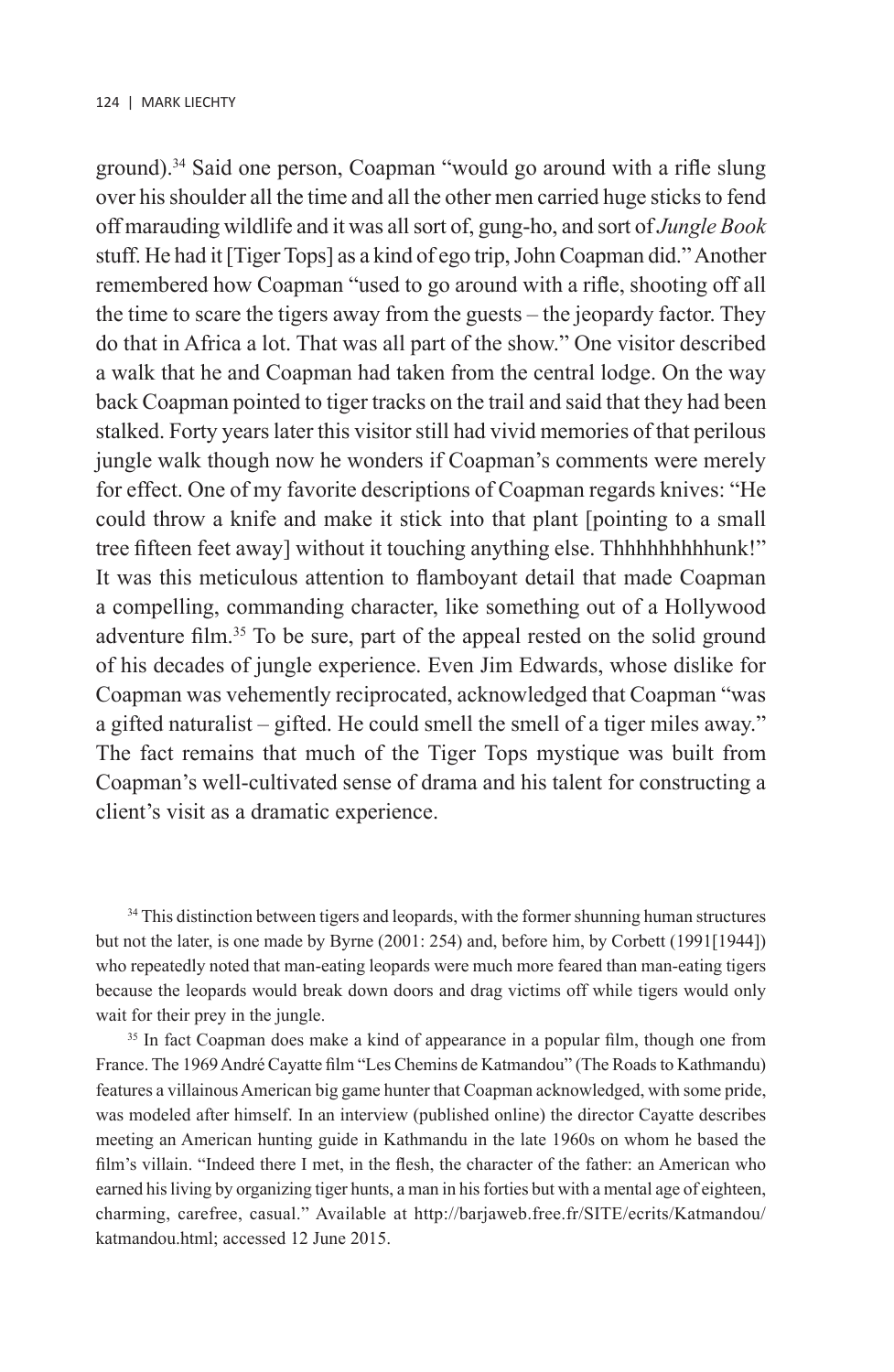Like any drama, Coapman's Tiger Tops was based on a script that he shared with his elite clients. As Alter explains, Coapman's special talent was his ability to bring a kind of mythologized colonial adventure to life.

What made Tiger Tops successful...was not just the abundance of wild animals, but the exotic disjuncture of elite, postcolonial taste – soft pillows, cool drinks, comfortable chairs, old scotch whiskey, and fine dining – with the untamed, wild, and potentially dangerous environment of uncivilized Asia. To a degree, Tiger Tops re-created the colonial adventure in microcosm by giving those with wealth and power a chance to try and see themselves by looking – from very close up – into an untamed jungle. In this context, Coapman provided the persona of a real-life adventurer.

Coapman, scotch in hand, sitting beside the big open fireplace in the central lounge, would enchant his clients with tales of fantastic, dangerous adventure. One was never quite sure if Coapman was ever really telling the truth about anything, and yet there was always enough which was believable in his narrative to make one think that his fantastic experiences might just have happened. (Alter 2000: 51)

The point is that Coapman himself was a key part of the mythic colonial adventure he sold. The danger of this kind of double identity is that at some point Coapman apparently lost the ability to distinguish himself from the myth he had enacted, truth from the half-truths he told his clients and from the total fabrications increasingly needed to spin the mythical narrative of self that he came to embrace.

This is not to say that there were no real adventures, or real dangers, at Tiger Tops. One person who worked there with Coapman was Dil Das, Coapman's childhood friend and hunting companion from India. At Tiger Tops Dil Das occasionally worked as a guide. "I led tours, told people what to do, and showed people animals." "My job was simply to make those who had come to the park happy" (Alter 2000: 72, 76). Dil Das describes one occasion when a group of tigers stood in the path and roared aggressively as a group of terrified Japanese tourists cowered behind him. Armed only with a stick and a *khukurã* (a large, curved Nepali knife), Dil Das stood his ground. "I held onto the *khukurã* firmly while the others, the people on the tour, stood behind me. I told them to stand quietly. The tigers growled a lot.... The tigers ran into this grass and hid, and we had to go in after them. I pissed in my pants I was so scared" (Alter 2000: 74). Dil Das also described wild elephants causing trouble in the preserve. When wild elephants showed up it was the job of Champa Kali – a big, tame, tusked female camp elephant used for jungle tours – to scare them off. Recalls Dil Das, "They sharpened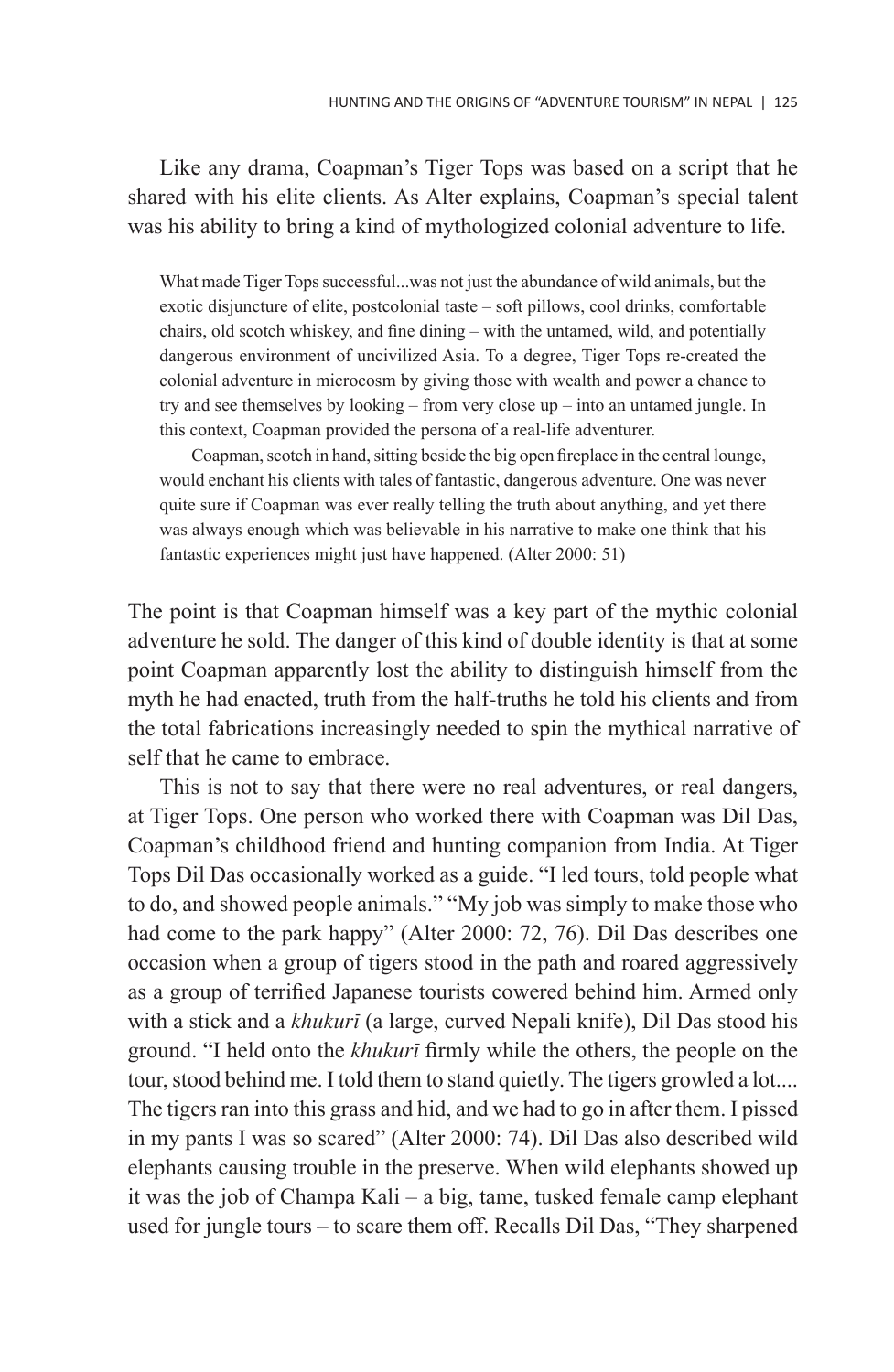her tusks and would give her four bottles of liquor to drink. I would tell her, 'Champa Kali, leave some for me!' She would leave me half a bottle to drink!" (Alter 2000: 76). Drunk, her handlers would send Champa Kali (likewise drunk) out into the forest to drive away the wild elephants!36

During his years at Tiger Tops Coapman continued to benefit from the patronage of Nepal's royal family, especially King Mahendra. In correspondence with me Coapman noted that "King Mahendra and his three sons came to Tigertops [sic] several times and Prince Basundhara [Mahendra's younger brother] stayed with me several times. King Mahendra and Crown Prince Birendra sent many V.I.P. royalty guests to me at Tigertops."<sup>37</sup> I was able to confirm this last point in an interview with a palace official who worked as a close aide to Crown Prince (later King) Birendra in the late 1960s.

It so happened that we had a guest of [Prince] Birendra, who was a member of the British royal family, Prince Richard of Gloucester. When Prince Richard came here, I called [Coapman] to the palace and told him, this is what we'd like done. I think that John Coapman, at least in the way he ran Tiger Tops at that time, certainly was extraordinary. Coapman was running the business and made a *brilliant* show of the elephants. He had the elephants do a wonderful performance and I know that Prince Richard was deeply impressed. [Coapman] did it so *brilliantly* that I went back to Crown Prince Birendra and reported well about him.

It's hard to imagine a more glowing affirmation of Coapman if not from the royals themselves, at least from the palace. This report also confirms that, for whatever problems he may have had as a manager, Coapman could put on a show his guests would never forget.

By the late 1960s Tiger Tops was beginning to garner favorable press coverage. A 1967 *Time* magazine article notes the growing trend in tourism in Nepal and singles out Tiger Tops as "the most exciting of several new tourist hotels," its exotic location "overlooking Nepal's fabled tiger country"

<sup>36</sup> Dil Das also describes how hard it was to eat rice and vegetables when surrounded by lots of tasty animals and in particular the "lines and lines of wild boar" that roamed about. Not allowed to shoot anything, Dil Das recalled how occasionally a nice fat boar would chance to be run over by a jeep while he and his Nepali coworkers were out in a remote part of the preserve. "And what sister-fucking meat! I tell you, those Gurkhas are expert at this sort of thing. They got a cooking pot, filled it with meat, and fixed the boar right there. The next morning we left. We didn't leave a single trace, not even any bones. This was my thievery there!" (Alter 2000: 77).

37 Personal correspondence, 21 April 2008.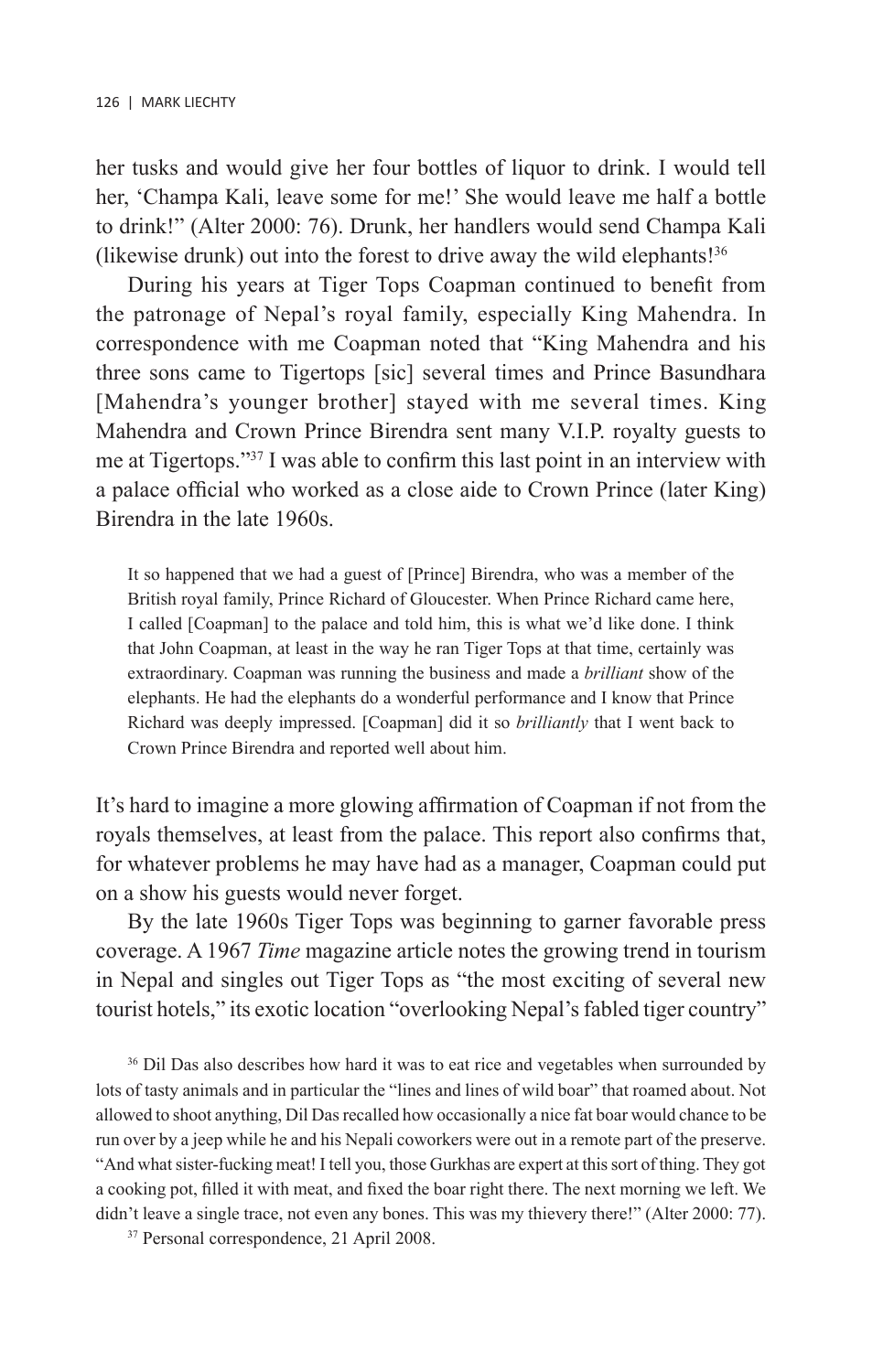(Time 1967: 27). In 1969 *New Yorker* "reporter at large" Jeremy Bernstein published several long articles on Nepal that included glowing descriptions of Coapman and Tiger Tops. Bernstein expanded these into a book on Nepal (1970) that included a sizeable section on Tiger Tops. Tiger Tops even scored a three-page write up in *A Millionaire's Guide to Exotic Places* (Dormann 1973). Based on a visit in the late 1960s, the author describes Coapman as "a jungle genius," the resort "a paradise in the middle of one of the world's wildest jungles," and the total experience one that "conspires to make you feel like a visiting rajah" (Dormann1973: 110–111). Clearly Coapman's magic was creating priceless publicity.

#### **Coapman's Last Stand**

Nevertheless, Tiger Tops struggled under Coapman's management. According to Coapman, "The fatal problem I had at Tigertops [sic] and which was also endured by hotel pioneers at Katmandu...was the small numbers of tourists coming to Nepal in the 1960s.<sup>338</sup> In fact high-end hotels in Kathmandu were flourishing in the late 1960s but, with most tourists on tightly scheduled package tours, those willing to spend the extra time and money to fly to the Tarai was indeed limited. By the time Nepal came into its own as a stand-alone destination, it was too late for John Coapman.

The seasonal nature of Nepal tourism was also a problem. The monsoon months (roughly June through September) are cloudy, wet, and hot on the Tarai. Plus, the rain-swollen Rapti River, across which tourists had to be carried on elephant from the landing strip, causing safety concerns. Tiger Tops closed during these months, but Coapman still had to pay a large staff, feed elephants, and maintain a Kathmandu office.

To make matters worse the Indo-Pakistan wars of 1965 and especially 1971 coincided with the peak tourism season and had a heavy impact on the always timid elite sector of the tourist market. Debts mounted. "My rich Dallas partners stopped helping," said Coapman, "and I kept Tigertops going for years with my own money and efforts. It was a big financial strain and loss." Then on 31 January 1972, King Mahendra died while tiger hunting near Bharatpur, not far from Tiger Tops.39 "Thus I lost my main supporter

<sup>38</sup> Personal correspondence, 15 July 2004.

<sup>&</sup>lt;sup>39</sup> Coapman claims that he was with the king when he died, a fact that I have been unable to either confirm or deny.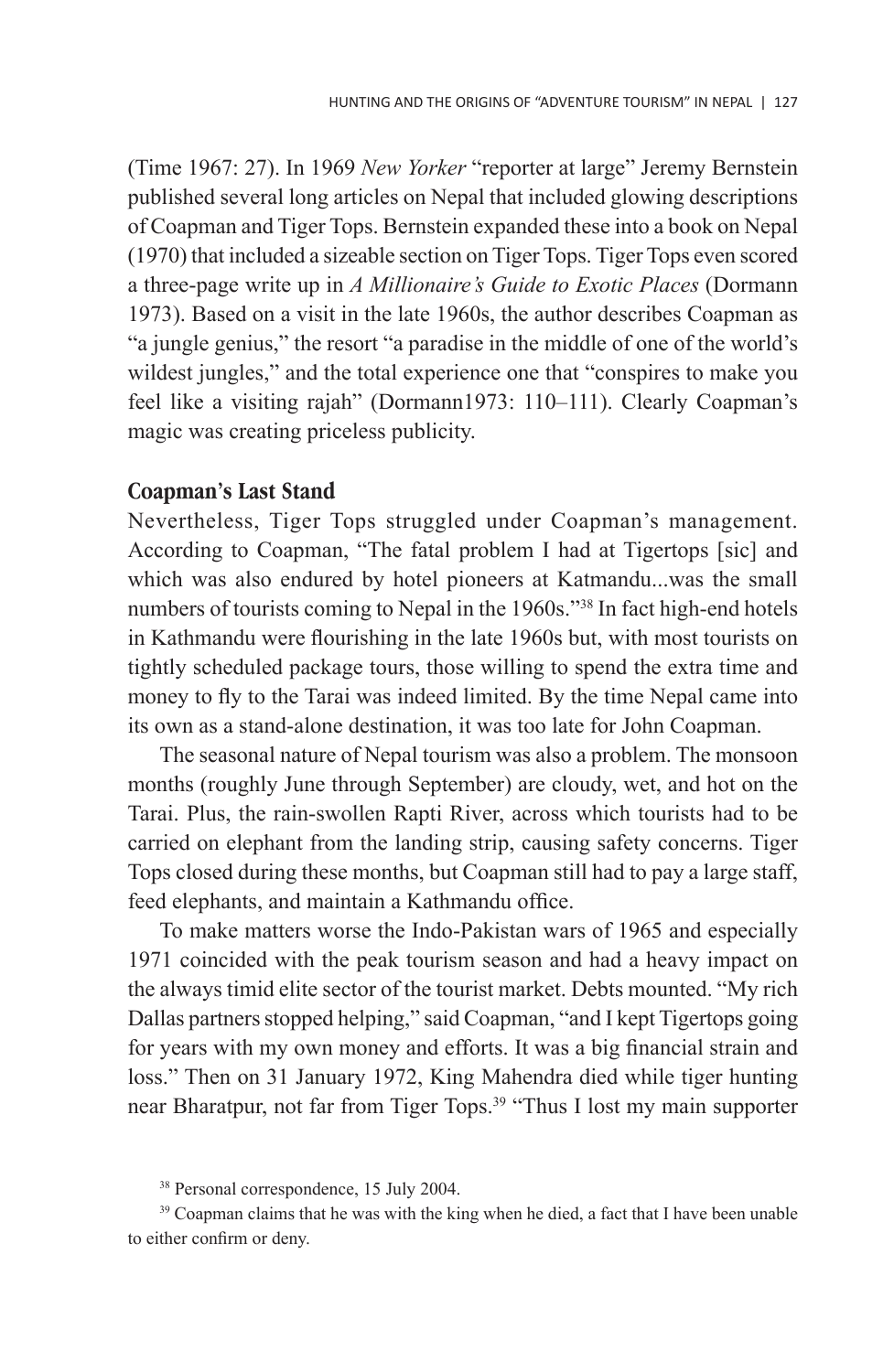and friend," said Coapman, and a month later, "I just gave up and left Nepal for Kenya."<sup>40</sup>

Dil Das also linked Mahendra's death to Coapman's demise at Tiger Tops. Mahendra "was a friend of John sahib's," he said, but "there was some kind of conflict going on....In the end he was forced out" (Alter 2000: 75). The conflict that Dil Das sensed was complicated and involved a number of other expats, Jim Edwards in particular. According to Coapman, "I had no problems with any Nepalese government or private Nepalese but many foreigners were jealous of my jungle control and success and tried to work against my interests." Once he'd departed, Coapman said, "My Dallas rich partners sold my 50 percent Tigertops shares to enemies of mine who told many lies to try to prevent me returning to Nepal or re-take my Tigertops."<sup>41</sup>

The relationship between Edwards and Coapman had always been strained, with Coapman sabotaging Edwards' hunts and Edwards making off-season raids into the Tiger Tops camp where he sat in Coapman's lodge and drank his whisky. But Edwards insisted to me that he was reluctant to take over Tiger Tops and did so only at the pleading of Coapman's Texan partners, Herb Klein and Toddy Lee Wynne. But those who worked closely with Edwards at the time tell a different story – of Edwards aggressively courting the Texans and of various questionable, even underhanded, tactics he used to take control of the company. As one former colleague told me, "He went after it."

Teasing out what happened requires some backtracking. In the mid-1960s Edwards had guided a Pan American Airlines executive on a hunt in the Tarai. Impressed with Edwards' people skills, the executive offered him a job with Pan Am. With the days of trophy hunting numbered, in 1969 Edwards took the offer, working as a sales agent in New York before returning to Nepal in 1971 where he became Pan Am's Kathmandu representative and resumed his business relationship with McDougal. While in New York City, Edwards gave a talk at the Explorer's Club on "Wildlife in Nepal." Afterwards, said Edwards,

Two Texans came up to me: Toddy Wynne and Herb Klein. They said, "Jim, we've heard interesting stories. You're not a great hunter." I said, "No, I'm more a camera man." They said, "Oh we've heard of you through our manager there, John Coapman.

40 Personal correspondence, 15 July 2004.

41 Personal correspondence, 15 July 2004.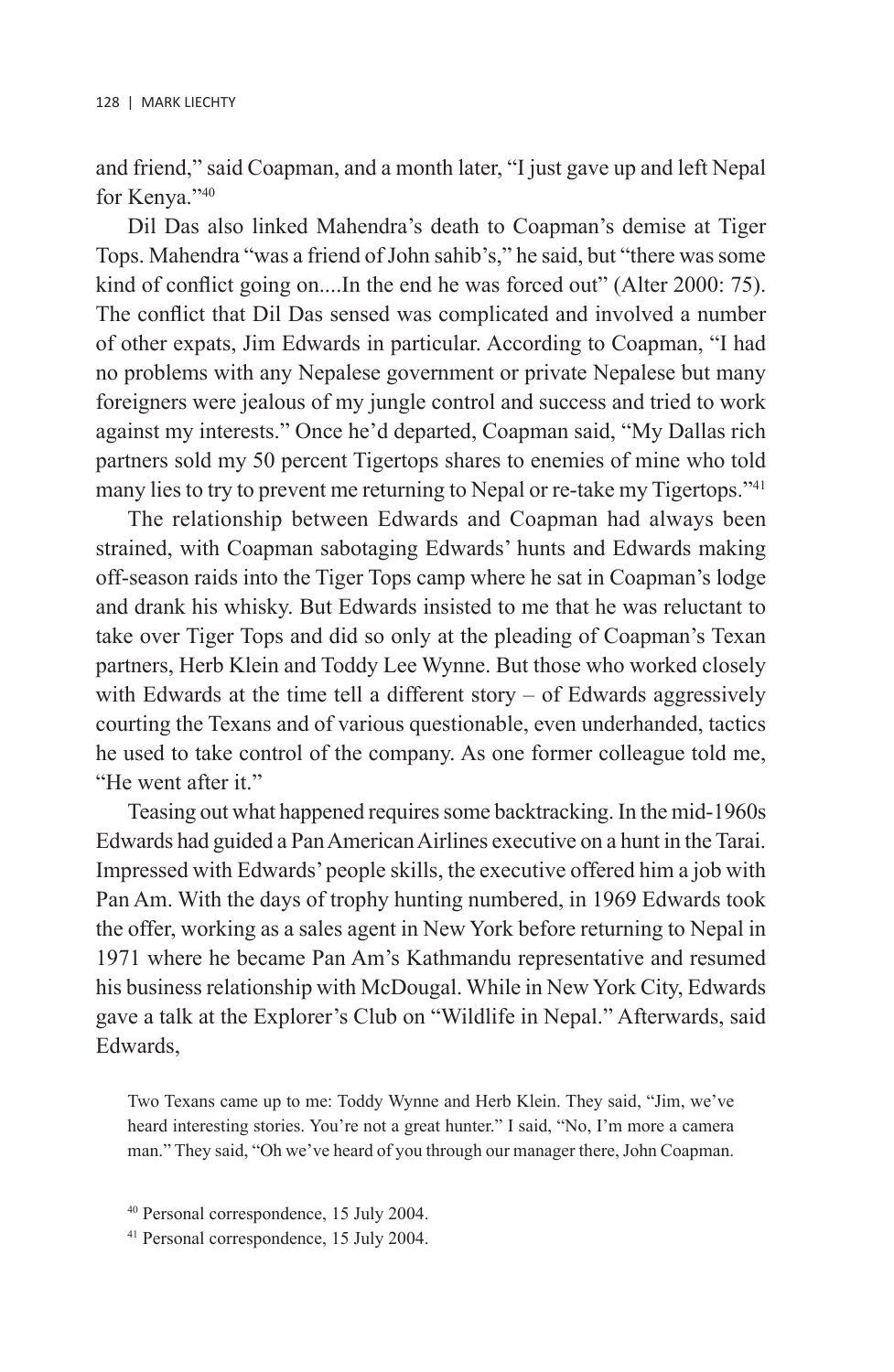Apparently you've been running down Tiger Tops." So at the end of the evening the Texans said, "Look, we've got our spies. We may be rich and own oil wells but we're not stupid. This guy [Coapman] has put in false claims for fire insurance; he's embezzling money from us. Not big money, he only has about three clients a day, It can't be big we're talking about but it's the principal of the thing."

According to Edwards, the Texans claimed they were Coapman's "bosses," not partners, and that "He [Coapman] never owned a single share." It's not clear what Edwards told the Texans but the outcome of the meeting was that Wynne and Klein offered him 20,000 dollars to return to Nepal to "do some research. It was purely out of ego. They felt that Coapman had kicked them in the face."

Armed with letters of authorization from the Texans, Edwards returned to South Asia in the fall of 1971 – with Tiger Tops reeling under mounting debt – and began poking around looking for dirt. In Calcutta he went to the firm's accountants and found that Coapman "had been embezzling the books." In Kathmandu he met Elizabeth Hawley who had been recently fired by Coapman from her position as office manager. Hawley told a tale of missing money, but also "unpaid salaries, dead elephants, a staff on strike, no credit in Kathmandu, and so on" (McDonald 2005: 102). Hawley also told him that the Nepali government was after Coapman for various unpaid fees and that "they wanted to grab him because of all the complaints from the creditors." In the meantime Coapman fired Bob Murphy (a former Peace Corps volunteer who worked as Coapman's Chitwan manager), rehired him, and fired him again. In a daze, Murphy went looking for Edwards. "He told me that around the campfire Coapman had issued orders to all his staff to kill me on sight. Quite funny," said Edwards. Murphy also told Edwards that Coapman was planning to leave the country, and that Edwards could take over Tiger Tops if he wanted to.

Before leaving, Coapman played his last cards in the desperate hope of keeping Tiger Tops out of the hands of his "enemies." According to Edwards, Coapman "went to the government and said, 'You can have Tiger Tops for nothing. As rightful owner, I John Coapman give you this Tiger Tops.' I even have that letter somewhere." But others I interviewed in Kathmandu who were close to Edwards said that the threat of "nationalizing" Tiger Tops was a "ploy or ruse" Edwards used to try to scare the Texans into cutting a deal with him. Edwards sent cables to the US claiming that Tiger Tops was in imminent danger of being taken over by the government. Even Peter Byrne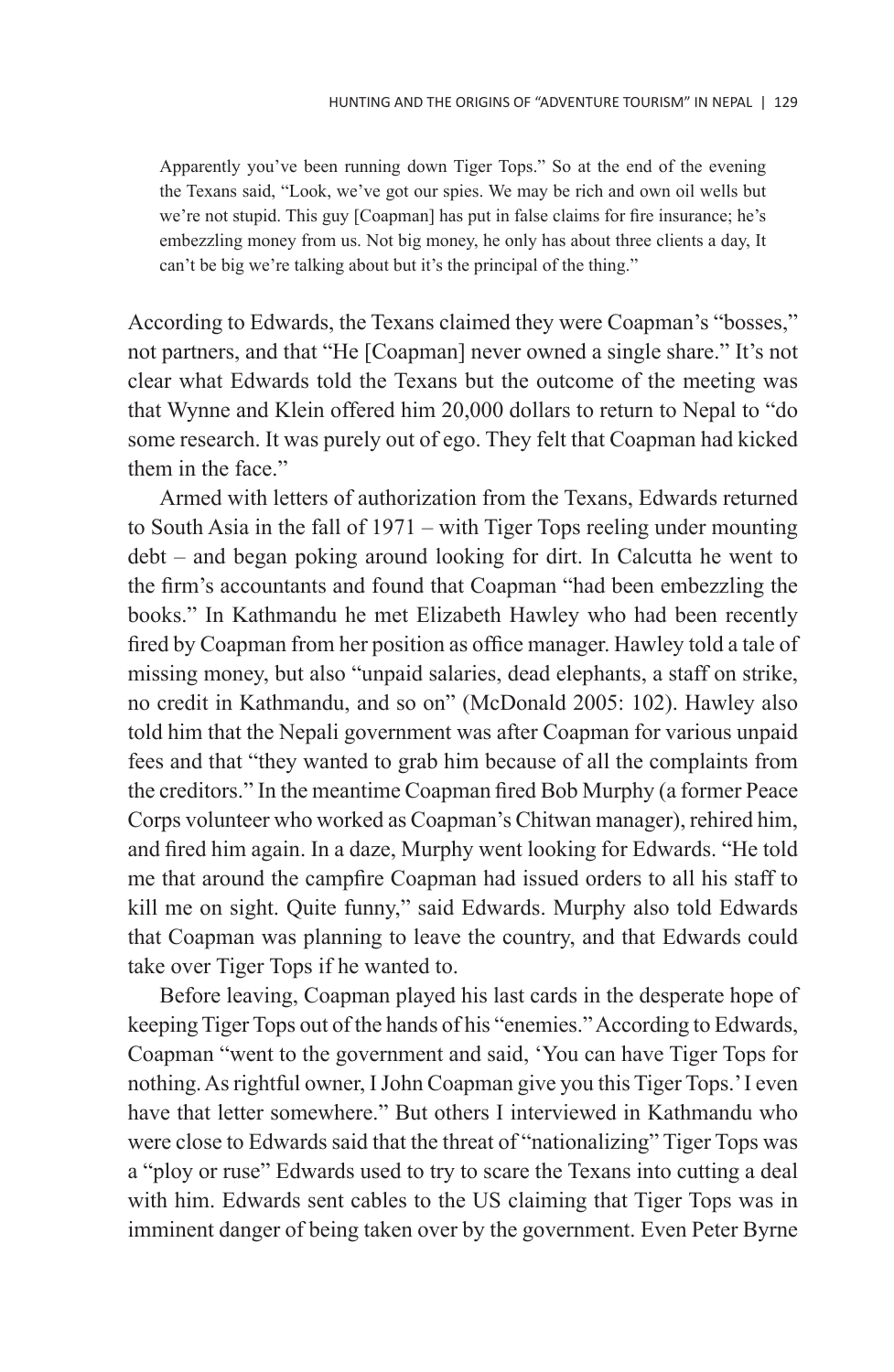– the "yeti" hunter who claimed that Coapman was a "complete fraud" – got into the act. Byrne told me that in early 1972, "I went to Klein and started cabling back and forth saying 'Do something quickly or the government will take it away.' So they took it over."After a long partnership during which he had taken Coapman's side in several disputes (e.g., at the Weatherby company), Herb Klein finally pulled the plug on Coapman.

Coapman fled and the Texans cut a deal with Jim Edwards and his partner Chuck McDougal. Edwards and McDougal got sixty percent of the stock, and the Texans paid off half the creditors. Edwards told me that even then, he "still didn't want the thing" [Tiger Tops]. But in what appears to be more of a parting insult than a genuine proposal, Edwards offered to bring Coapman back on board as "operations director," with ten percent of the business shares, allowing him to "run the show, but under our control and management." According to Edwards, Coapman responded with death threats.

With Coapman finally out of the way, Edwards and McDougal set about trying to pay off the resort's many debts. Edwards estimated that they ended up spending about 200,000 dollars paying off creditors. "They used to come out of the woodwork – for years! 'Coapman owes us this for wood. Coapman owes us that for rice paddy.' He even owed money to a guy in Kathmandu for an elephant he'd borrowed." Edwards got bar bills signed by Coapman to Tiger Tops "every time he went around India." But soon, with business booming at the lodge, Edwards didn't mind paying for Coapman's drinks.

I figured that's the least that we owed him. If he hadn't fucked up, if he hadn't made such a mess of things, I would never have been able to take over Tiger Tops, which was part of the jigsaw puzzle of my schoolboy dreams. So, thanks to Coapman. If it wasn't for Coapman, we wouldn't be here today, and you wouldn't be sitting there.

#### **Tiger Tops after Coapman**

Edwards and McDougal quickly brought Tiger Tops back into the black. McDougal was an excellent naturalist and gave Tiger Tops strong wildlife tourism and conservation credibility (see McDougal 1977). Edwards was an enterprising businessman with skills as a manager. Aiming to expand the operation through more aggressive marketing, he re-hired Elizabeth Hawley in Kathmandu and, in 1974, hired a young English traveler and self-described "failed hippie" as a public relations specialist. Lisa Choegyal ended up working with Edwards for twenty-five years during which time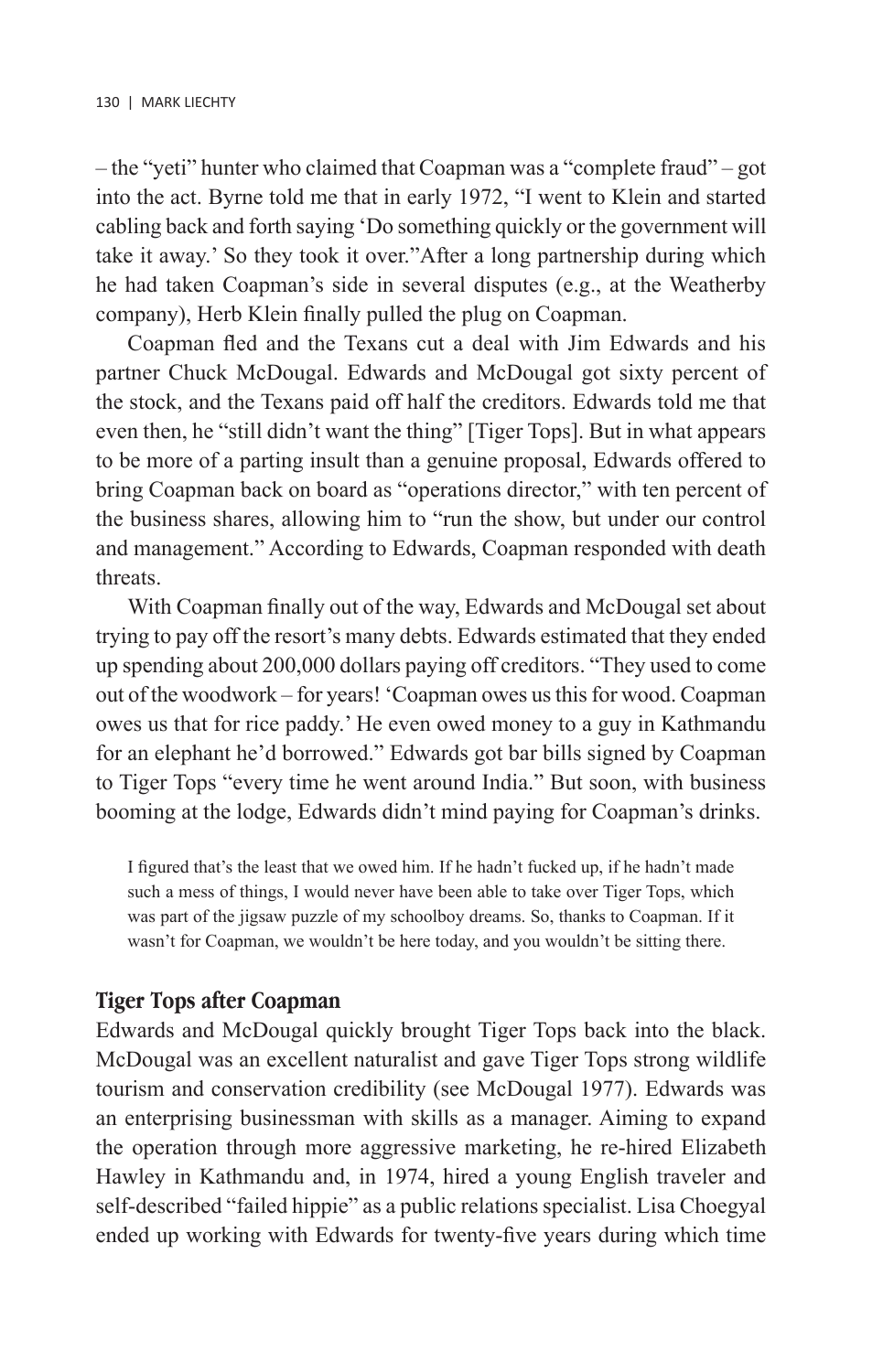Tiger Tops prospered and grew enormously. A critical development was Tiger Tops' merger with Mountain Travel, Nepal's first trekking agency, founded by Jimmy Roberts in the 1960s. Today the parent company, Tiger Mountain, operates a whole constellation of eco-tourism enterprises across Nepal and South Asia.

Thanks to Edwards' Pan Am connections, Edwards and Choegyal enjoyed free air travel to the US (and eventually elsewhere) where they lectured on wildlife in Nepal and talked up Tiger Tops to anyone who would listen. Choegyal had a knack for attracting "high-profile customers to the company" resulting in "a parade of stars": Robert Redford, Henry Kissinger, Goldie Hawn, Jimmy Carter, and Hillary Clinton, to name only a few (McDonald 2005: 103). Tiger Tops continued to draw high-profile media coverage including the May 1978 edition of *Town & Country*, the shi-shi American jet-setter magazine. On the cover a model poses with an elephant against a backdrop of Tarai grasses, part of a photo essay entitled "Fashion Trek to Far-Off Nepal" (Town & Country 1978). Between high-end media coverage and celebrity visitors, before long, Choegyal explained, clients were asking for Tiger Tops by name, rather than depending on travel agents to sell "the product."

But for all of Edwards' and McDougal's contributions, at its heart Tiger Tops remains the institution that John Coapman envisioned and brought to life. Not only did Coapman pioneer jungle tourism but, as Lisa Choegyal put it, his ideas have "trickled into the core of the Nepal tourism product." Much of what Coapman established at Tiger Tops (from meal plans and accommodations, to resort layout and architecture) has become the unquestioned standard in dozens of other wildlife- and eco-tourism resorts around Nepal and around the world.

# **Coapman after Tiger Tops**

According to Coapman during the 1960s senior members of the Hilton Hotel Corporation had invited him to develop game-viewing lodges in Africa similar to what he had created in Nepal. As the bottom fell out of Tiger Tops, in 1972 Coapman took up the offer and moved to Kenya. Coapman showed me photos of the two game lodges he constructed in Kenya's Tsavo National Park. The Taita Hills Lodge and the Salt Lick Lodge are both still in operation: Salt Lick Lodge especially resembles Tiger Tops complete with another Boris-inspired circular fireplace. A full-page magazine advertisement from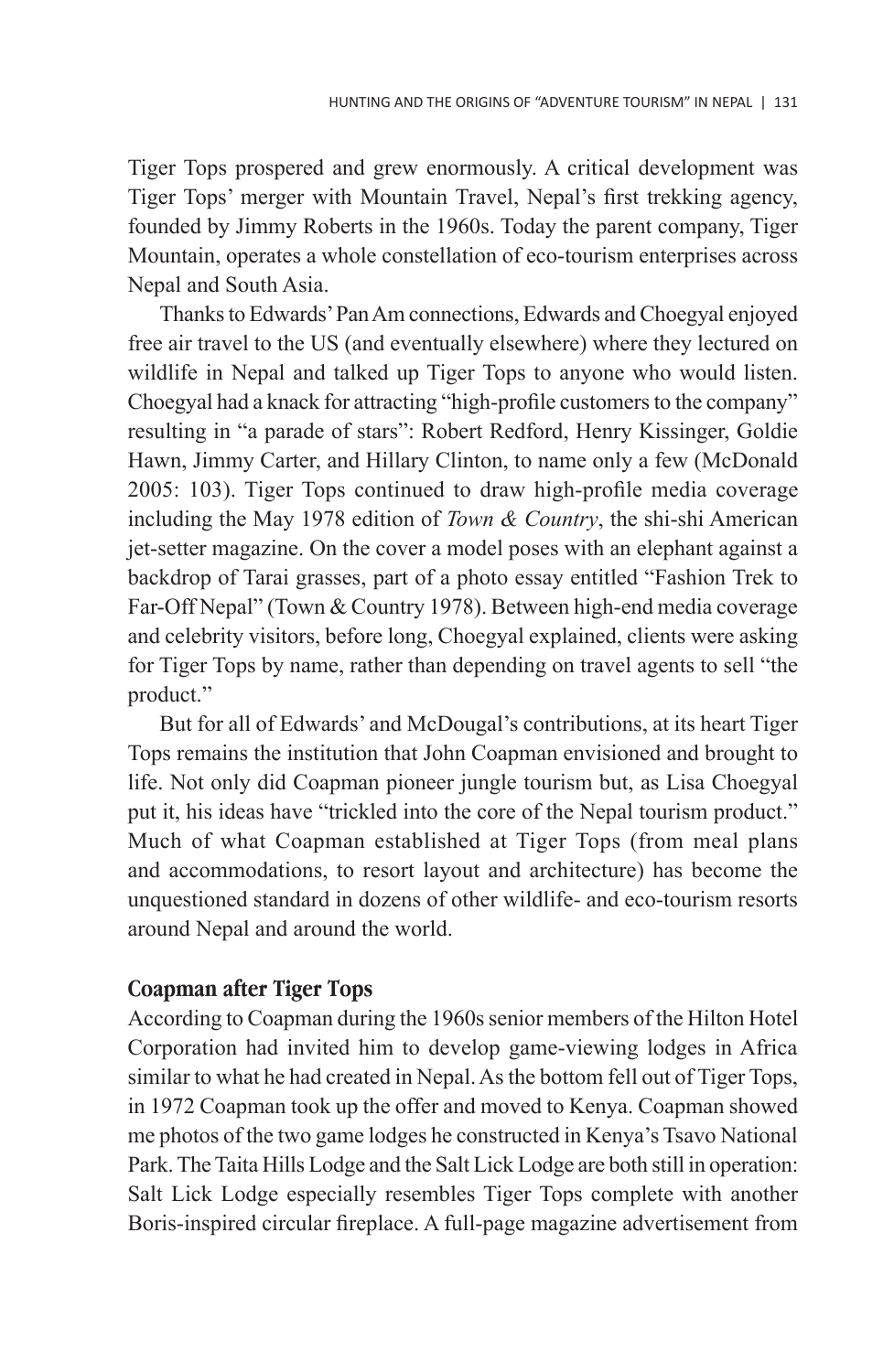the mid 1970s features head-shots of Coapman (in bush shirt and cravat) and another manager. "Hilton International hotels in Kenya are different enough to surprise anybody. Tom Letham [Nairobi manager] would be surprised if a herd of elephants wandered through his lobby. John Coapman will be surprised if they don't."<sup>42</sup> Coapman told me that he promised Hilton only to get the lodges up and running and operate them for a few years. Whether his departure from Kenya in 1977 was entirely of his own accord is hard to confirm but appears likely.

By the late 1970s Coapman had moved back to Mussoorie in the Himalayan foothills where he had spent much of his childhood and most of his summers as an adult. There he built  $B\bar{a}gh$  *Der* $\bar{a}$ , or "Tiger Camp," in the wooded countryside away from town, beyond the Woodstock School campus, near the home of his old friend Dil Das. Joseph Alter, a family friend of Coapman's, describes *Bāgh Derā* as the perfect fantasy of a colonial hunting lodge with trophies covering the walls and floors, a garden planted with English tea roses, bookcases full of colonial literature, tables and niches with Indian statuary and mementoes, a huge stone fireplace, rustic accouterments and furnishings, each item "carefully chosen and carefully displayed."

Everything evoked the nervous essence of imperial comfort, and the studied compulsiveness of colonial leisure....The house itself was a fantasy which many might dream of but which only Coapman had the temerity to build. Down to its last detail everything was a product of his imagination. (Alter 2000: 54)

In his early fifties, living by himself, hunting occasionally with Dil Das, and carrying on a strained relationship with the Woodstock School community, Coapman had come back to India to find himself. "He was trying to escape a legacy of fuzzy truths, and was searching, quite frankly, for some sort of meaningful life that was simple and down to earth" (Alter 2000: 51).

During these years Coapman dabbled with Indian religion, his quasi-Hinduism part of an effort to identify with his "native land." Yet, having chosen to live only a few kilometers from friends and family in the conservative, missionary-dominated Woodstock School community, Coapman's Hinduism was also a defiant snub to his own past. Coapman

<sup>42</sup> From a Hilton Hotels advertisement that ran in a variety of publications, e.g., *Africana*  (1973: 10).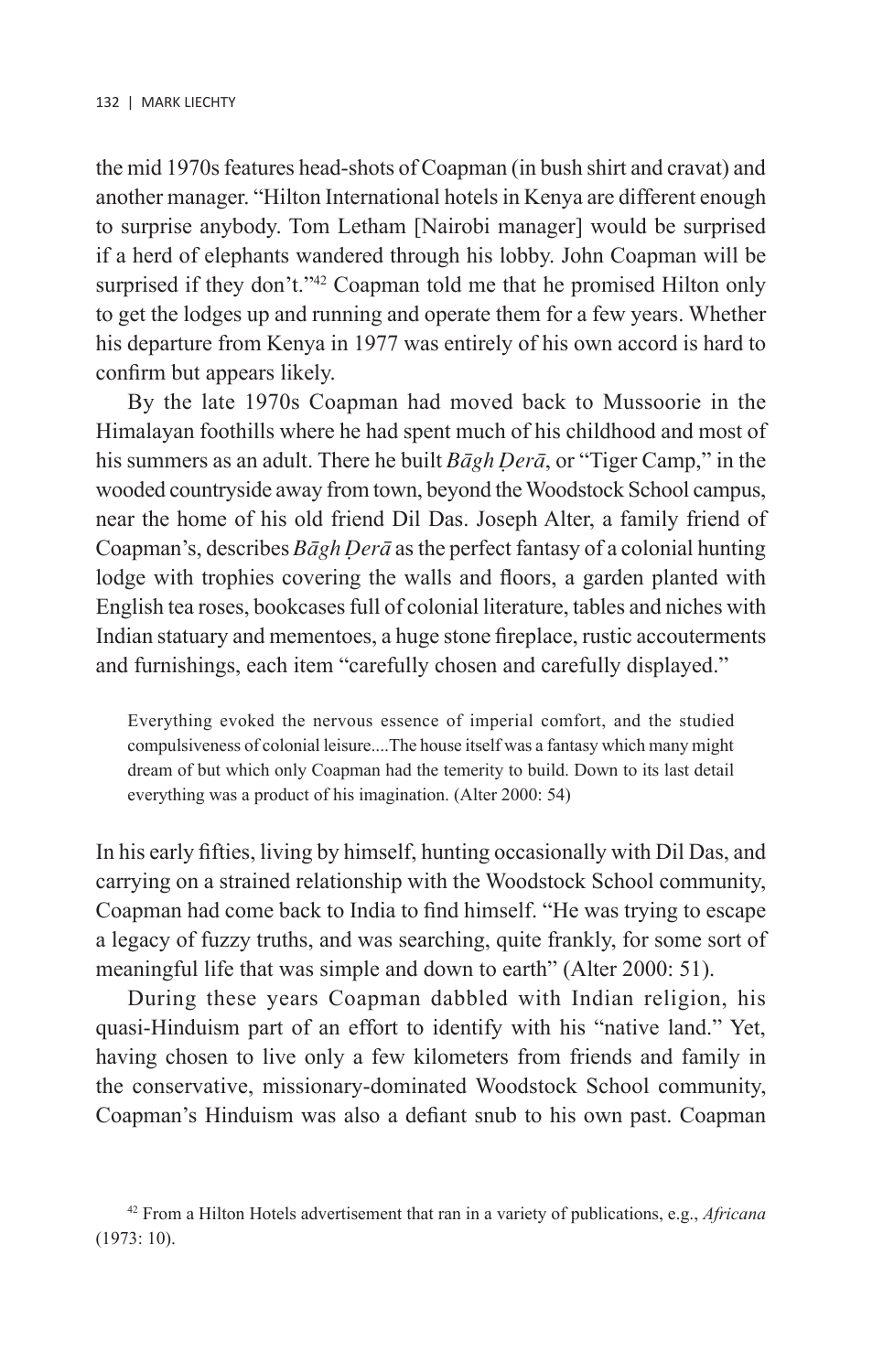was drawn to the community even as he rejected their criticisms as nothing but the ranting of "castrating, focus-frustrated missionary memsahibs."<sup>43</sup>

Coapman's cabin and its proximity to his old school and community seem to encapsulate the contradictions at the root of his very existence in South Asia. Between the rich fantasy of a colonial past and the unpleasant reality of post-colonial India, and between the longing to identify with either America or India and the ongoing experience of alienation from both, Coapman seems to have had no tenable resources out of which to be, or claim, an identity. In the end, by 1980 the work of self-maintenance became so exhausting that Coapman "left India altogether and escaped the horns of a colonial dilemma" (Alter 2000: 66).

When I asked Coapman why he never returned to Nepal (or India), he explained, "I am a remnant of the ancient feudal order." At Tiger Tops, "the king transferred his feudal authority to me, a well-known professional hunter," and with that authority Coapman was able to command "the respect" and fear [of] the local rural people and poachers....Thus feudal control continued [as it had when the royal family controlled Chitwan] and I never lost an important wild animal in ten years." But after Mahendra died and Coapman left in 1972, "sixty to eighty percent of all rhinos, tigers, and most wildlife was killed/poached. Feudal control was gone." In his last years Coapman watched the last vestiges of Nepal's "feudal control" evaporate with the official demise of the monarchy in 2008. "I am glad that I am not now still in Nepal," he said. "I would only live in The *Kingdom* of Nepal."

# **Acknowledgements**

Thanks to Gabriel Campbell, Tatsuro Fujikura, Don Messerschmidt and Mallika Shakya for comments and suggestions on earlier drafts of this article. Errors of fact and interpretation remain my own.

# **Bibliography**

Adhikari, Gyanendra P. 2001. *Reminiscences of Nepal*. Kathmandu: Adhikari **Brothers** 

Africana. 1973. Advertisement. 5(1): 10.

Allen, Charles. 1977. *Raj: A Scrapbook of British India, 1977–1947*. New York: St. Martin's Press.

43 Personal correspondence, 21 April 2008.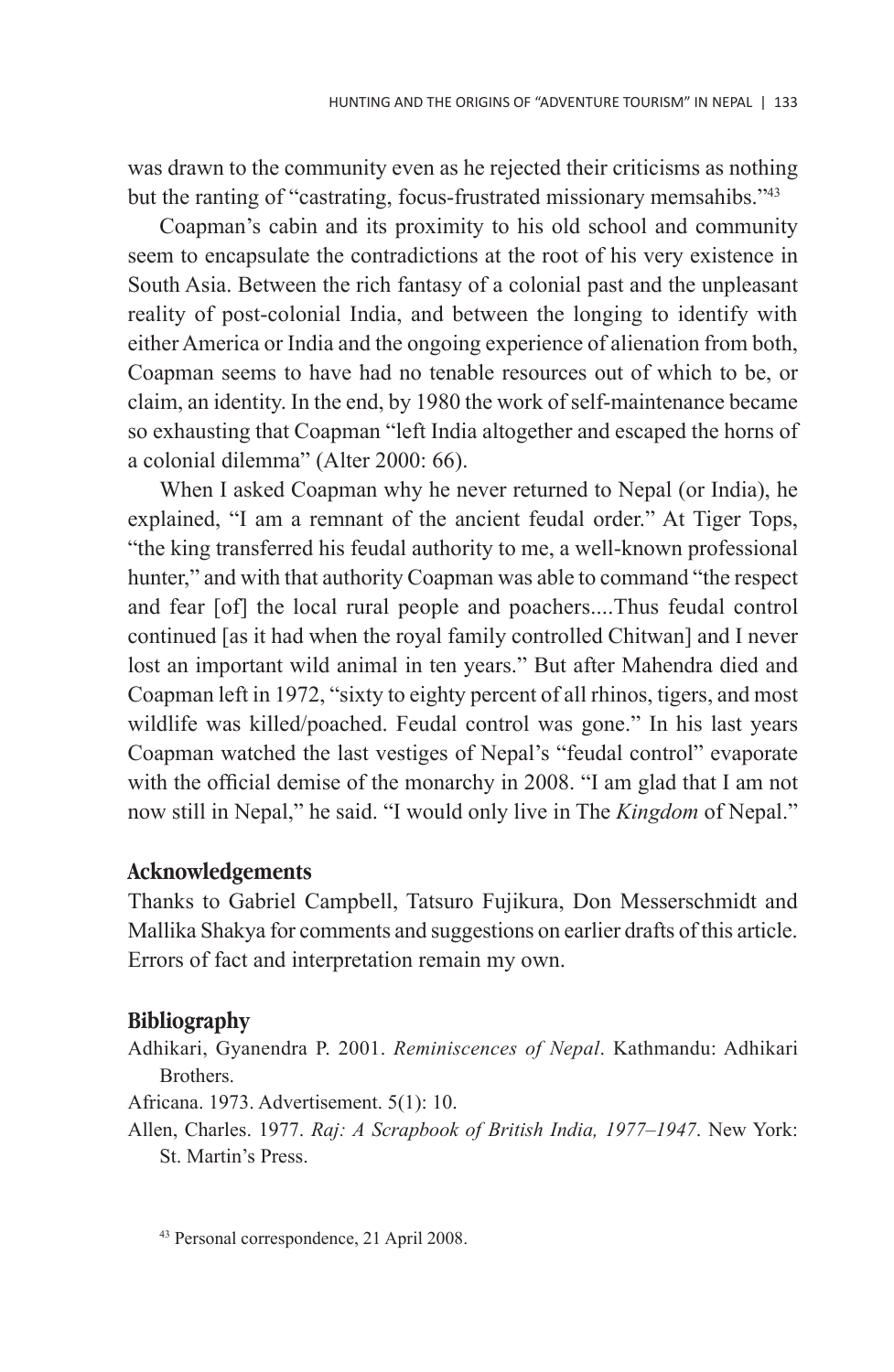- Allsen, Thomas. 2006. *The Royal Hunt in Eurasian History*. Philadelphia: University of Pennsylvania Press.
- Alter, Joseph. 2000. *Knowing Dil Das: Stories of a Himalayan Hunter*. Philadelphia: University of Pennsylvania Press.
- Bernstein, Jeremy. 1970. *The Wildest Dreams of Kew: A Profile of Nepal*. New York: Simon & Schuster.
- Booth, Martin. 1991[1986]. *Carpet Sahib: A Life of Jim Corbett*. Oxford: Oxford University Press.
- Buck, Frank. 1930. *Bring 'Em Back Alive*. New York: Simon and Schuster.
- Byrne, Peter. 1975. *The Search for Big Foot: Monster, Myth, or Man*. Washington: Acropolis Books.
- Byrne, Peter. 2001. *Gone are the Days: Jungle Hunting for Tiger and Other Game in India and Nepal, 1948–1969*. Long Beach, CA: Safari Press.
- Cameron, Kenneth. 1990. *Into Africa: The Story of the East African Safari*. London: Constable.
- Coleman, Loren. 1989. *Tom Slick and the Search for the Yeti*. Boston: Faber and Faber.
- Collingham, Elizabeth M. 2001. *Imperial Bodies: The Physical Experience of the Raj, c. 1800–1947*. Cambridge: Polity Press.
- Corbett, Jim. 1991[1944]. *Man-eaters of Kumaon*. (In *The Jim Corbett Omnibus*). Delhi: Oxford University Press.
- Cox, Thomas. 2010. Diplomacy on Dangerous Ground: Aristocratic Hunts in Nineteenth- and Twentieth-Century Nepal. *South Asia* 33(2): 258–275.
- Delano, Frank. 1964. World's Top Trophies. *Sports Afield,* February, pp. 28–29, 82–83.
- Dormann, Henry O. 1973. *A Millionaire's Guide to Exotic Places*. Nashville: Thomas Nelson, Inc.
- Dryer, Edward L. 2007. *Zheng He: China and the Oceans in the Early Ming Dynasty, 1405–1433*. New York: Pearson/Longman.
- Elliott, J.H. 1959. *Guide to Nepal*. Calcutta: W. Newman & Co.
- Ellison, Bernard C. 1925. *H.R.H. The Prince of Wales's Sport in India*. London: William Heinemann, Ltd.
- Fortescue, John. 1912. *Narrative of the Visit to India of Their Majesties King George V. and Queen Mary*. London: Macmillan.
- Gammon, Clive. 1970. The Sad Tale of the Tiger. *Sports Illustrated,* 6 July.
- Gresham, Grits and Tom Gresham. 1992. *Weatherby: The Man, The Gun, The Legend*. Natchitoches, LA: Cane River Publishing.
- Han, Suyin. 1973[1958]. *The Mountain is Young*. London: Triad Grafton.
- Hemingway, Ernest. 1963[1935]. *Green Hills of Africa*. New York: Charles Scribner's Sons.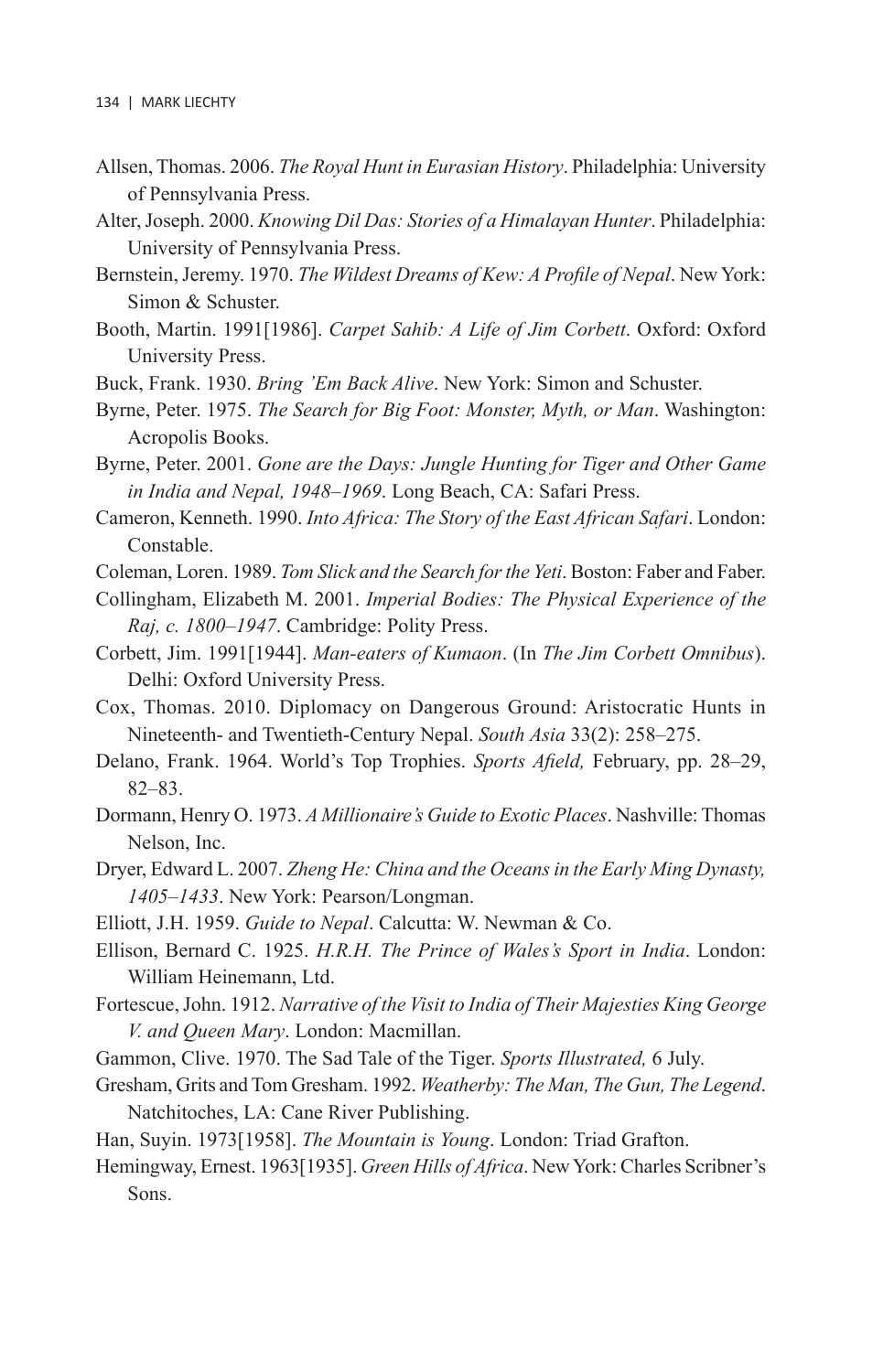- Herne, Brian. 1999. *White Hunters: The Golden Age of African Safaris*. New York: Henry Holt and Co.
- Hutchins, Francis G. 2007. *Democratizing Monarch: A Memoir of Nepal's King Birendra*. Kathmandu: Vajra Publications.
- Jaleel, Jerry A. 2001[1997]. *Under the Shadow of Man-eaters: The Life and Legend of Jim Corbett of Kumaon*. Hyderabad: Orient Longman.
- Klein, Herb. 1953. *Lucky Bwana*. Dallas: Privately printed by the author.
- Klein, Herb. 1960. Two Tickets to Hunza. *Field and Stream* 65(8): 37–39, 82–87.
- Klein, Herb. 1963. Night Belongs to the Tiger. *Field and Stream* 68(4): 38–40, 76–80.
- Kraft, Virginia. 1965. In the Land of the Tiger. *Sports Illustrated*, 20 December.
- Kraft, Virginia. 1971. On the Horns of a Dilemma. *Sports Illustrated*, 26 April.
- Kunwar, Ramesh Raj. 2002. *Anthropology of Tourism: A Case Study of Chitwan-Sauraha, Nepal.* Delhi: Adroit Publishers.
- Liechty, Mark. 1997. Selective Exclusion: Foreigners, Foreign Goods, and Foreignness in Modern Nepali History. *Studies in Nepali History and Society*  $2(1): 5-68.$
- Liechty, Mark. 2010. The Key to an Oriental World: Boris Lissanevitch, Kathmandu's Royal Hotel, and the "Golden Age" of Tourism in Nepal. *Studies in Nepali History and Society* 15(2): 253–295.
- Liechty, Mark. forthcoming. *Far Out: Countercultural Tourism in Nepal*. Chicago: University of Chicago Press.
- McDonald, Bernadette. 2005. *I'll See You in Kathmandu: The Elizabeth Hawley Story*. Seattle: The Mountaineers Books.
- McDougal, Charles. 1977. *The Face of the Tiger*. London: Rivington Books.
- Mihaly, Eugene Bramer. 2002[1965]. *Foreign Aid and Politics in Nepal*. Kathmandu: Himal Books.
- Morden, William J. 1929. Tiger Hunting in Nepal. *Natural History* 29(4): 339–352.
- Ondaatje, Christopher. 2004. *Hemingway in Africa: The Last Safari*. Woodstock: The Overlook Press.
- Peissel, Michel. 1972[1966]. *Tiger For Breakfast: The Story of Boris of Kathmandu— Adventurer, Big Game Hunter, and Host of Nepal's Famous Royal Hotel.* Bombay: Allied Publishers.
- Poudyal, Ram Raj. 1955. *Facts About Nepal: A Helpful Guide to the Tourists*. Kathmandu: The Himalaya Press.
- Prawdin, Michael. 2006[1940]. *The Mongol Empire: Its Rise and Legacy*. New Brunswick: Transaction Publishers.
- Roosevelt, Theodore. 1937[1910]. *African Game Trails: An Account of the African Wanderings of an American Hunter-Naturalist*. New York: Charles Scribner's Sons.
- Royal Nepal Academy (RNA). 1960. *Introducing Nepal*. Kathmandu: RNA.